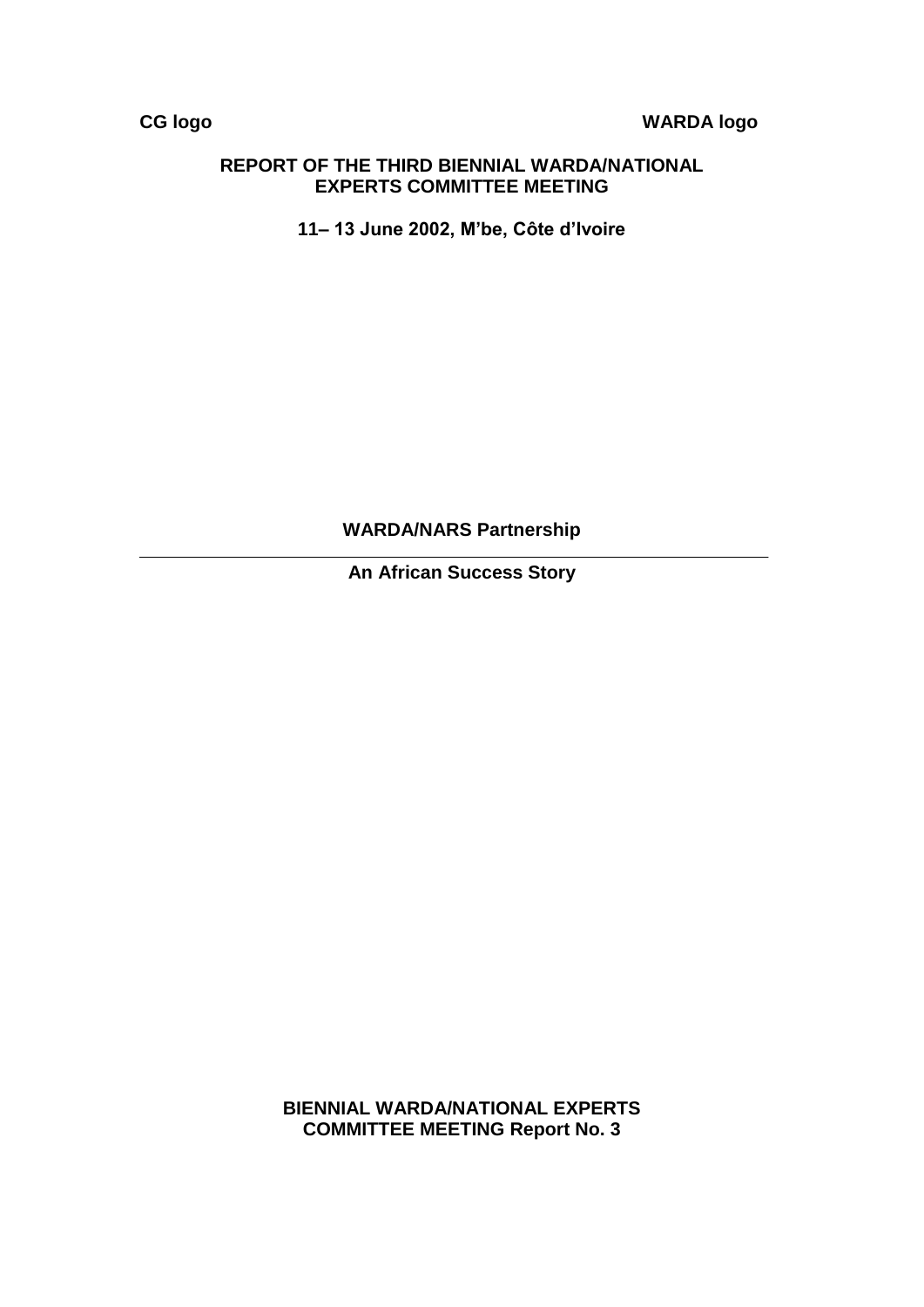# **About WARDA – The Africa Rice Center**

WARDA – The Africa Rice Center – is an autonomous intergovernmental research association of African member states. It is also one of the 16 international agricultural research Centers supported by the Consultative Group on International Agricultural Research (CGIAR).

The mission of WARDA is to contribute to food security and poverty alleviation in sub-Saharan Africa (SSA), through research, partnerships, capacity strengthening, and policy support on rice-based systems, and in ways that promote sustainable agricultural development based on environmentally sound management of natural resources.

The *modus operandi* of WARDA is partnership at all levels. WARDA's research and development activities are conducted in collaboration with various stakeholders – primarily the National Agricultural Research Systems (NARS), academic institutions, advanced research institutions, farmers' organizations, non-governmental organizations, and donors – for the benefit of African farmers, mostly small-scale producers, as well as the millions of African families for whom rice means food.

The 'New Rice for Africa' (NERICA), which is bringing hope to millions of poor people in Africa, was developed by WARDA and its partners. The success of the NERICAs has helped shape the Center's future direction, extending its horizon beyond West and Central Africa into Eastern and Southern Africa.

The creation of NERICA is in harmony with the spirit of the World Summit on Sustainable Development (WSSD), the Tokyo International Conference on Africa's Development (TICAD), the Millennium Development Goals (MDG), and the New Partnership for Africa's Development (NEPAD) for sustainable development. The African Rice Initiative (ARI) was launched in 2002 to promote the dissemination of NERICA and complementary technologies throughout SSA.

WARDA hosts ARI, the Regional Rice Research and Development Network for West and Central Africa (ROCARIZ), and the Inland Valley Consortium (IVC).

WARDA has its headquarters in Côte d'Ivoire and regional research stations near St Louis, Senegal, at the International Institute for Tropical Agriculture (IITA) in Ibadan, Nigeria, and at the International Crops Research Institute for the Semi-Arid Tropics (ICRISAT) research station at Samanko, near Bamako, Mali.

For more information, visit www.warda.org

**Temporary Headquarters:** WARDA –The Africa Rice Center, WARDA Abidjan Liaison Office, 01 B.P. 4029, Abidjan 01, Côte d'Ivoire. Tel. (225) 22 41 06 06, Fax (225) 22 41 18 07, E-mail warda@cgiar.org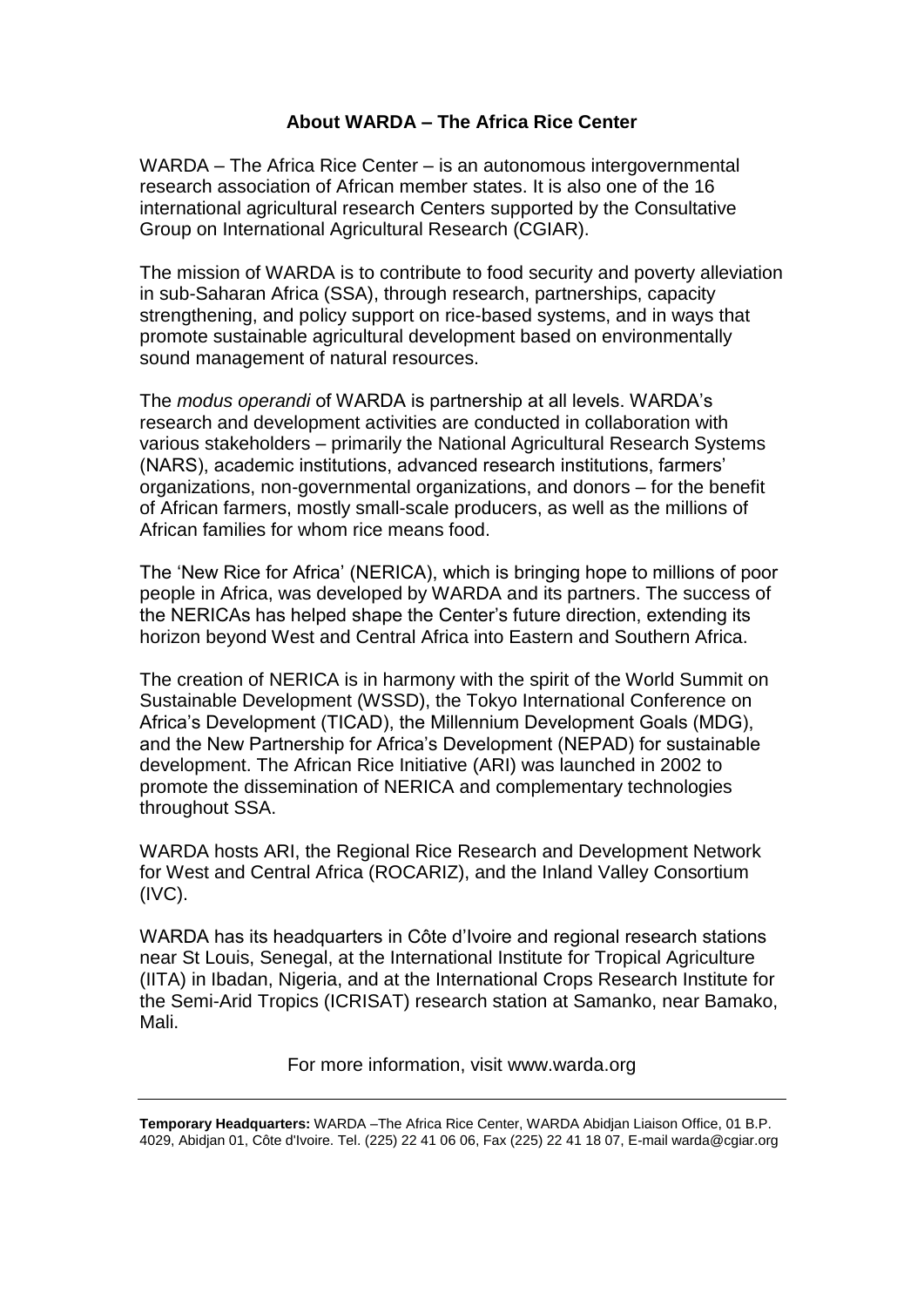### **REPORT OF THE THIRD BIENNIAL WARDA/NATIONAL EXPERTS COMMITTEE (NEC) MEETING**

**11– 13 June 2002, M'be, Côte d'Ivoire**

**WARDA/NARS Partnership: An African Success Story** 

Logo

**WARDA – The Africa Rice Center 01 B.P. 2551, Bouaké 01, Côte d'Ivoire**

**2003**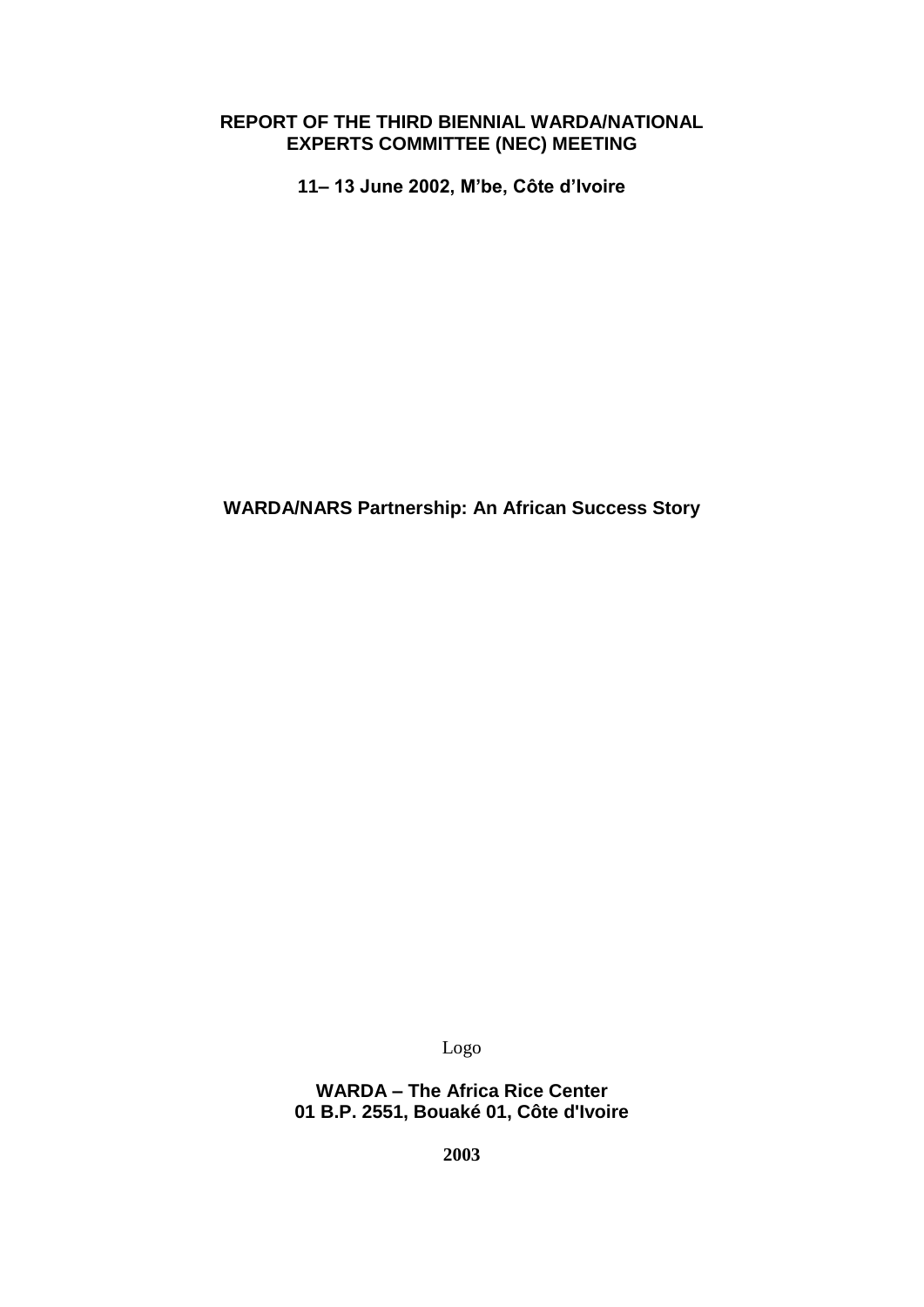#### **Biennial WARDA /National Experts Committee Meeting Reports** *This series of publications contains the report of the Biennial WARDA/NARS Experts Committee Meetings and highlights of papers presented during the meeting.*

© Copyright WARDA – The Africa Rice Center

WARDA – The Africa Rice Center encourages fair use of this material. Proper citation is requested:

WARDA – The Africa Rice Center, 2003. WARDA/NARS Partnership: An African Success Story. Report of the Third Biennial WARDA/National Experts Committee Meeting, 11– 3 June 2002, M'be, Bouaké, Côte d'Ivoire. *Biennial Warda / National Experts Committee Meeting Report no. 3*. WARDA – The Africa Rice Center, Bouaké, Côte d'Ivoire.

*Cette publication est aussi disponible en français sous le titre: Rapport de réunion biennale ADRAO/Comité des experts nationaux n° 3.*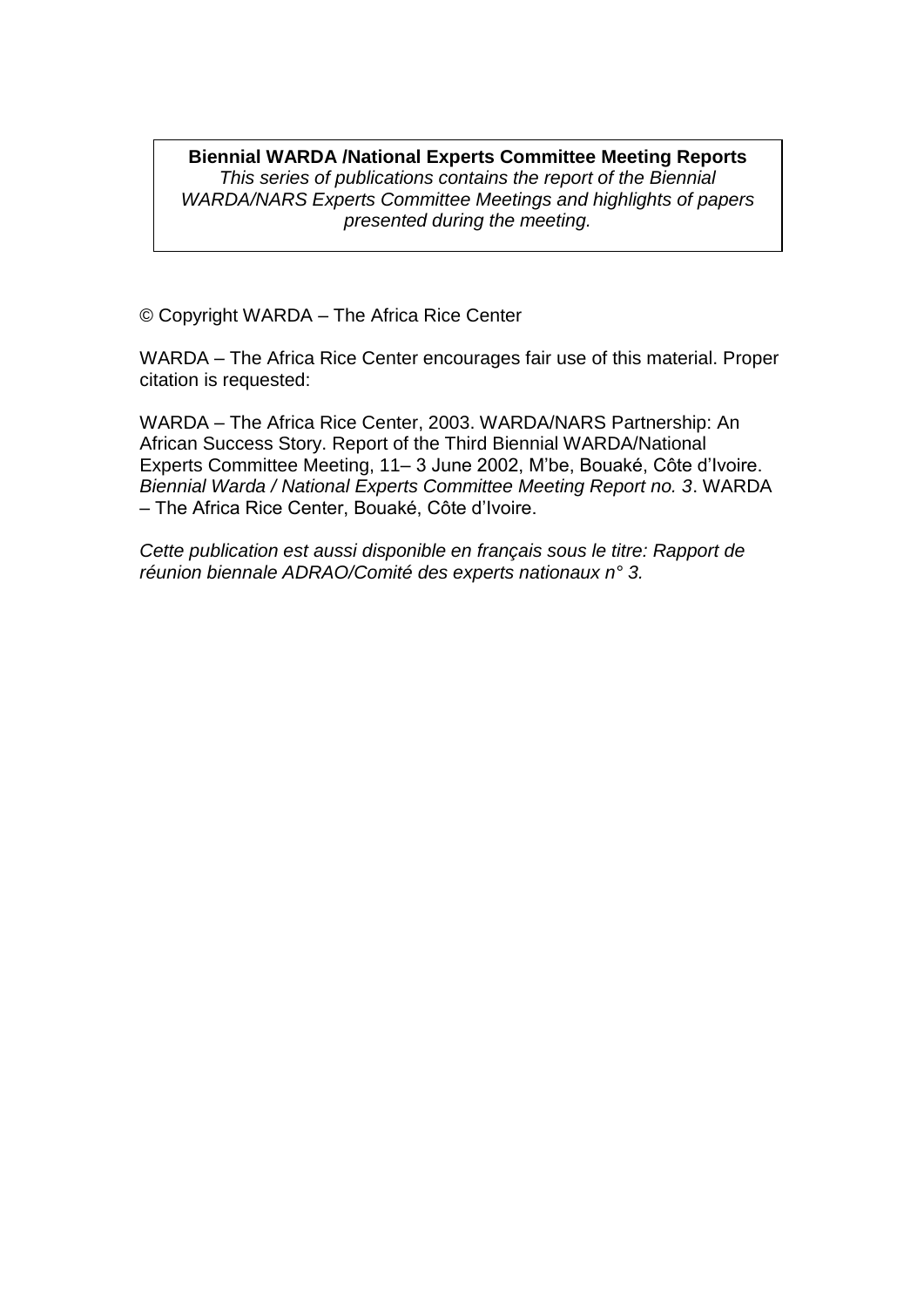# **Contents**

| 1. Introduction                                                                                                                                                                                                                                                                                                                                                        | 00                                     |
|------------------------------------------------------------------------------------------------------------------------------------------------------------------------------------------------------------------------------------------------------------------------------------------------------------------------------------------------------------------------|----------------------------------------|
| 2. Summary Report and Main Conclusions and Recommendations                                                                                                                                                                                                                                                                                                             | 00                                     |
| <b>Appendices</b>                                                                                                                                                                                                                                                                                                                                                      |                                        |
| 1. Overview of WARDA's Research Programs and Progress since the Last<br>Meeting                                                                                                                                                                                                                                                                                        |                                        |
| Introduction<br>$\bullet$<br>Highlights from the Rainfed Rice Program<br>$\bullet$<br>Highlights from the Irrigated Rice Program<br>$\bullet$<br>Highlights from the Rice Policy and Development<br>$\bullet$                                                                                                                                                          | 00<br>00<br>00<br>00                   |
| 2. WARDA-NARS Collaborative Projects<br><b>Highlights from IVC</b><br>$\bullet$<br><b>Highlights from ROCARIZ</b><br>$\bullet$<br><b>Highlights from INGER-Africa</b><br>$\bullet$<br><b>Highlights from PADS/PTDP</b><br>$\bullet$<br><b>Highlights from PVS</b><br>$\bullet$<br><b>Highlights from CBSS</b><br>$\bullet$<br><b>Highlights from PLAR</b><br>$\bullet$ | 00<br>00<br>00<br>00<br>00<br>00<br>00 |
| 3. The African Rice Initiative                                                                                                                                                                                                                                                                                                                                         | 00                                     |
| 4. Agriculture and Health, SWIHA/SIMA Initiatives                                                                                                                                                                                                                                                                                                                      | 00                                     |
| 5. Strategic Issues<br>Botechnology<br>$\bullet$<br><b>Biosafety</b><br>$\bullet$<br><b>Intellectual Property Rights</b><br>$\bullet$<br>International Treaty on Plant Genetic Resources<br>$\bullet$<br>Rice - Political and Economic Implications<br>WARDA Inc. - Financing Rice R&D                                                                                 | 00<br>00<br>00<br>00<br>$00\,$<br>00   |
| 6. CGIAR Change Process: Regional Integration and the Way Forward                                                                                                                                                                                                                                                                                                      | 00                                     |
| 7. CGIAR Challenge Programs: Next Steps                                                                                                                                                                                                                                                                                                                                | 00                                     |
| 8. Agenda and Program of Work                                                                                                                                                                                                                                                                                                                                          | 00                                     |
| 9. List of Participants                                                                                                                                                                                                                                                                                                                                                | 00                                     |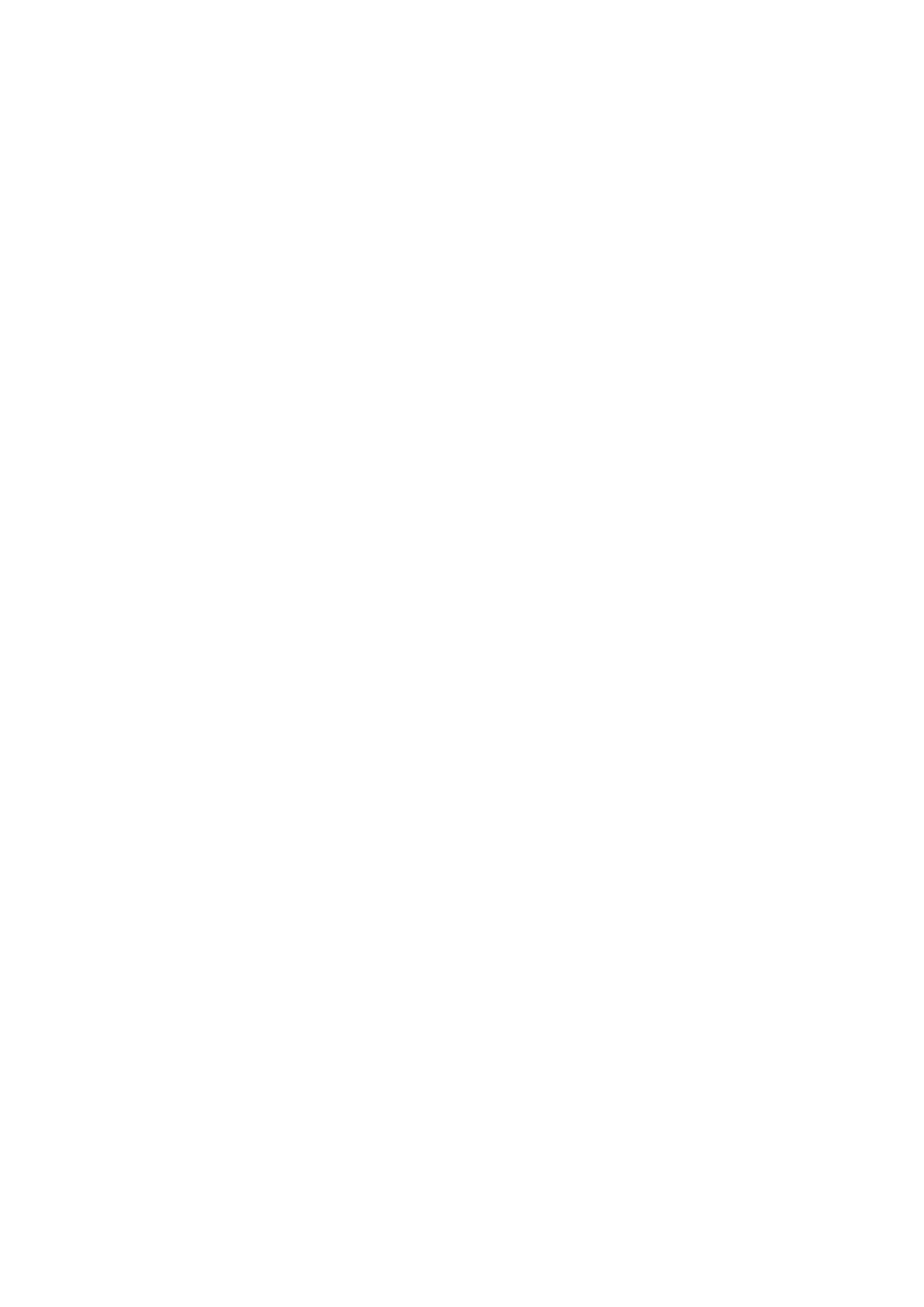# **1. Introduction**

### **1.1 Background**

The Third Biennial WARDA/National Experts Committee Meeting was held from 11– 3 June 2002 at WARDA Headquarters at M'be, Côte d'Ivoire, in accordance with the Resolution 4 adopted by the WARDA Council of Ministers during its Twenty-First Ordinary Session in 1997.

The Resolution "endorses the suggestion of the Director General of WARDA for Directors of NARS to meet at WARDA Headquarters during alternate years when meetings of the WARDA Council of Ministers are not being held."

## **1.2 Major Developments (March 2000 to June 2002)**

After the creation of the West and Central Africa Rice Research and Development Network (known by its French acronym of ROCARIZ) from the merger of the WARDA/NARS Task Forces and WECARD-CORAF Rice Network in 1999, the *First Regional Rice Research Review* (4Rs meeting) was held at WARDA Headquarters from 10 to 13 April 2000. The first 4Rs meeting drew over 100 participants from West and Central Africa, other parts of Sub-Saharan Africa, and beyond.

On 12–13 October 2000, WARDA took a first step in broadening its network of partners beyond traditional NARES, at a preliminary *Workshop on Partnerships between WARDA and Ivorian Non-Governmental Organizations* (NGOs) at Headquarters. Some 35 NGOs were represented, covering a range of interests, including rural and social development, farmers' organizations, and women's and child concern. WARDA presented an overview of its existing partnerships, and its participatory research and development activities. Possible areas of, and modes for, future collaboration were discussed.

On 14–16 March 2001, WARDA hosted a Workshop on *A Collaborative Platform for Agricultural Research in Sub-Saharan Africa*, which was coorganized with ISNAR, and sponsored by CTA. The meeting brought 13 university officials from 10 sub-Saharan countries, together with WARDA and ISNAR staff, and research managers from the Ivorian Ministry of Higher Education, and the *Centre Ivoirien de Reserche Economique et Sociale* (CIRES). The participants established a platform for collaboration among international agricultural research centers, universities, and national agricultural research organizations to maximize the advantages of each partner and improve efficiency in agricultural research and education.

On 2–4 April 2001, WARDA and WARF organized a workshop in Dakar, Senegal, to review, revise and validate a project proposal on *Participatory adaptation and evaluation of integrated crop management (ICM) options for irrigated rice* in Burkina Faso, Côte d'Ivoire, The Gambia, Mali, Mauritania, and Senegal. The 34 participants represented national research and extension partners from the target countries; WECARD/CORAF; Coordinators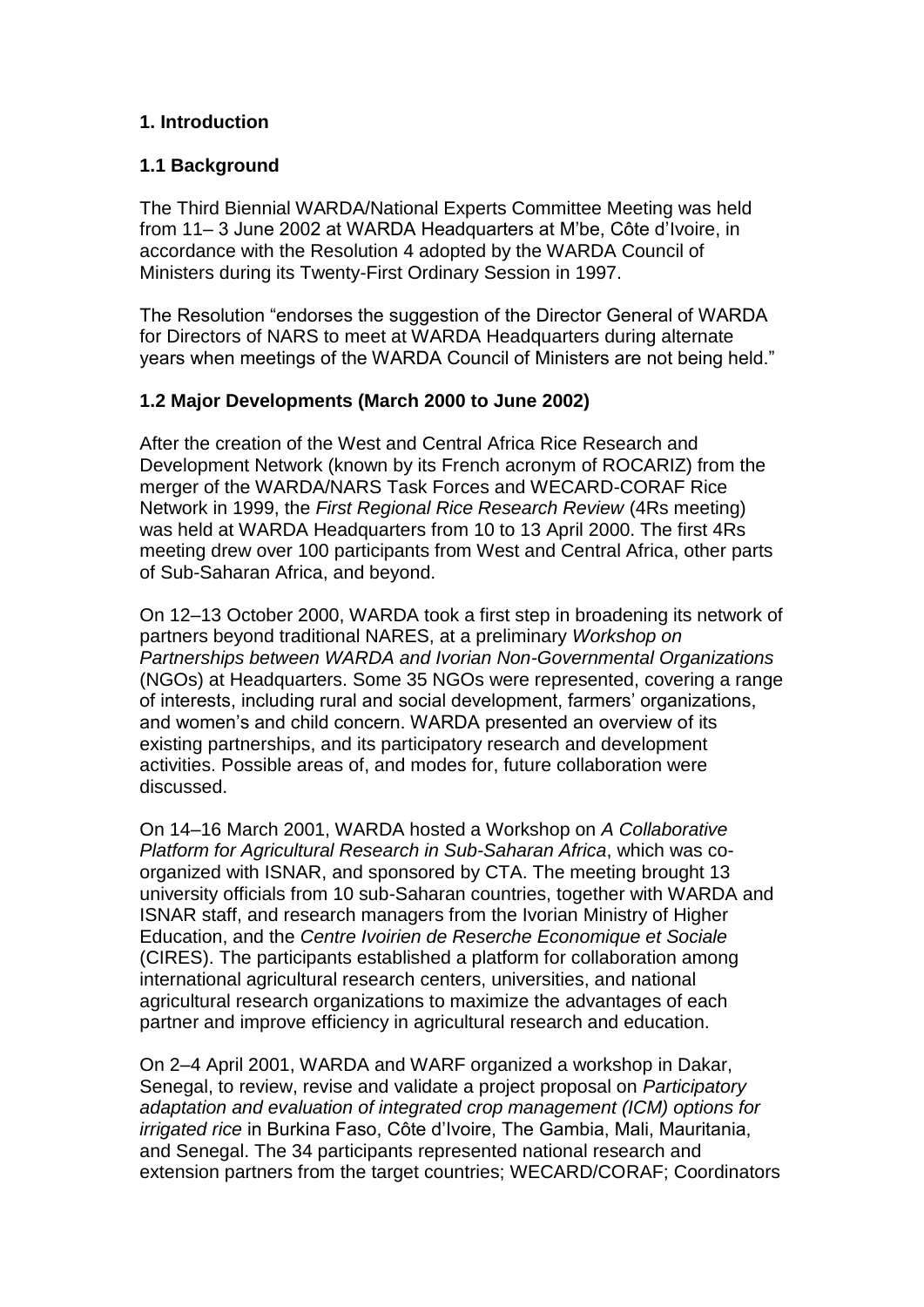of the FAO Special Program for Food Security from four of the countries; NGO representatives from two countries; Producer organizations from three countries; Winrock International, Senegal; FAO Rome (plus one FAO consultant from Australia) and FAO Africa Office, Accra; WARDA and WARF. The proposal was duly validated and passed for further processing by WARDA.

On 9–12 April 2001, WARDA hosted an international workshop on *NERICAbased Food Security in Sub-Saharan Africa*, at its headquarters. The workshop was attended by over 90 participants from African and Asian research institutions, including several Ministers and Vice-Ministers from West and Central African states, the President of the Rockefeller Foundation, senior officials from the World Bank, the African Development Bank, the United Nations system and WARDA. Participants unanimously agreed to form a Consortium to coordinate wide dissemination of NERICA to millions of poor farmers, many of them women, in Sub-Saharan Africa. Dr Gordon Conway, President of the Rockefeller Foundation, said: "NERICA rice varieties represent genuine new potential for resource-poor farmers throughout Sub-Saharan Africa and should be disseminated widely throughout the continent."

The *23rd Ordinary Session of the WARDA Council of Ministers* met on 23–24 August 2001, in Dakar, Senegal. Among other items, the Council was presented with the draft *Strategic Plan for 2001–2010*.

On 21–22 September 2001, WARDA celebrated its *30th Anniversary* at its Headquarters. During the opening ceremony, honors were presented to five WARDA staff in the presence of His Excellency Mr Pascal Affi N'Guéssan, Prime Minister of the Republic of Côte d'Ivoire, including Director General Kanayo F. Nwanze, who was conferred with the title of *Commandeur dans l'ordre du mérite Ivoirien* ("Commander in the Ivorian Order of Merit") for services to West and Central Africa through his leadership of WARDA since 1996. His Excellency the Prime Minister said: "Côte d'Ivoire, WARDA's host country, feels it a duty to express its recognition on behalf of all the member states."

The *Inland Valley Consortium Annual Meeting* was held at Abomey, Benin, from 11 to 15 March 2002. Nine member countries (of 10) and 6 international institutions discussed land development and technologies for profitable and sustainable development of inland valleys—alternatives to mineral fertilizers, diversification (livestock, aquaculture, vegetables), socio-economic aspects (land tenure, profitability of technology), and development of appropriate tools for forest zones. Scaling up was also discussed with reference to participatory learning and action research (integrated rice management), and use of benchmark areas.

The *African Rice Initiative (ARI)* was launched by His Excellency Mr Pascal Affi N'Guéssan, Prime Minister of the Republic of Côte d'Ivoire on 27 March 2002, at a ceremony attended by over 100 ministers, agricultural scientists, diplomats, farmers, representatives of donor agencies, NGOs and WARDA's member states. On the previous day, delegates from the 27 participating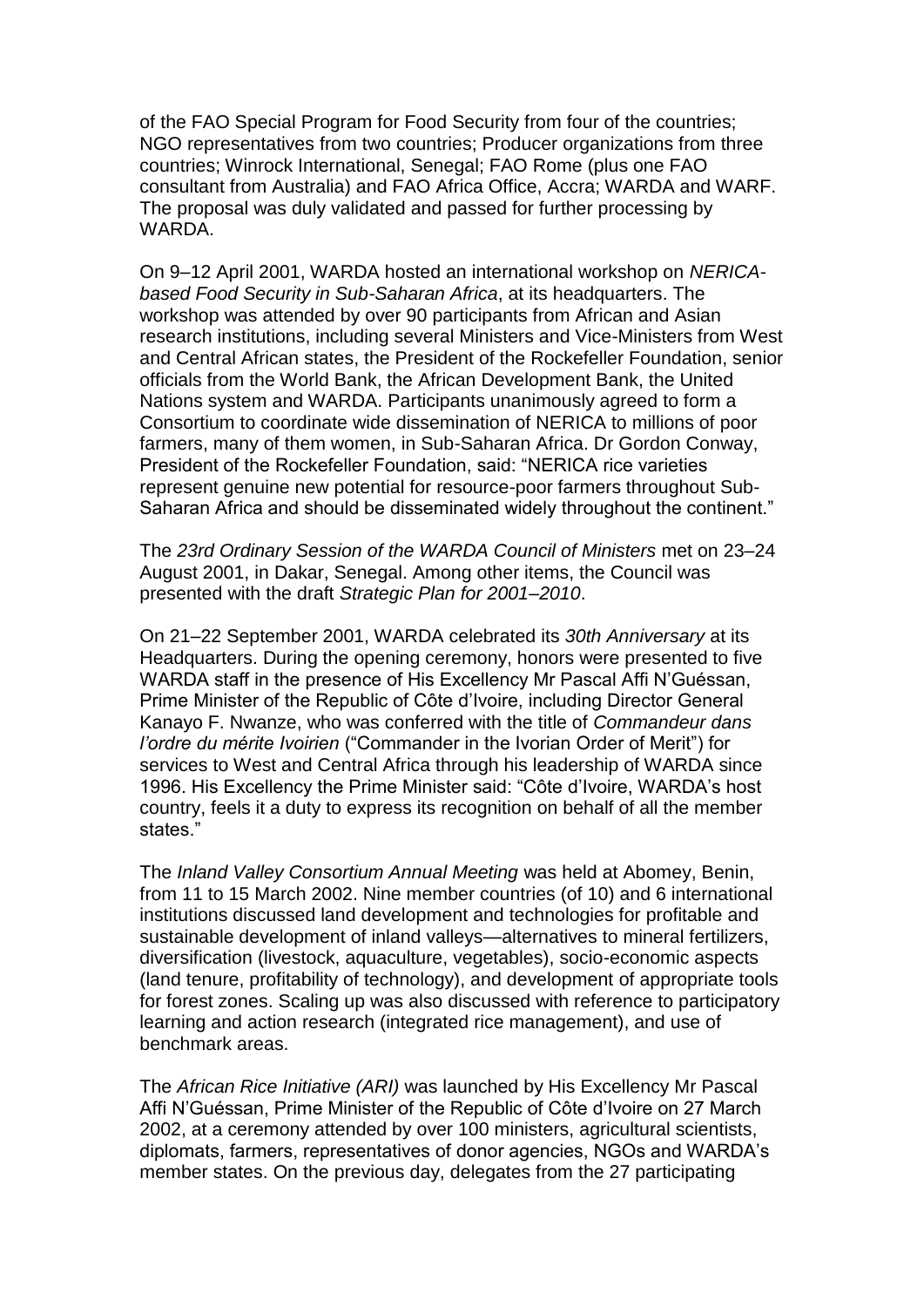countries met to discuss and finalize the project document at WARDA Headquarters.

The *Second Regional Rice Research Review (4Rs)* was held at Headquarters from 9 to 12 April 2002. The first 'National Scientist Awards' were presented to Dona Dakouo *et al.* for Best Paper, M'baré Coulibaly for Outstanding Contribution to Rice Research, and Babou Jobe for Best Presentation. The meeting included the first meeting of the Technology Transfer Task Force. Subsequently, the ROCARIZ Steering Committee met and approved 96 smallgrant research projects for ROCARIZ participants from the national research and development organizations of member states at a cost of US\$343,658 for the period 2002–2003 (the cost includes annual subvention of \$40,000 to the Rice Research Station, Rokupr, Sierra Leone, as implementing institution for mangrove-rice activities throughout the subregion, and host of the Mangrove Rice Task Force).

# **1.4 WARDA Core Research Expenditures Versus Support to NARS**

As an Association of member states, WARDA directly and indirectly channels funds that supports rice research and training in all 17 countries. This is well recognized, as was the case in 2001 when WARDA was applauded by Burkina Faso for its support to the tune of CFA 22 million. A detailed analysis of our expenditures showed that, in 2000 and 2001, WARDA spent \$873,116 and \$771,475 respectively as direct grants to NARS. These amounts were equivalent to 22.45% and 20.56 of WARDA research program expenses (supplies & services) that went to NARS through ROCARIZ, IVC, PVS etc., in those years. These figures are in stark contrast to actual contributions received from member states in 2000 (\$297,898) and 2001 (\$147,505). Several NARS depend solely on these grants for their operational rice research budgets without which little activity occurs during the year. Given the trend in donor support and the development of CGIAR Challenge Programs (CP), the sustainability of this mechanism of support remains doubtful.

# **1.5 Visiting Scientists and Training Activities**

The NARS Visiting Scientist (VS) scheme has been quite successful in placing 12 scientists from eight countries since its inception in 1998. Four VS are currently completing their 2001/2002 assignments at M'bé. The call for nominations for 2002/2003 is in progress. WARDA remains extremely active in the area of human capacity building. During the period under review, WARDA conducted 26 training courses, which attracted over 742 participants. In addition, 24 Doctoral, 3 Masters, and 6 other postgraduate students were attached to WARDA.

# **1.6 WARDA Director General's Vision**

WARDA as a regional institution has been transformed into a vibrant ecoregional research and development "partnership" center with a strong commitment from its NARS and their governments. Ownership and political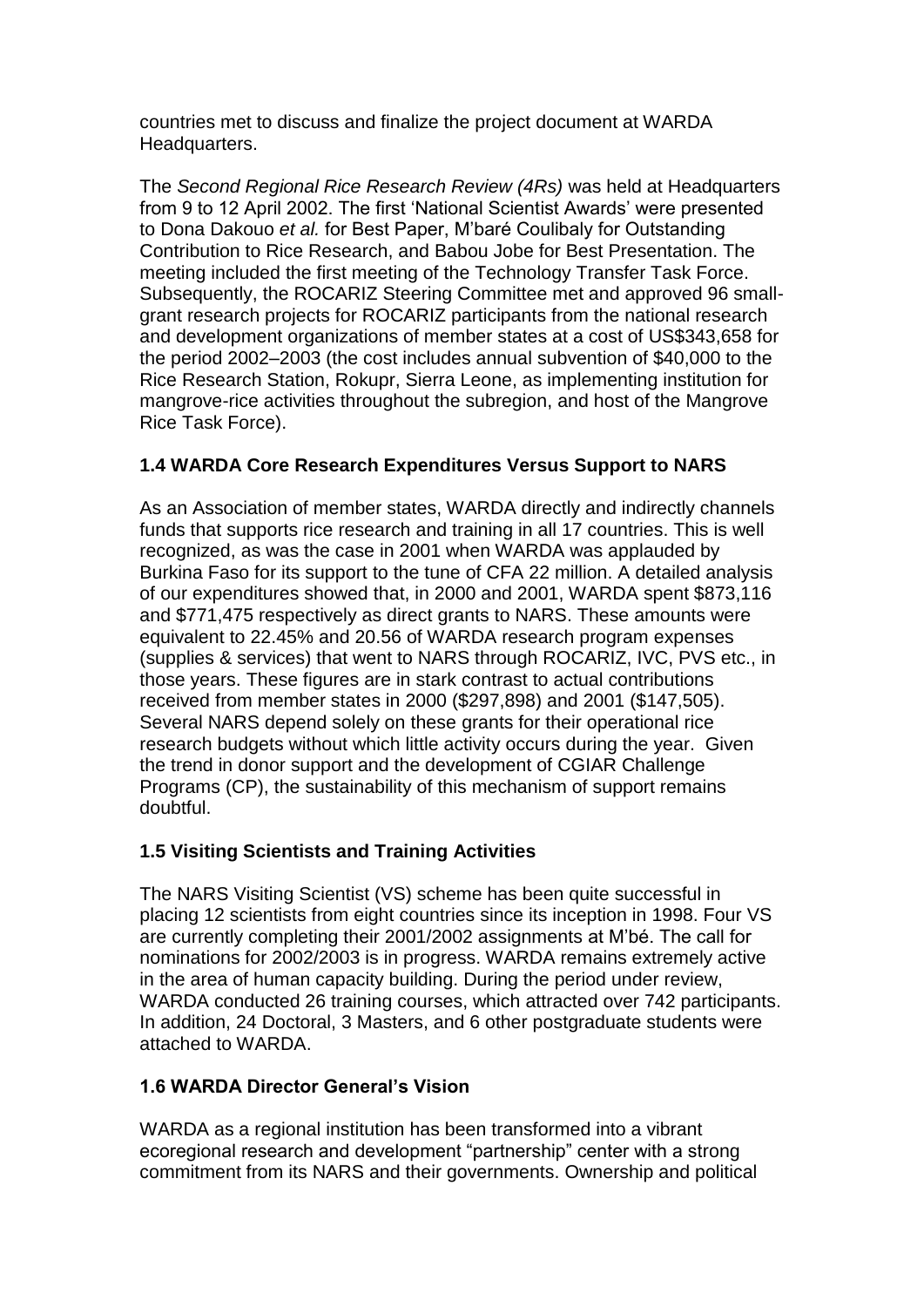support have provided the basis for a success story in regional integration. As an international institute supported by the CGIAR, WARDA has become an important information hub; positioned itself at a strategic point in the global agricultural dynamics, and a model in North-South and South-South cooperation – a true African success story.

Our new strategic direction should aim at sustaining us as a dynamic center of excellence by consolidating acquired knowledge, creating a vibrant pool of new knowledge and technologies that address more robust ecologies other than uplands, crop and income diversification, and post farm-gate valueadded agro-processing interface.

Three interlocking themes describe our ecological focus: sustaining uplands, intensifying and diversifying lowlands, and optimizing resource-use efficiency in irrigated systems. Simultaneously, our ecological focus should be addressed within three interlocking and multi-disciplinary thematic domains, namely crop improvement, INRM and socio-economic and policy.

Because we have established our reputation for excellence and have succeed in building a level of pride of ownership within the membership of our Association, it is all the more reason for us today to remain focused, to capitalize on our strengths and comparative advantages, to boldly accept our leadership role in rice R&D in sub-Saharan Africa and reflect it in our name, "WARDA – The Africa Rice Center".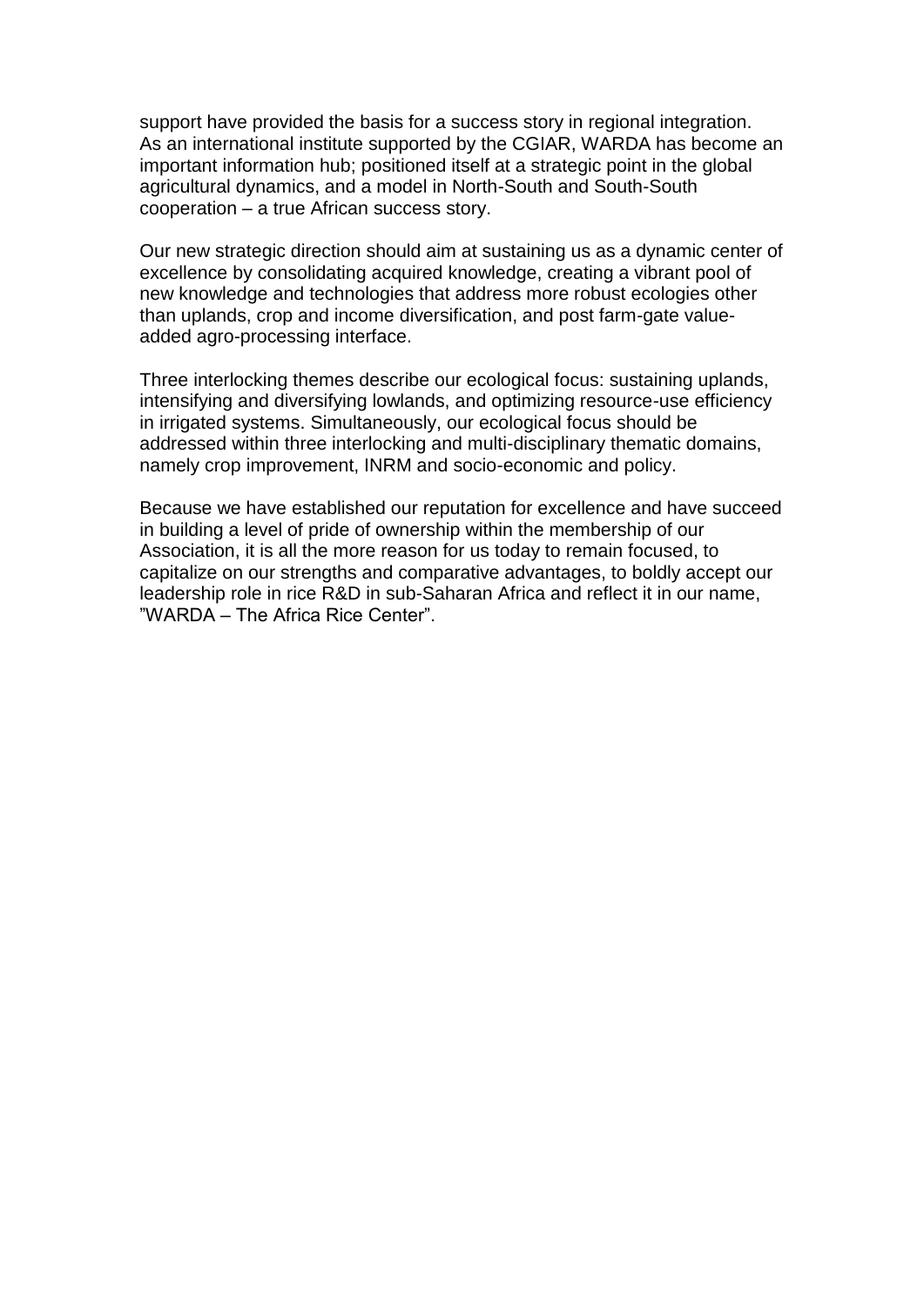# **2. Summary Report and Main Conclusions and Recommendations**

# **2.1 Introduction**

The third biennial WARDA/National Expert Committee (NEC) Meeting was held, 11 - 13 June 2002, at WARDA Headquarters at M'be, Bouake, Côte d'Ivoire.

The meeting was attended by Heads of National Agricultural Research Systems (NARS) institutions of WARDA member states: Benin (INRAB), Chad (ITRAD), Burkina Faso (INERA), Cameroon (IRAD), Côte d'Ivoire (MESRS and CNRA), The Gambia (NARI), Ghana (CSIR), Guinea (IRAG), Guinea-Bissau (INPA), Liberia (CARI), Mali (IER), Niger (INRAN), Senegal (ISRA), Sierra Leone (NARCC) and Mauritania (CNRADA). Nigeria (NCRI) was not represented at this meeting.

Dr Diomandé Mamadou, who recently ended his tenure on the WARDA Board and was former Chairman of the Board Program Committee represented the WARDA Board of Trustees.

WARDA was represented by its Director General; he was assisted by the Director of Research, the Director of Administration and Finance, the Deputy Director of Research, the Assistant Director of Corporate Services, Program Leaders, Heads of Support Units and Scientists.

See Appendix 9 for Participants' List.

#### **2.2 Objectives**

The objectives of the meeting were to:

- 1. Review the activities, achievements and future prospects of the Association since the second NEC meeting in March 2000.
- 2. Discuss and react to the changes at the CGAIR centers and their effects on the coordination and integration of CGAIR/NARS joint research projects.
- 3. Discuss the modalities of the functioning of the African Rice Initiative-NERICA Consortium.

#### **2.3 Adoption of the Agenda**

Participants adopted the agenda and work schedule (See Appendix 8).

Dr Jean Detongnon, Director of INRAB, BENIN, chaired the session with Dr Koffi Sie, Director General of CNRA, Côte d'Ivoire and Prof. Emmanuel Owusu Benoah, CSIR, Ghana, were elected rapporteurs. Philip Idinoba, IVC-WARDA and Somado Eklou, INGER-WARDA were asked to assist the rapporteurs.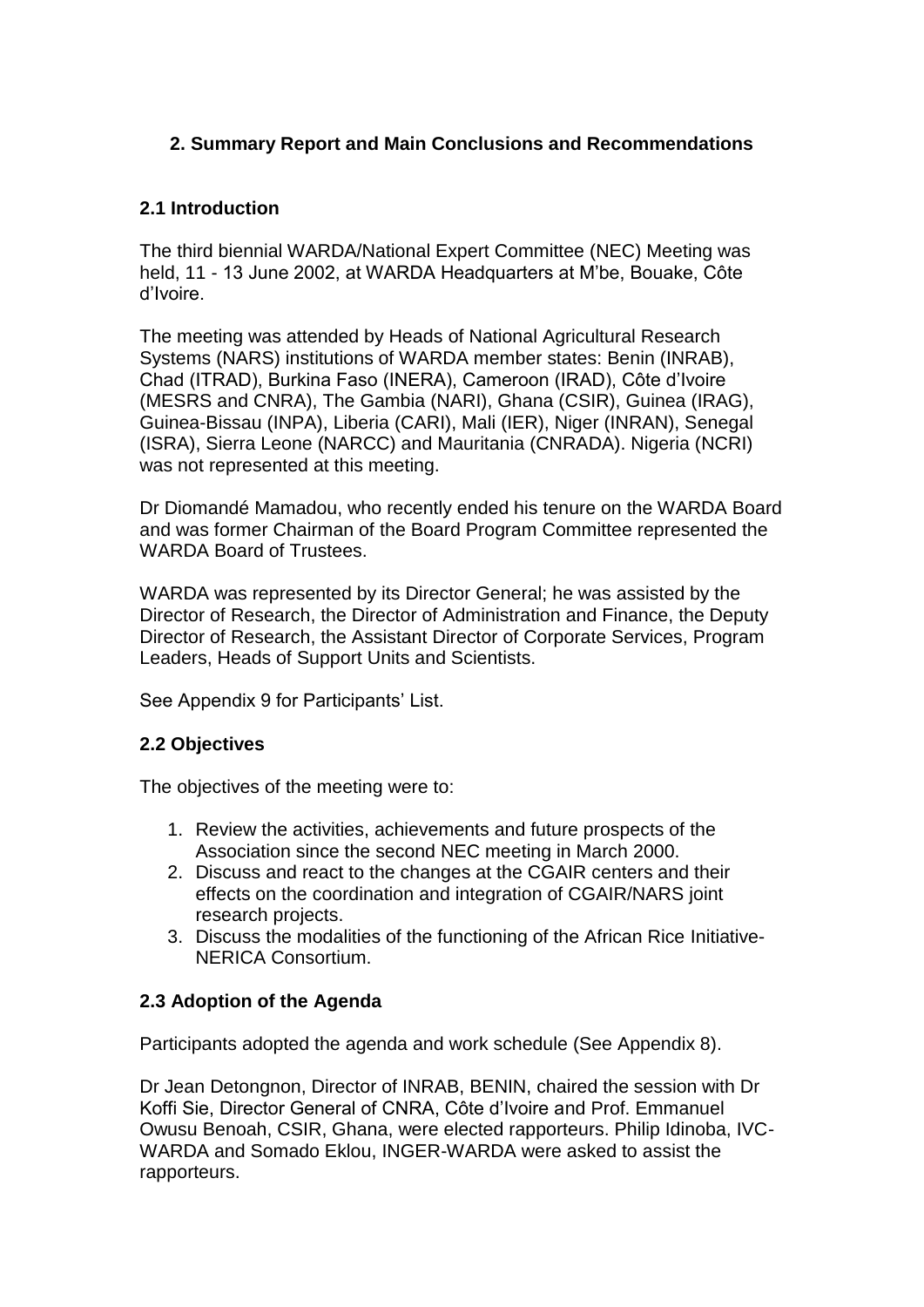### **2.4 Tuesday, 11 June 2002 – Morning Session**

After observing a minute's silence in memory of Dr Andrew F. Payne, former Director of CARI and the 1999-2000 Chairman of NEC, the Director General of WARDA, Dr Kanayo F. Nwanze, welcomed the participants to the Third Biennial WARDA/National Experts Committee (NEC) meeting.

The Director General introduced WARDA senior management staff: the new Director of Research Dr G Hahne and the Director of Administration and Finance, Mr M Dube. He also introduced Prof. B Gue, the Ivorian replacement for Dr M Djemandé who just finished his term as a WARDA Board member and Dr Z Z Subah from CARI, representing Liberia following the death of Dr Payne, Dr A Agboli, Director General of ITRA, Togo who was participating for the first time.

Prof. N'guessan Yao Thomas, Director of Research, delivered the opening address, on behalf of the Côte d'Ivoire Minister of Higher Education and Scientific Research, Prof Séry Bailly, who was unable to attend the meeting. He congratulated WARDA on its research results, which he said transcend the West Africa's regional boundaries. He emphasized the importance of the present meeting in the reinforcement of the linkages between the regional NARS and WARDA. He congratulated WARDA and its DG for successfully passing through some difficulties in the last couple of years and rejoiced with WARDA on the findings of the Independent Audit Report on WARDA financial management, which cleared WARDA and its DG of all the allegations. Prof. N'guessan on behalf of the Minister, expressed the Ivoirian Government's pride, confidence and support for WARDA and its activities,

Following the opening ceremony, five presentations were made:

#### **2.4.1 Main Issues and Conclusions from the Twenty-Third WARDA Council of Ministers Meeting of 24 August 2001 at Dakar, Senegal**

The Twenty-Third Council of Ministers meeting can be summed up in seven main resolutions and other conclusions and suggestions. The Resolution 1 relates specifically to research, emphasizing the need for continued support in research and development work in the areas of mineral fertilization, improved seed, mechanization and conservation of plant genetic resources on sustainable high levels of rice production in the sub-region.

The need for regular and timely payment of contributions to WARDA by member states and the promotion of public awareness campaigns (Rice Days) at the national level to improve recognition of WARDA activities was highlighted.

## **2.4.2 Recommendations and Conclusions of the Second Biennial WARDA/ NEC Meeting**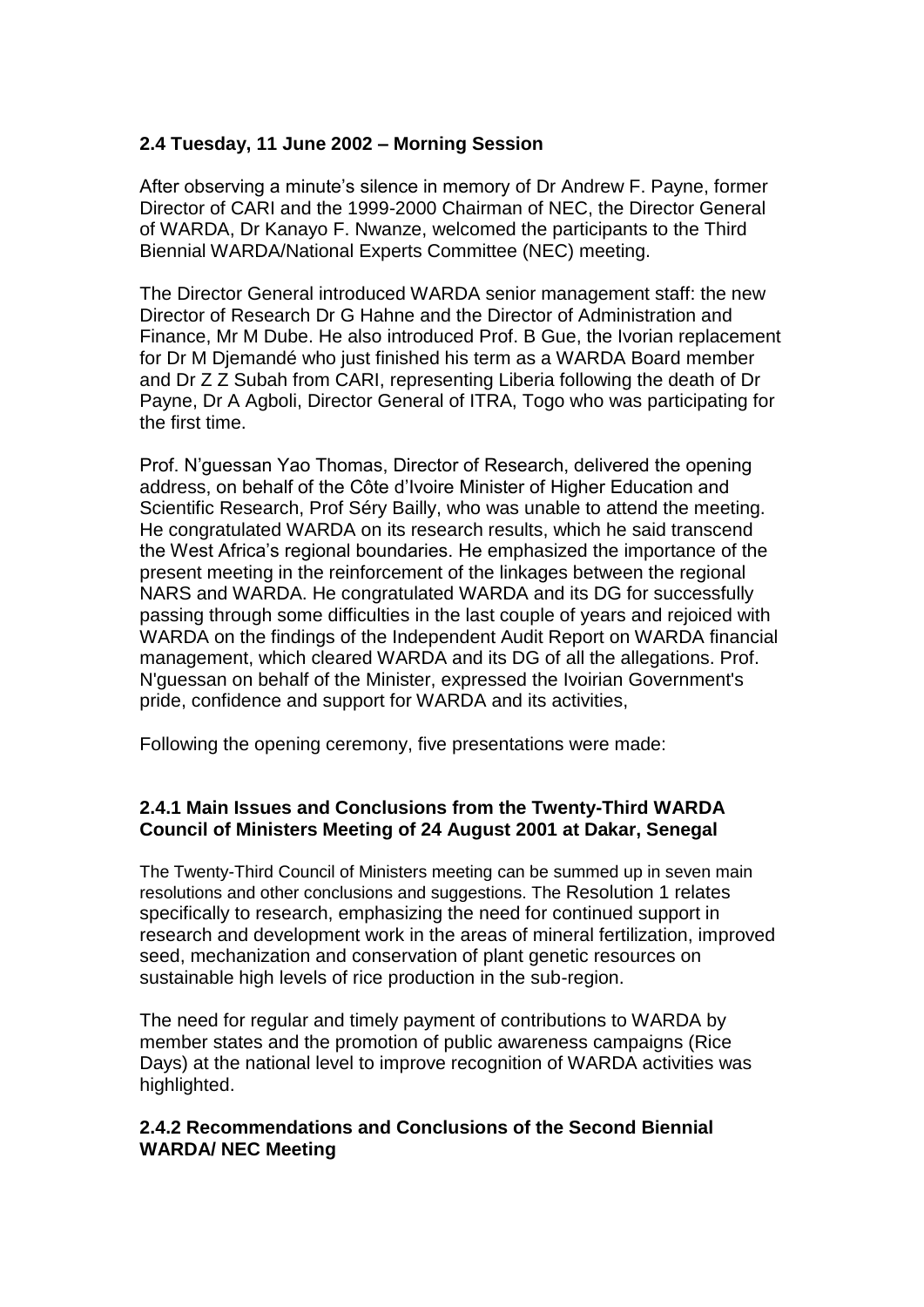The first presentation by the WARDA Director General, Dr K F Nwanze was on the recommendations and conclusion adopted at the second biennial WARDA/NEC meeting. They are as follows:

- The nomination of the members states to WARDA Board of Trustees
- Overview of WARDA research program and the progress made by the Association
- Collaborative WARDA/NARS research projects
- Member states' financial contribution to WARDA budget
- The CGIAR vision for 2010
- WARDA Strategic Plan 2001 2010

## **2.4.3 The Director General's Report, April 2000 – May 2002**

This report covered the following points:

- Activity reports of major events at WARDA
- WARDA financial environment
- WARDA research expenditure in relation to NARS support
- Visiting Scientist and training activities
- Regional integration within the CGIAR
- Geographical mandate
- Conclusion.

Some of the discussions on the two presentations included the following issues:

#### **WARDA's Geographical Mandate**

Many participants raised questions on the opportunity to change the name of WARDA and expansion of membership of the association. It was generally agreed that the uniqueness of WARDA as a West Africa sub-regional association has to be maintained. The participants estimate that in view of the extension of WARDA geographic mandate, the best name will be WARDA – Africa Rice Center. However, the association is open to all countries that would want to be members but would have to follow the established procedures for this.

# **WARDA's Difficult Financial Situation**

The regular payment of member states' financial contribution is a motivation for international donors. It is recommended that member's contribution could be included in the annual budgets of the government of Member States to make payments. In addition, it was proposed that internal capacity to develop convincing and competitive project proposals to international donors should be strengthened. The WARDA established system of reward/ incentives to scientists with demonstrated ability to mobilize funds was encouraged. The possibility of private sector financial support of specific research projects was also envisaged.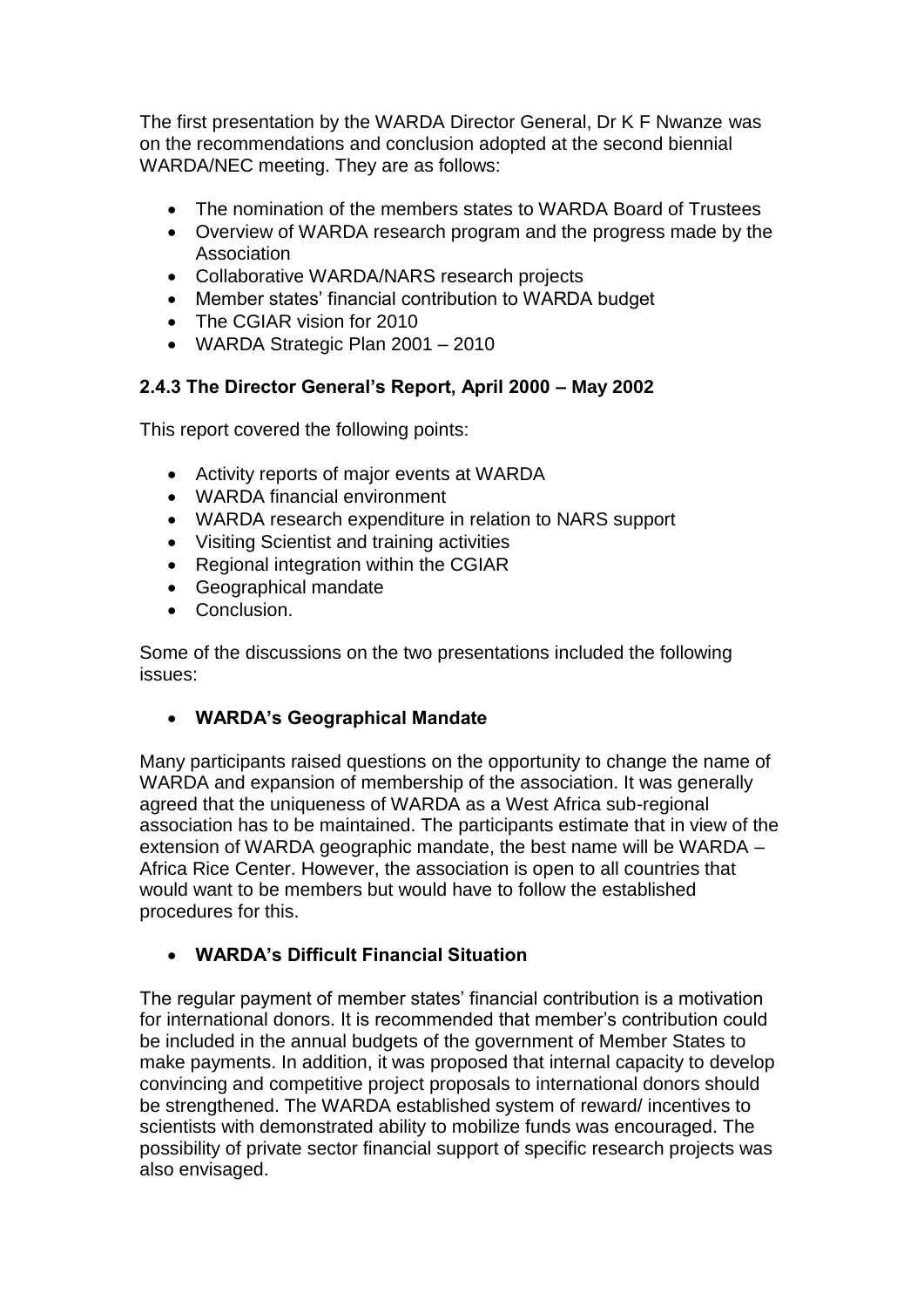# **2.4.4 Report of the Director of Research**

Highlights from this report as well as from the report on the Overview of WARDA Research Program are presented in the Appendix 1. The discussions that followed the presentation led to the following recommendations:

## **Conclusions/Recommendations**

- It was recommended that greater reinforcement of the collaboration between the NARS, Universities in the sub-region and WARDA be pursued.
- The establishment of an annual meeting between WARDA Director of Research and his/her counterparts in the NARS, thereby creating a forum to work together and to formulate joint competitive research projects for the purpose of attracting supplementary funds.

# **Overview of WARDA Research Program**

The following presentations were made:

- 1. Rainfed Systems
- 2. Irrigated System
- 3. Rice Policy and Development Program

The discussions that followed these presentations led to the following conclusions and recommendations:

# **Conclusions/ Recommendations**

## **The involvement of the universities in the sub-region in WARDA research agenda and Networks:**

WARDA should consider the involvement of the universities in the sub region in its research agenda and networks a priority. The proactive step already taken by WARDA by organizing in 2001, a successful meeting of vicechancellors of universities in the sub-region to work out a common agenda on partnership was noted. This effort needs to be encouraged and pursued. However, this cannot be resolved at WARDA level alone. The NARS Directors need to sensitize themselves to the involvement of universities in the existing sub-regional networks.

# **The competitiveness of West African countries in rice production**

Though WARDA does not have recent data from all member states on rice competitiveness, it was noted that competitiveness is not a static phenomenon but variable with time and between countries. It can change rapidly with time due to economic factors like exchange rate. The reality is that some rice exporting countries have a range of programs for indirect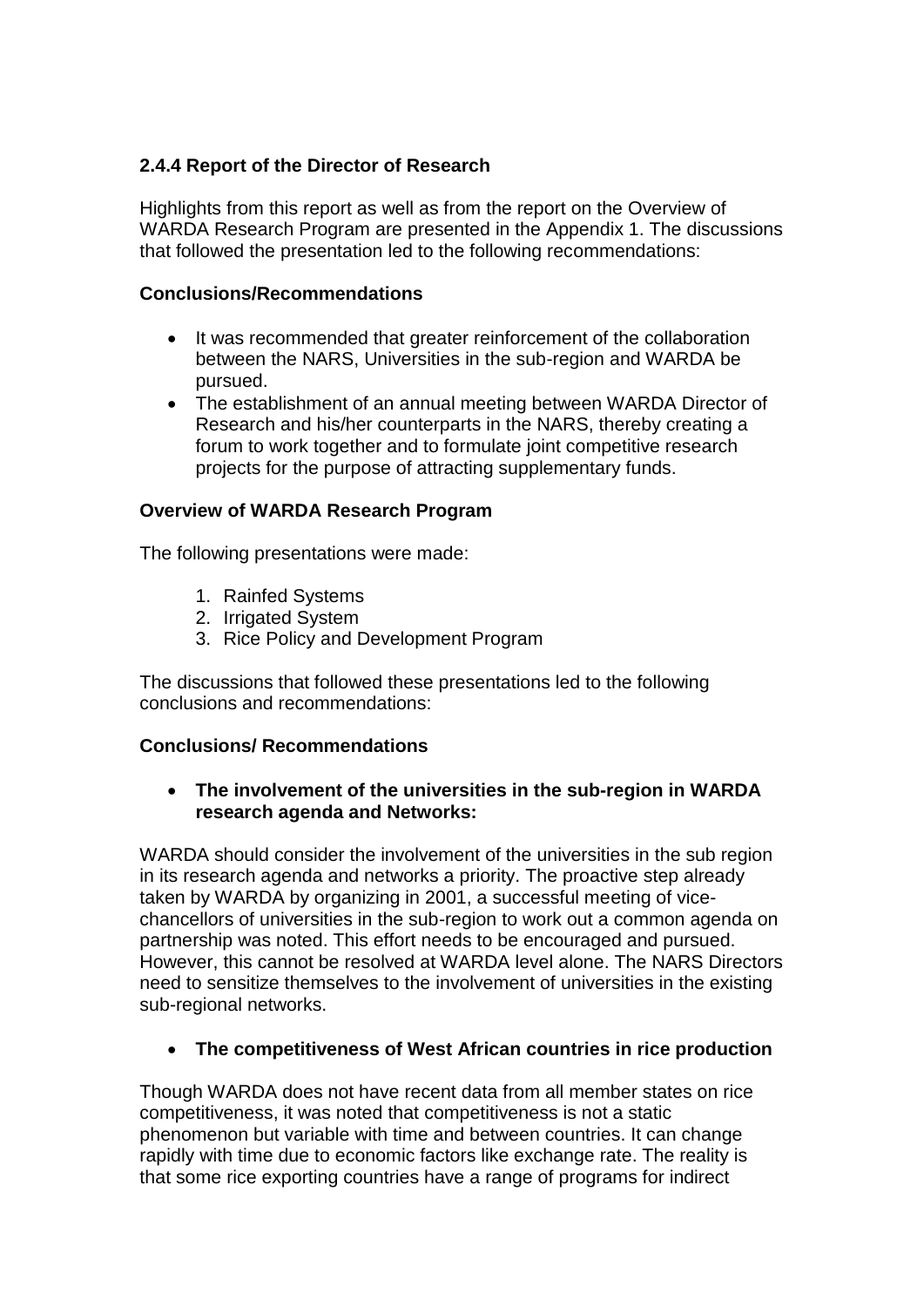support of their rice economies, which is a valid argument to support investment in rice production in West Africa. It was also noted that discussions are being made at higher levels to harmonize rice production policy in West Africa.

# **Fund mobilization**

There are two possibilities, first, WARDA can utilize existing funds to optimize its activities or seek non-traditional donors (e.g. look for a private company to fund research on molecular biology). In the Challenge Program in sub-Sahara Africa, WARDA's intervention should not only be in West Africa but also in East and Central Africa. Therefore, the extension of WARDA mandate seems inevitable if the association wants to move forward in attracting available funds.

# **Tuesday, 11 June 2002 – Afternoon Session**

Dr Bruce-Oliver from The Gambia chaired this session. WARDA DG gave the opening comments. The idea of this session arose from the 2000 meeting, which highlighted the multiplicity of projects in networking carried out with the same individuals in different countries. The question is, how can the association maximize its resources and not overstretch the absorptive capacity of the NARS partners.

# **2.4.5 WARDA Network Projects**

The following presentations were made on WARDA-NARS Network projects Appendix 2: The Inland Valley Consortium, ROCARIZ, INGER-Africa, PADS/PATD and CBSS, PVS.

# **2.4.6 The African Rice Initiative, NERICA Consortium (Appendix 3)**

# **2.4.7 Agriculture and Health, SWIHA/SIMA INITIATIVES (Appendix 4)**

The discussions that followed these presentations led to the following conclusions and recommendations:

- There is room for better integration of the Network activities/projects carried out at WARDA.
- It is necessary to extend the research networks/project to the dissemination of the varieties developed by WARDA and to initiate expansion of post harvest research.
- Improve the collaboration between WARDA and the NARS for greater efficiency in the execution of common research projects, timely reporting, follow-up of meetings and the development of joint project proposals.
- The multiplication and diffusion of WARDA-developed improved varieties particularly the NERICAs across WARDA member countries should be given priority.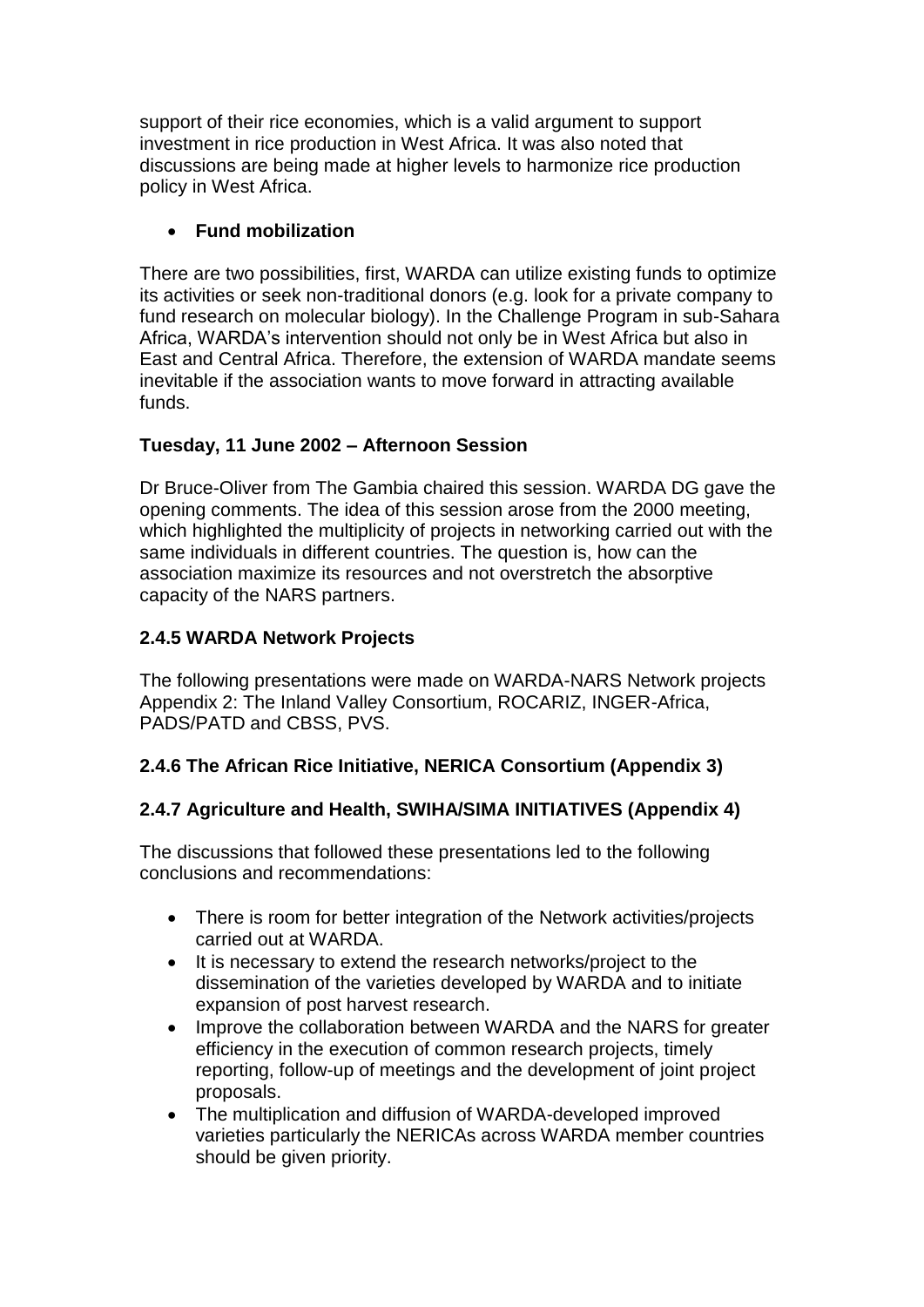Considering that the African Rice Initiative (ARI) is hosted by WARDA as a non-core WARDA program, NEC recommends that the ARI Consortium Management Committee should report to the WARDA Council of Ministers through the established mechanism existing at WARDA.

# **2.4.8 Wednesday, 12 June 2002 – Morning Session**

Presentations were made on the following subjects (Appendix 5)

- Botechnology
- Biosafety
- Intellectual Property Rights
- International Treaty on Plant Genetic Resources
- Rice Food and Cash Crop: Political and Economic Implications
- WARDA Inc. Serving the Seed Sector and Financing Rice research and Development

The following points were retained in the general discussion that followed the presentations:

# **Conclusions/ Recommendations**

- Adopted a resolution inviting the authorities of member states to accelerate the development of a legislation on harmonized bio-safety regulations in West Africa.
- WARDA should organize without delay, a regional training workshop on the relevant issues on bio-safety and Intellectual Property Rights to develop the NARS capacity in this area.
- WARDA research products which are international public goods have to be protected from unauthorized use for instance for business use, where the profit will not benefit WARDA target audience.
- CNRA makes available its well-equipped biotechnology laboratory to NARS technicians and scientists. The lab is managed by IPGRI for the training of African technicians on biotechnology. CNRA invited WARDA and other NARS to use this lab.
- The proposals to create an endowment fund and build strong partnership with the private sector for sustainable seed production with a view to better finance research should be explored while preserving the primary mission of the institute, which is agricultural research. The experience of CNRA in generating funds for research is not necessarily transferable to other countries in the sub-region. Each country should be seen as a unique case.

# **2.4.9 Wednesday, 12 June 2002 – Afternoon Session**

Three presentations were made:

 CGIAR Change Process, Regional Integration and the Way Forward (Appendix 6)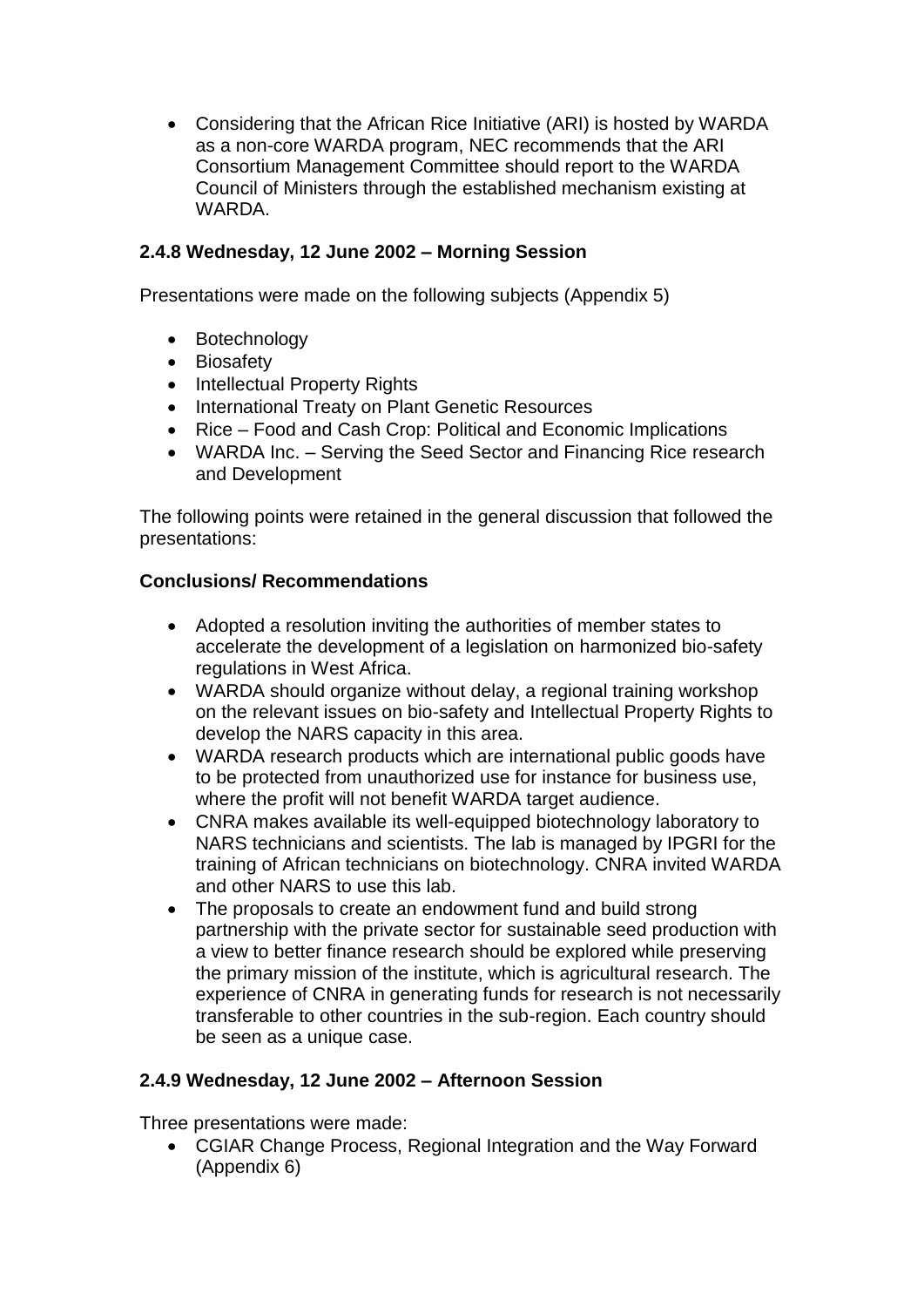- CGIAR Challenge Programs Next Steps (Appendix 7)
- Final Report on the Independent International Audit on the World Bank Investigation

### **Conclusions/ Recommendations**

- The Directors of NARS confirmed their involvement in the priority setting of WARDA research programs. The NARS Directors request therefore that, the unique status of WARDA (Regional Association by Constitution) should remain absolutely intact.
- The new vision and strategy at CGIAR should be applied to the other CGIAR Centers in the sub-region where the principle of involvement of regional NARS in priority setting in their research programs is still at the minimum level. In all conditions, harmonization of the intervention of these Centers in the sub-region is necessary to attain economy of scale, while guaranteeing efficiency, effectiveness and sustainability.
- An extra-ordinary meeting of WARDA Council of Ministers was recommended to adopt a common position on the final report of the international independent audit of the World Bank investigations at WARDA. Such a Council should be held within 2 months. If this is not possible, it is proposed that the Chairman of the WARDA Council of Ministers should carry out an in-house consultation.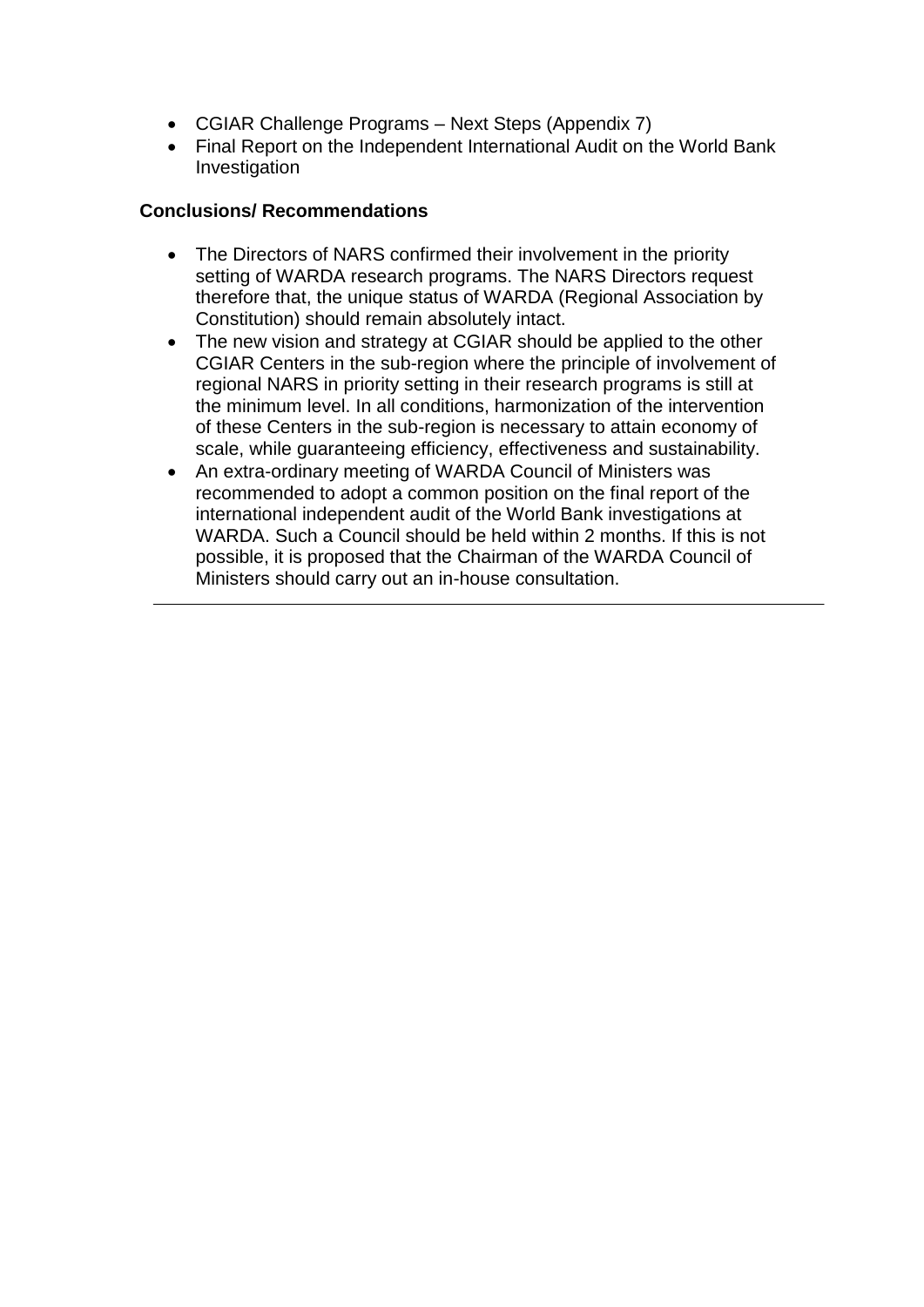#### **Overview of WARDA's Research Programs and Progress since the Last Meeting April 2000-May 2002**

#### **1. Introduction**

A large part of WARDA research activities is centered on developing technologies. WARDA is particularly strong in varietal improvement. The successful introgression of genes from *Oryza glaberrima* into *O.sativa* and the development of the NERICAs has resulted in an improved genetic diversity thereby not only broadening the genetic base of cultivated rice, but also producing new plant prototypes with extremely interesting agronomic characteristics. The interspecific hybrid breeding approach is now being extended to irrigated and non-irrigated lowland conditions. The program's inhouse capacity in modern science was significantly upgraded with the formal establishment of its biotechnology unit. We continue to make progress in the use of anther culture, molecular marker gene technology, and markerassisted breeding that allows to tag and introgress genes, enhance early generation transfer and rapid fixation of traits.

WARDA is also very strong in developing effective collaboration with our NARES partners. We have strengthened our privileged relationship with NARES partners in the sub-region by developing a participatory research program that permits in-depth discussions with our NARES partners and development agents on scientific, programmatic and partnership relationships. The Participatory Varietal Selection (PVS), Community-Based Seed Production System (CBSS) and Participatory Learning and Action Research (PLAR) approaches are assisting in the rapid adoption and dissemination of NERICAs and other promising rice varieties throughout the region but particularly in Guinea, Côte d'Ivoire, Benin and Togo. Particular emphasis is given to the development and adoption of Integrated Crop Management (ICM) options. To ensure that momentum is maintained, WARDA is involved in detailed studies leading to the characterization of the socio-economic environment of rice production. Particularly interesting are the results on the relationship between intensification of rice cultivation and land tenure, and the influence of the introduction of new varieties on genetic diversity.

WARDA continues to play a leading role in several networks bringing together NARES and other stakeholders from West Africa. The Inland Valley Consortium, ROCARIZ and the African Rice Initiative (launched 27 March 2002) significantly contribute to the integration of research activities in West Africa.

# **2. Highlights from the Rainfed Rice Program**

 WARDA breeding program for the rainfed and irrigated lowlands aims to develop new varieties for small farmers yielding more rice for the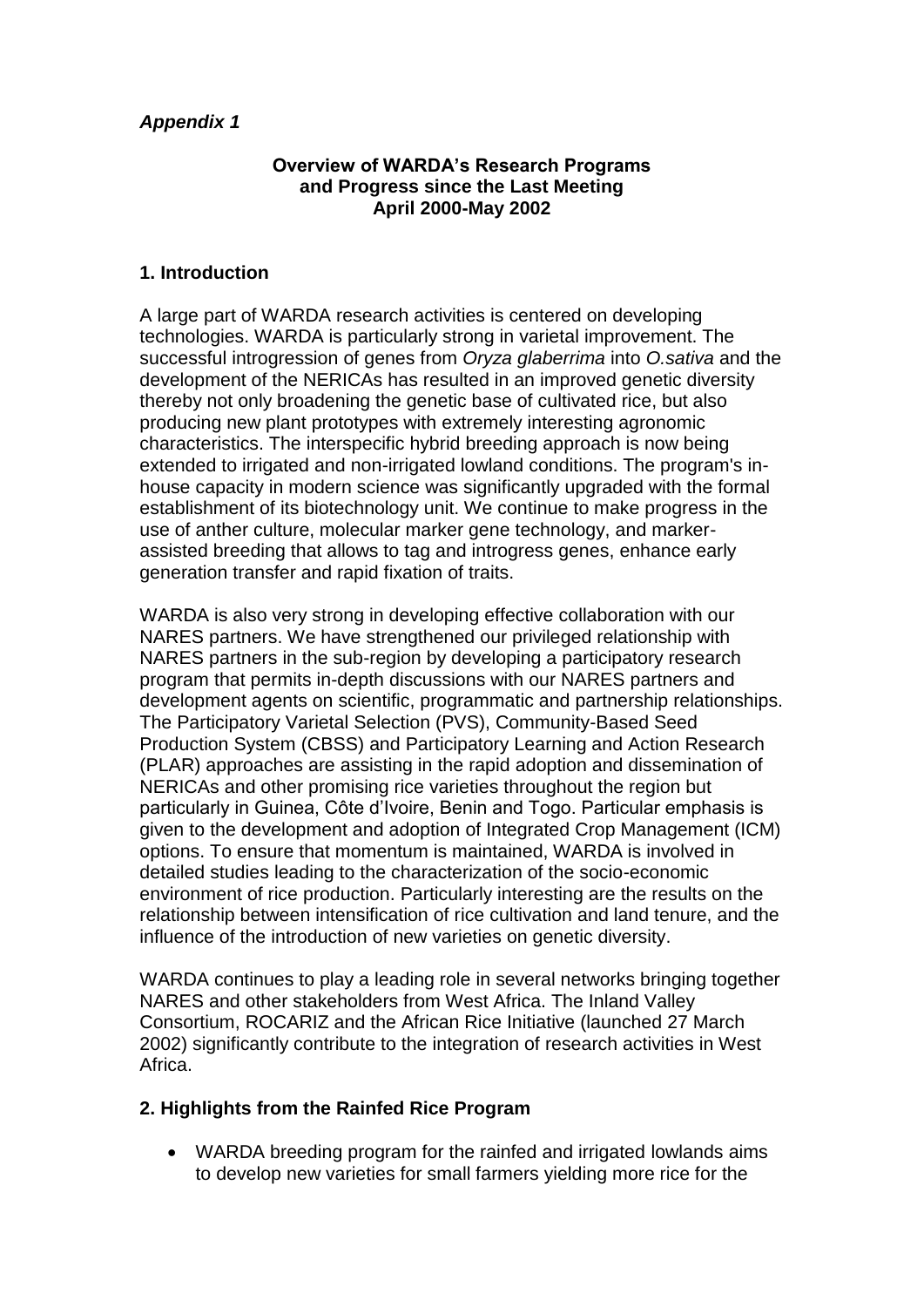same or less cost of inputs and effort. Notably, we identified 93 lines in the (irrigated) lowlands at M'bé that yielded significantly more than the local variety, Bouaké 189, in the range from 6-78% with a mean increase of 35%.

- Other interspecific hybrid lines introduced from WARDA Irrigated Breeding Program in the Sahel gave impressive yield increases in a farmer's field near Bouaké under irrigated conditions but with poor control over water management. Fifty-three lines significantly outyielded Bouaké 189 with 28 producing two-three times as much rice as this variety.
- Preliminary investigation showed that yield levels of the fixed lowland interspecific progenies ranged from 5.5 to 8.5 t ha<sup>-1</sup> at 100 kg N ha<sup>-1</sup> application in the wet season. They will be tested in the experimental field in 2002 for various aspects such as yield and growth characteristics related to weed competitiveness.
- Several new interspecific lines developed in 2001 showed good response to anther culture. They showed the same level of blast tolerance as the *O. sativa* (Japonica) and performed better than the parents under both low and high input conditions.
- Several interspecific lines that performed well in farmers' fields, were evaluated with a set of microsatellite markers. The graphical genotypes showed an introgression of parts of the *O. glaberrima* genome on chromosome 6 and chromosome 2 for all lines. The introgressed fragment on chromosome 6 is located close to the sterility gene. Introgressed segments of *O. glaberrima* were dispersed on all 12 chromosomes indicating that recombination had occurred frequently and that there was no genome-wide barrier during meiosis. *O. glaberrima* fragments are small, thus interspecific lines are near isogenic lines and can be used to determine the functions contained in those specific regions.
- Promising results are being obtained from interspecific progenies developed through pedigree breeding, e.g. the WAB1159 series developed from a cross between WAB56-50 (*O. sativa*, japonica) and Shawhon (*O. glaberrima*). One F5 line had a highly bushy canopy similar to *O. glaberrima* with wide thin droopy leaves and a high tillering ability. Since segregation was still observed in the F5 generation, various types of plants could be developed from its progeny.
- The Participatory Varietal Selection (PVS) database is now operational and can be used by WARDA scientists and the NARES. NERICA varieties are being tested under the PVS scheme in 15 countries, but not all countries have completed the same number of PVS cycles yet. In general, PVS is making good progress but communication with NARES and maintaining continuity and a common quality standard in research is sometimes problematic.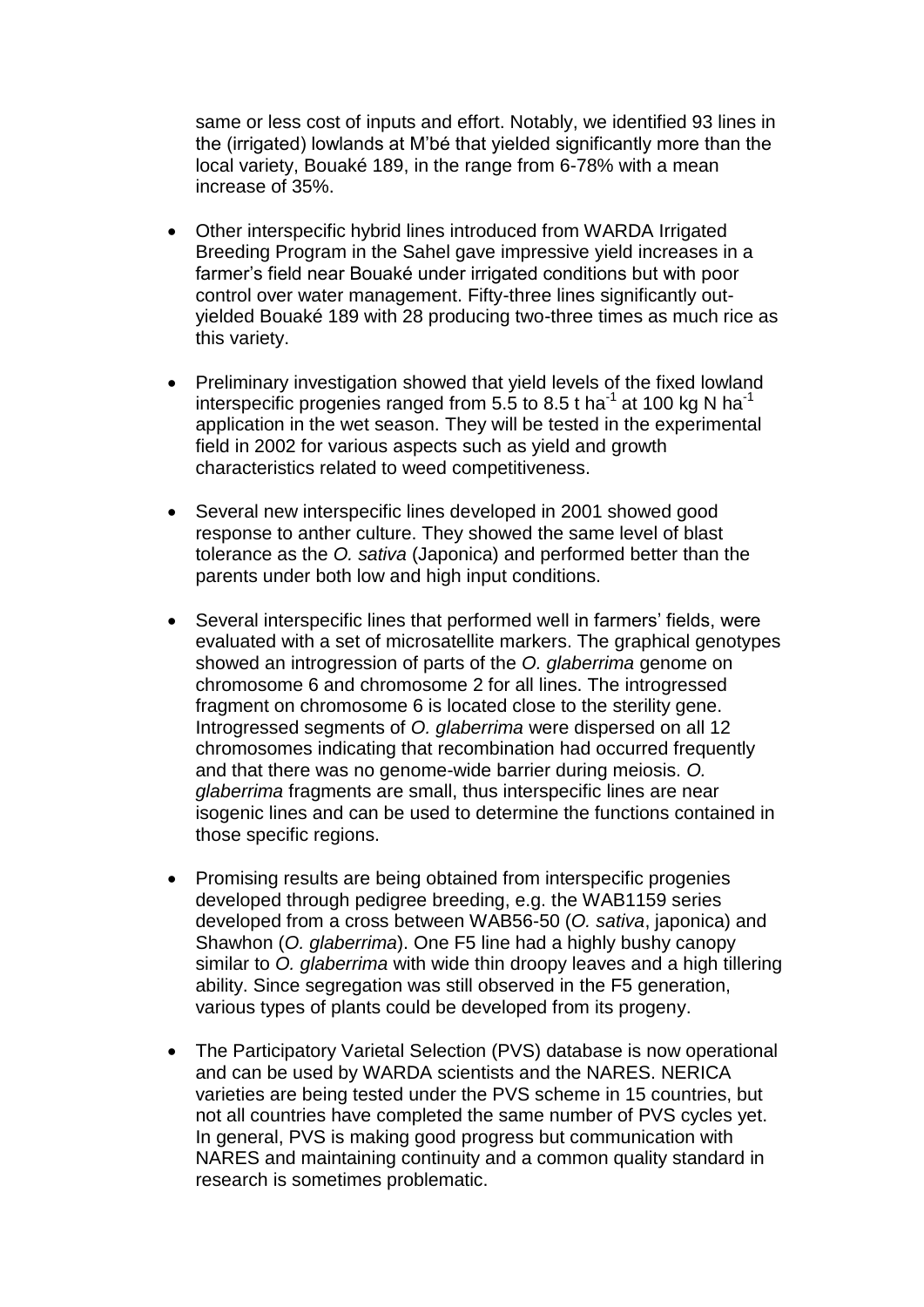- Many *O. glaberrima* upland cultivars were found to be highly drought resistant compared with most of the *O. sativa* tropical-japonica upland rice cultivars commonly grown in Africa, despite their generally larger leaf area index, specific leaf area, tillering rate and water extraction from the topsoil.
- *Oryza sativa*, *O.glaberrima* and their inter-specific hybrids were evaluated for drought tolerance in a screen house at the vegetative stage in order to appreciate the genetic diversity for this trait. Seven varieties were selected as candidate donors for that trait in future breeding programs. All of the selected varieties were *O. sativa*. This result must be confirmed in the field trials during the dry season.
- Four NERICA lines were selected for their resistance to the African rice gall midge from 300 lines screened under artificial infestation at WARDA/IITA, Ibadan, Nigeria. Studies on mechanisms of resistance to AfRGM showed that silica content of plants, internode elongation, leaf surface wetness, and leaf sheath compactness are important antibiotic and antixenotic traits in resistance to gall midge.
- New sources of resistance to blast were introgressed into NERICA lines from *O. glaberrima.* Except for NERICA 6, all 7 tested NERICA lines had a good level of resistance to the blast fungus.
- A positive and sustainable residual response of NERICAS to rock phosphate was observed three years after a unique application of rock phosphate on an acid soil of the humid forest zone. The yields under these conditions were comparable to those obtained with soluble P fertilizers (TSP) applied cumulatively during four years. Rock phosphate is expected to be economically more interesting for farmers than TSP.
- A long-term soil fertility trial continues to evaluate the productivity and sustainability of various soil fertility management strategies (pre-; incorporation of rice straw, and modest levels of N and P fertilizer) in a lowland rice field at the research station in M'bé. First results indicate that pre-flooding and rice straw incorporation improve both yield and nutrient uptake. Yields increased over a no-input treatment by an average of 0.5 to 1.0 t ha $^{-1}$  over three seasons. Highest yields were obtained with a combined inorganic / organic fertiliser treatment.
- For the peri-urban project the initial characterization of four key sites (Daloa, Sikasso, Bouaké and Korhogo) has resulted in a characterization of the rice-based lowland evolution from the rural to peri-urban gradient. It provides the project with a solid database to develop further project activities. The key site maps have also been digitalized and all lowland sites have been included. Based on the initial characterization, a lowland typology is being completed.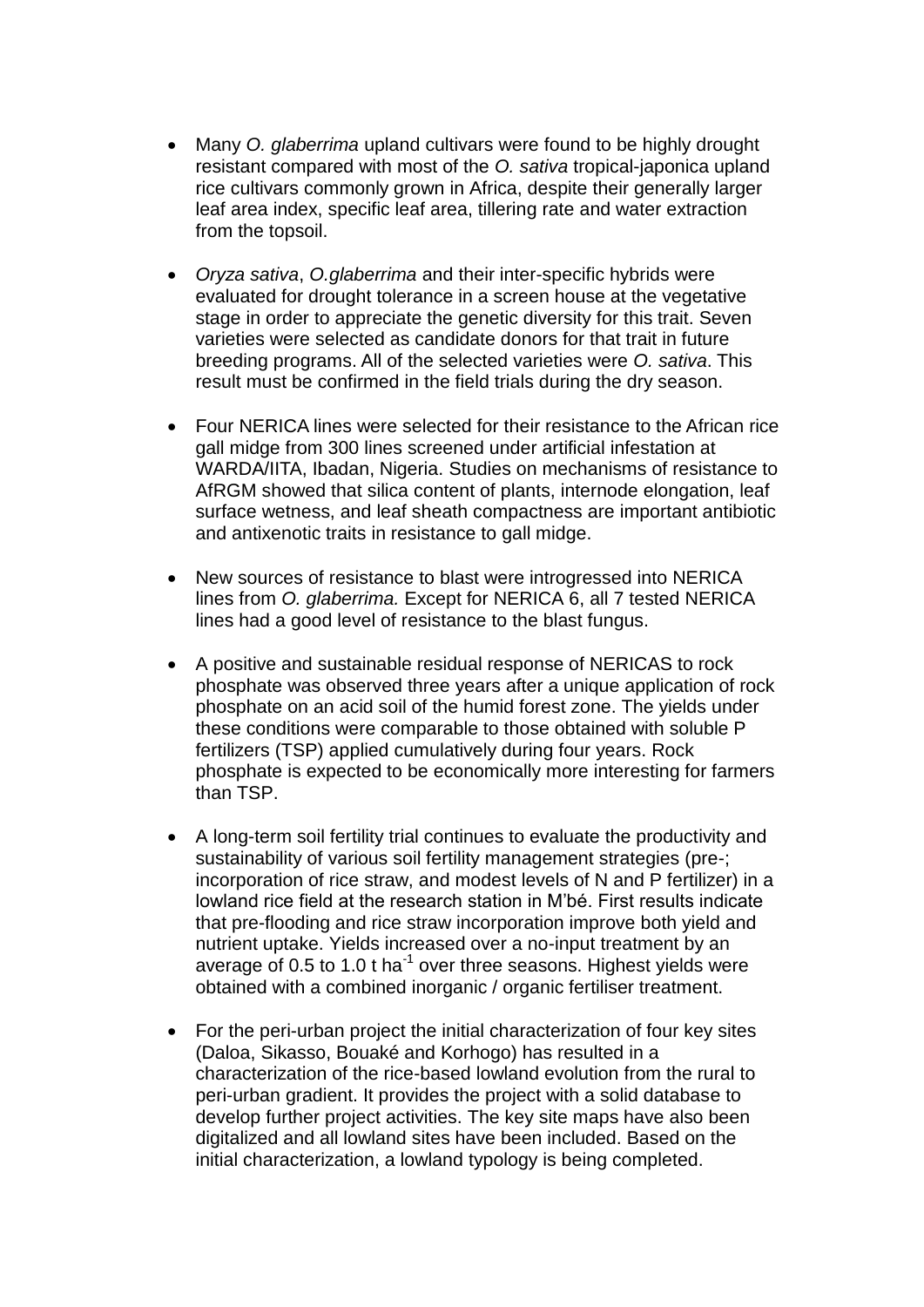# **3. Highlights from the Irrigated Rice Program**

- Some 200 new cultivars from intra- and inter-specific crossings are currently in the selection and screening process. Several of these lines have excellent properties with regard to yield, disease resistance, plant type and grain quality. They will contribute to an increased genetic diversity in intensified lowlands.
- Screened characters include weed competitiveness, their nutrient (NPK) efficiency, their salt tolerance and their photothermal constants. Weed competitive cultivars from intra- and inter-specific crosses are tested in farmers' fields. Before the end of 2002, 5 new varieties will be released in the Senegal River valley after 4 seasons of multi-location trials.
- Field trials were established to develop Integrated Crop Management options for intensified lowlands and are currently conducted with local partners in the Casamance and in the Gambia. These trials are accompanied by farm management surveys.
- 3200 copies of handouts for Integrated Crop Management options were distributed to farmers in two major production zones in the Senegal River valley. 70 village technicians were trained for ICM options (Training for Trainers). About 300 farmers are now being surveyed for their adoption and evaluation of the proposed ICM options.
- The evaluation of the technical efficiency in the irrigated rice cultivation in the Senegal River valley continues and is contributes, in combination with the development of Base Farm Models, to the development of a decision-making tool for optimal resource use.
- Degraded soil has negative effects on yield. In an effort to improve soil quality with cost efficient measures, the application of zinc and straw was tested with 29 farmers in the Sourou valley (Burkina). Both treatments resulted in a significant improvement of rice yields. Zinc application increased yields from 3.3 to 6 t ha<sup>-1</sup>, whilst straw application resulted in yields of  $5.3$  t ha<sup>-1</sup>. This finding was confirmed by similar results from Foum Gleita, where straw application on alkaline soils also resulted in a considerable yield increase (up to 2 t ha<sup>-1</sup>). Intensive soil column studies accompany and underpin these empirical trials.

#### **3. Highlights from the Rice Policy and Development Program**

#### **Adoption of New Technologies**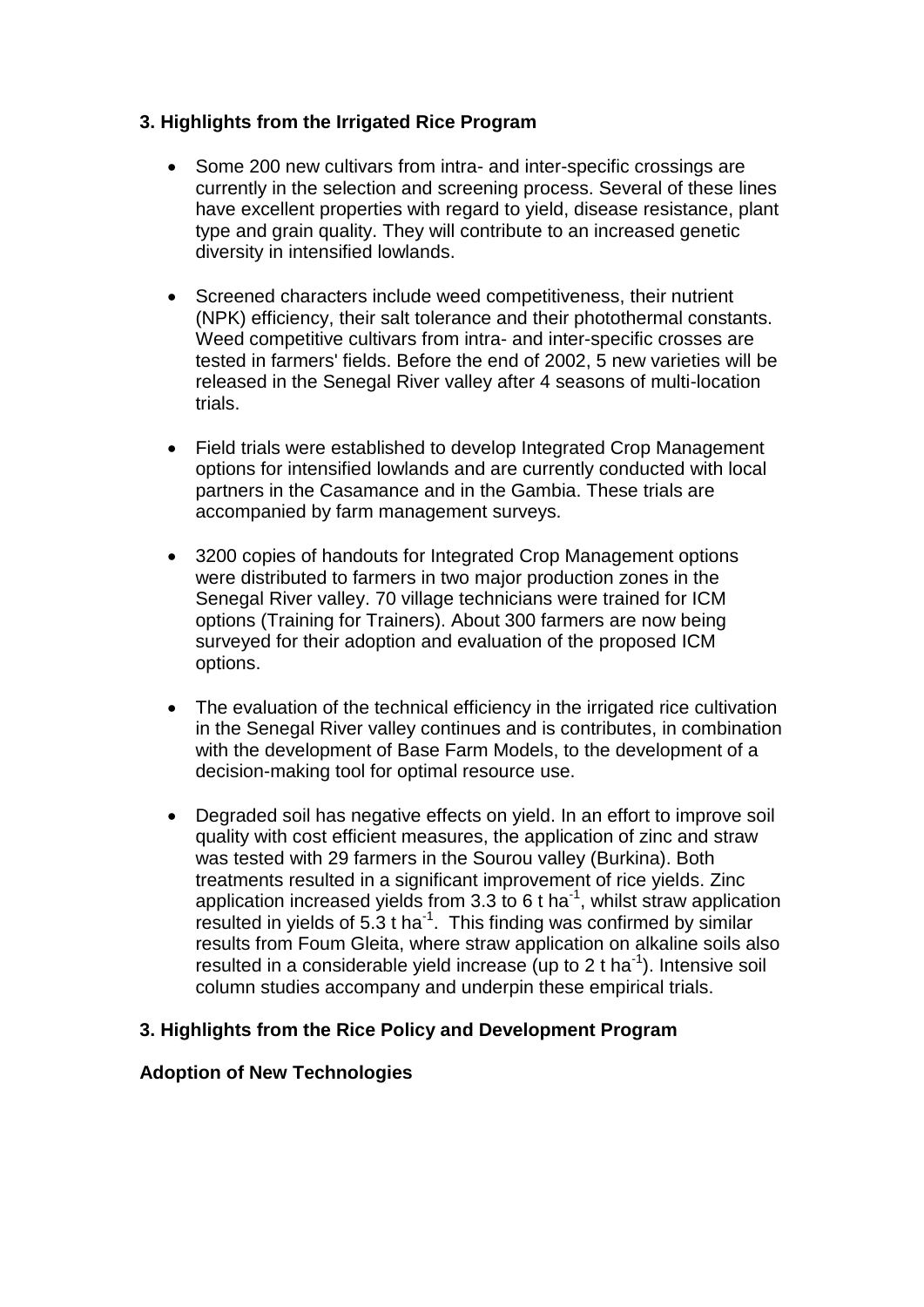- The macro-economic environment of riceg in West Africa has changed drastically in the past decade. A comparative advantage study concluded that rice growing is indeed profitable in a competitive environment and that the competitiveness of West African rice has even increased. The competitive advantage is highest under rainfed conditions and is affected by factors at various levels (plot, sector and macro-economic). While the productivity at farm level remains an important factor determining the competitiveness of rice production, the cost effectiveness of technologies for productivity increase must be considered.
- Water control is a critical pre-condition for intensification and land tenure issues influence the adoption of technologies for intensification. A study on land tenure and the adoption of water control measures in urban lowlands concluded that irrigation canals indeed enhance profitability; that investment in water control measures is stimulated if it enhances security of land use; that secure ownership discourages such investment; that those who are secure need other incentives for additional investments; and that formal land titles do not necessarily induce investment.
- There is a need to conserve biodiversity and minimize the risk of loss of biodiversity due to the introduction of modern varieties. A study on the impact of modern varieties on genetic diversity concluded that farmers' practices contribute to the conservation of genetic diversity of their seed material and even increase biodiversity (varietal count), even when modern varieties are adopted. However, the impact of modern varieties on the genetic diversity depends on the mode of their introduction. The impact can be positive if new varieties are introduced as a pool of varieties and a basket of choices with alternative and complementary (agronomic and consumption) characteristics.

#### **Capacity Building for NARS and Farmers**

 A participatory learning and action research approach for integrated rice management was developed in two inland valleys under two distinct conditions in terms of social cohesion and water management in the Bandama valley. It took place near WARDA headquarters in collaboration with farmers and national agricultural extension services, ANADER, Projet National Riz (PNR) and the national agricultural research service (CNRA). The approach aims at strengthening farmers' capacity in observing and analysing their own rice management practices, and in taking their own decisions for improvements. The focus is on developing answers to site-specific problems, making best use of locally available resources and knowledge, combined with research-based analysis of the underlying principles. A curriculum has been developed for this participatory learning and action research program (PLAR) for Integrated Rice management (IRM), composed of facilitators' manual with 30 modules and technical reference material. Staff from national research and extension services and NGOs from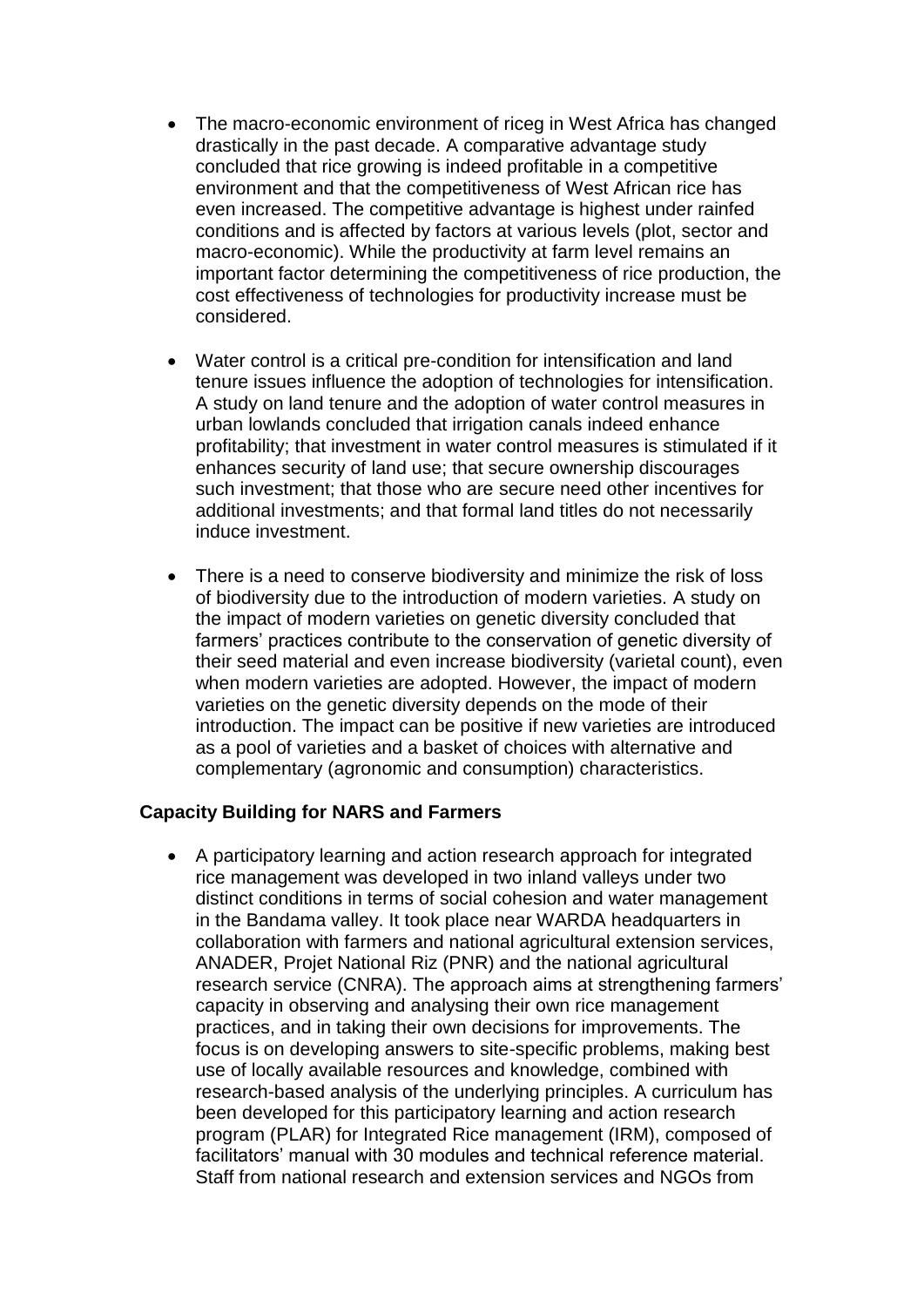Côte d'Ivoire, Benin, Togo, Mali, Burkina Faso and Guinea are being trained in this approach and during the next cropping season, the approach will be implemented in 10 new sites in these countries.

 An external mid-term review for Participatory Adaptation and Diffusion of technologies for rice-based systems (PADS) was initiated by IFAD and conducted in November. The report was very positive about the results obtained by PADS. The work in relation to the set-up and functioning of the cyclic process approach for technology testing and evaluation, the partnership building activities among the various ricestakeholders in the 4 PADS countries, as well as the assistance in the formation of farmer associations were especially appreciated by the review panel.

#### **Plant Quarantine and Biosafety Unit**

- The buildings housing the Plant Quarantine Unit at WARDA have been completed and equipped. This facility will be a corner stone in strengthening the domestic quarantine capabilities by providing assistance in meeting the plant health requirements in the West African region.
- Construction work for the containment facility for transgenic plants is almost finished. This facility will allow WARDA to become actively engaged in the testing and eventually the production of genetically modified rice, as soon as the legal framework will have been established in Côte d'Ivoire. WARDA continues to be actively involved in the process of developing the biosafety regulations.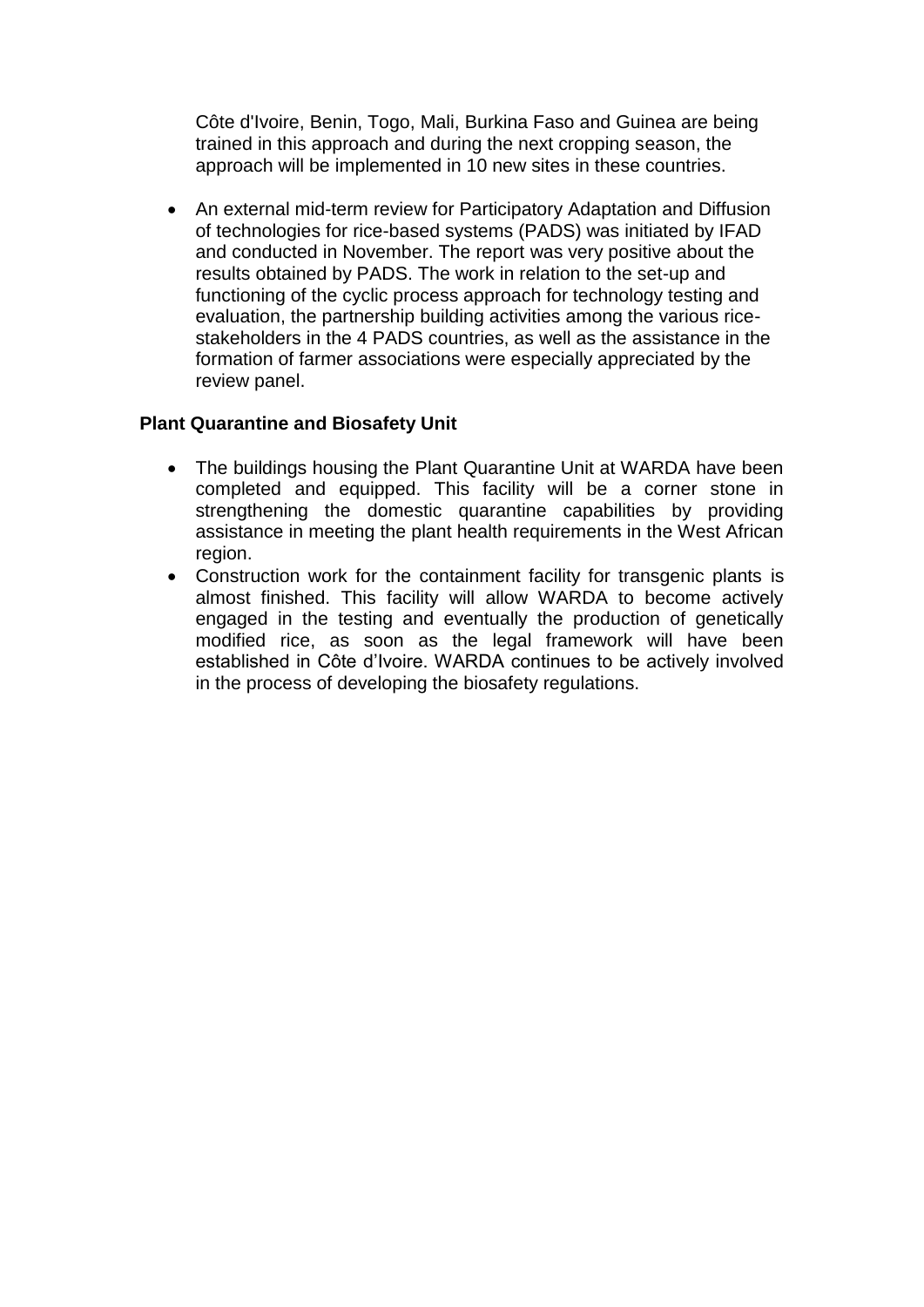## **WARDA/NARS Collaborative Projects**

# **1. Highlights from IVC**

The activities of the Inland Valley Consortium (IVC) showed several highlights. The proceedings of the hydrology workshop and other workshops held from 1997-2000 were finalized. A CD-ROM on the diagnostic tool for improving water management (DIARPA) was released by CIRAD/IVC and is now available through IVC or CIRAD. The format of the West African Inland Valley Information System (WAIVIS) was defined and data entry is almost been completed. Five NARS scientists from IVC member countries visited WARDA for 3-4 weeks to prepare scientific articles on their research conducted in Phase I. In 2001, a total of 13 research projects on development of inland valleys were financed by IVC for a total amount of about US\$ 75,000. IVC co-ordinators visited 7 out of the 10 IVC member countries at least once in 2001.

## **2. Highlights from ROCARIZ**

The total number of ROCARIZ funded projects in 2000 was 78, compared to 67 projects in 2001. The Breeding Task Forces registered the largest decrease of 36.8%.

The WARDA/NARS multi-disciplinary monitoring team found that access to improved rice seeds by farmers remains a constraint to rice research and development within the sub-region. Opportunities for inter-country marketing of improved rice seeds exist between Senegal and Mauritania and possibly The Gambia, as well as between Togo and Benin, possibly including Ghana; Rice is increasingly becoming a significant food-security commodity in the sub-region. However, the in-country co-ordination of WARDA outreach program under the ROCARIZ scheme suffers from a lack of specific funding.

# **3. Highlights from Genetic Resources Unit/INGER Africa**

The activities of the Genetic Resources Unit of WARDA including INGER contribute to the sharing and wide-scale testing of superior, stress-resistant varieties of rice in Africa. The capacity of NARS has been improved through information exchange and training. Five post graduate students from Côte d'Ivoire and one from Guinea completed their theses with support from the DFID-funded INGER project in the areas of impact assessment and biodiversity characterization and management. Sixty technicians from public and private institutions in Cote d'Ivoire were trained in seed production, certification and management in collaboration with the Ministry of Agriculture of Cote d'Ivoire and the GTZ regional seed project in Ghana. With small grants from INGER, more than 100 farmers participated in multi-location onfarm testing of new/improved germplasm conducted by NARS scientists throughout west, central and Eastern Africa. INGER disseminated improved germplasm through farmer/community based seed management,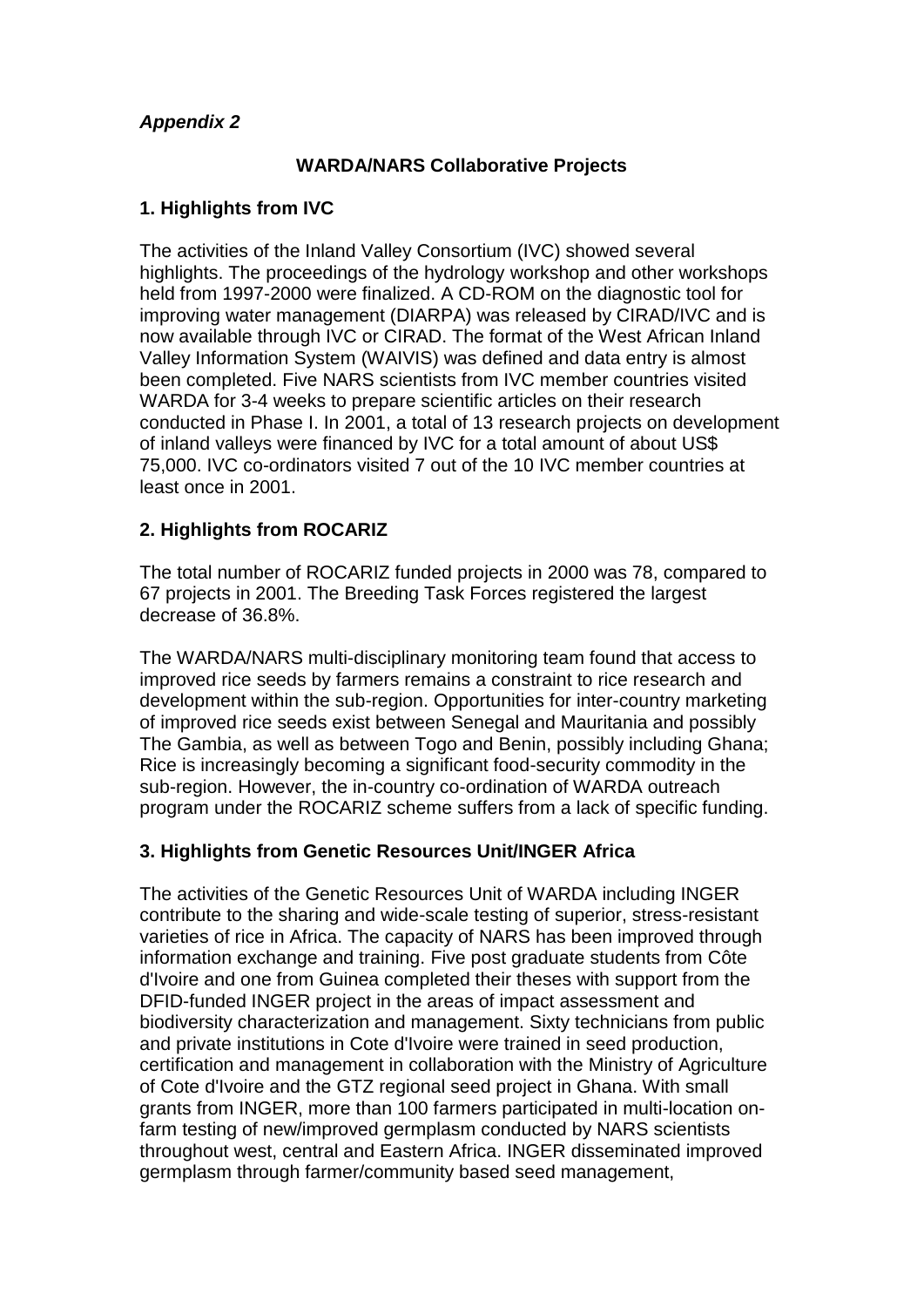multiplication and conservation. An effective system for monitoring the impact of new/improved rice varieties on farmer livelihoods is being put in place in Cote d'Ivoire, Guinea and Nigeria. Collection, characterization and storage of traditional varieties from Cote d'Ivoire and Guinea contribute to the understanding of the principles behind farmers' management of rice biodiversity. Activities are being consolidated, with new countries (Namibia, Zimbabwe, Zambia, Sudan, Gabon, and Rwanda) having joined the network in 2001.

# **4. Highlights from PADS/PTDP**

**4.1 Participatory adaptation and diffusion of technologies for rice-based systems (PADS):** An IFAD funded project implemented through national partnership including NARES, NGOs and farmer groups and associations in Côte d'Ivoire, the Gambia, Ghana and Guinea. An external mid-term review for Participatory Adaptation and Diffusion of technologies for rice-based systems (PADS) was initiated by IFAD and conducted in November. The report was very positive about the results obtained by PADS. The work in relation to the set-up and functioning of the cyclic process approach for technology testing and evaluation, the partnership building activities among the various rice-stakeholders in the 4 PADS countries, as well as the assistance in the formation of farmer associations were especially appreciated by the review panel.

**4.2 Participatory technology development project (PTDP):** A BMZ/GTZfunded project implemented in collaboration with NARES, NGOs and farmers association in Benin Republic and Nigeria.

The processes in both these include:

- o Diagnosis: has been implemented in representative villages of the major agro-ecological rice-based systems. For PADS, due to time constraints farmers' involvement has been rather limited and the teams acquired little experience with the use of PRA tools. In the case of PTDP farmers were closer involved in the PRA.
- o Planning: participatory planning takes place at the regional and national level. Farmer involvement can be improved in planning at the village level.
- o Experimentation/implementation: mainly demonstrations of improved technologies or collaborative-type of experiments. Farmers' involvement in the design of the experiments can be improved and technologies need to be proposed as options for further adaptation by the farmers; consultative or collaborative experimentation.
- o Evaluation: often emphasising bio-physical criteria. Farmers' involvement in the evaluation phase can be improved in order to better capture socio-economic criteria for technology adoption. Results of the experiments are discussed at regional/national level with all stakeholders and are used to start planning for the coming season.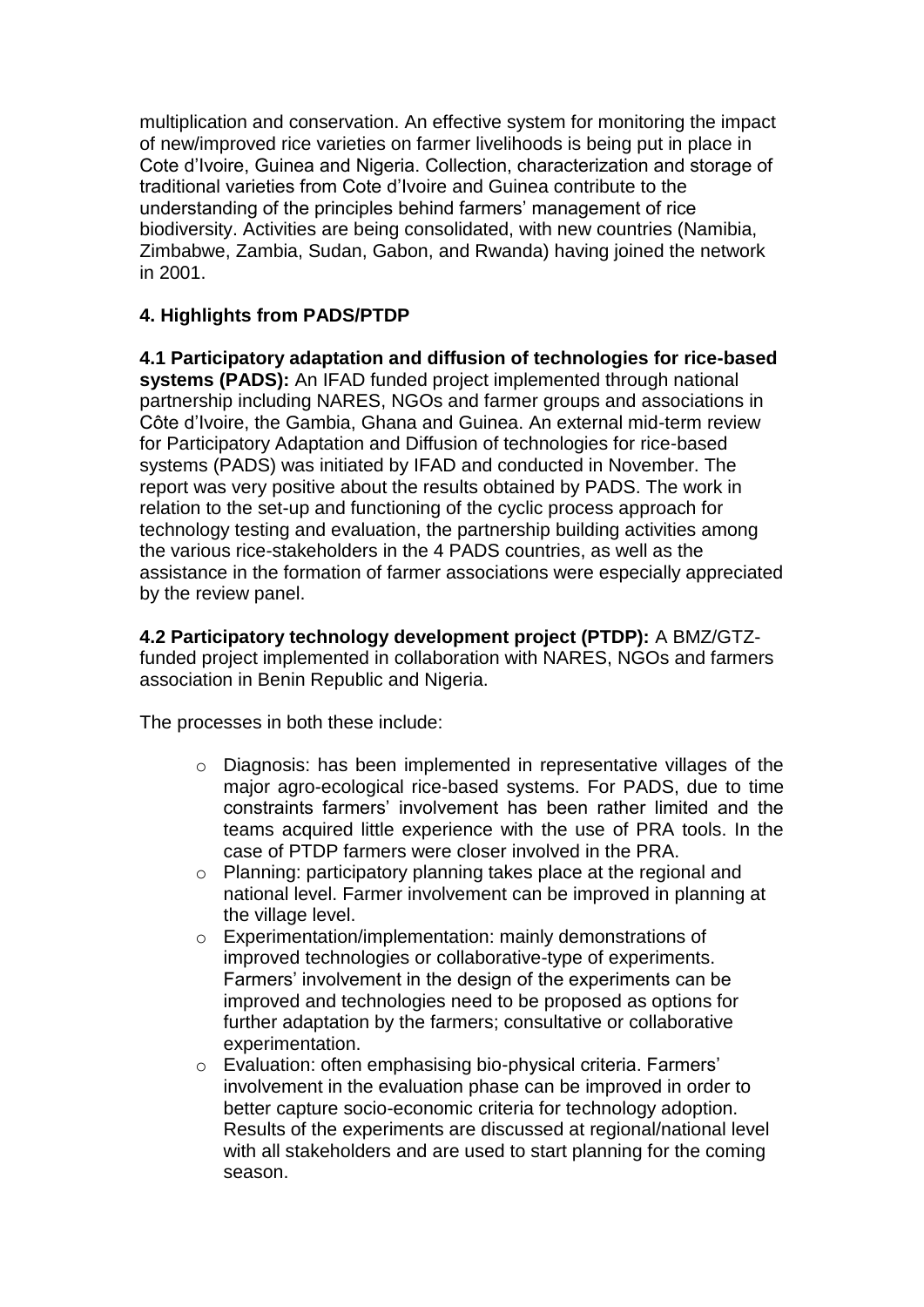# **5. Highlights from Participatory variety selection (PVS)**

Started in 1996 in selected sites in Côte d'Ivoire, PVS is now extended to all WARDA member countries. PVS can be classified as type 1 approach and collaborative experimentation. Since 2001 a distinction is made between Research-PVS and Extension-PVS. Research-PVS is now implemented in more than 80 sites, involving about 30 to 50 farmers per site. Extension-PVS was for the first time experimented in 1 site in Danane, involving 35 extension workers, 52 villages and 460 farmers directly and about 500 indirectly. In 2002, the extension-PVS will expand to 7 other sites in Côte d'Ivoire and 6 other countries; it will involve about 6000 farmers directly and another 6000 farmers indirectly. In extension-PVS, farmers are selecting the varieties on their own.

# **6. Community-based seed (production) systems (CBSS)**

This approach was developed at WARDA and is now fully taken up by the ministry of agriculture and extension services in Côte d'Ivoire and Guinea through UNDP/WB funded projects. WARDA provides support to these projects.

**7. Participatory learning and action research (PLAR):** The PLAR approach for integrated crop management (ICM) in inland valleys was set-up in 2001 in 2 sites in Côte d'Ivoire with distinct conditions in terms of social cohesion and water management; in collaboration with staff of ANADER and PNR and 2 farmer groups of 40 farmers each. A curriculum for farmer learning has been developed, composed of a facilitators' manual with 30 modules and a technical reference manual. Forty research and extension workers have been trained and the approach will be implemented in 11 additional sites in 2002.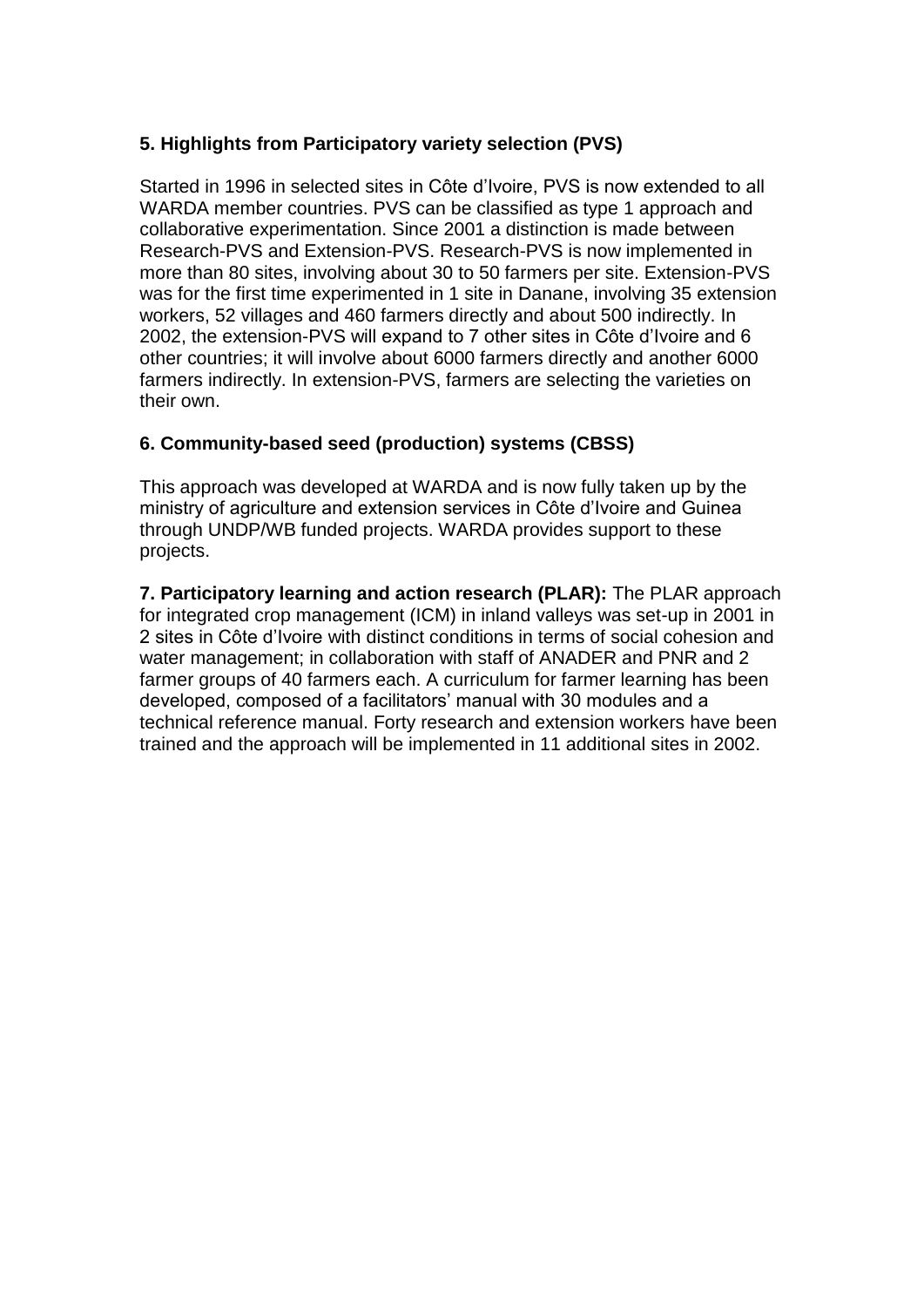# **The African Rice Initiative**

A new African Rice Initiative, to bring renewed hope to millions of peasant farmers who grow rice throughout Sub-Saharan Africa, was launched by Pascal Affi N'Guéssan, Prime Minister of the Republic of Côte d'Ivoire, on 27 March 2002.

The African Rice Initiative, or ARI, proposes to step up the dissemination of the New Rice for Africa, or NERICAs, developed by WARDA. ARI will also promote complementary technologies to improve soil fertility and make rice farming more sustainable in the fragile uplands and other ecologies of Sub-Saharan Africa. NERICA has been steadily gaining a reputation for itself and its developers both in the region of West and Central Africa, and internationally. ARI is in harmony with the New Partnership for Africa's Development (NEPAD).

#### **Implementation**

ARI will be the platform for an extended partnership among rice-development stakeholders, policy-makers, and donors through two major complementary components:

- A Stakeholders' Platform to promote dissemination of NERICAs and complementary technologies; stakeholders will include extension specialists, farmers, NGOs and scientists from national programs.
- A Research Network to further increase productivity and safeguard the quality of the natural resource base of rainfed rice-based systems. This network will facilitate information exchange between research and the ARI stakeholders.

ARI membership is open to any sub-Saharan African country, but the initial focus will be on seven West African pilot countries (Benin, Côte d'Ivoire, The Gambia, Guinea, Mali, Nigeria, Togo). NERICAs will also be promoted in 10 non-pilot countries in West and Central Africa and 10 in East and Southern Africa through Participatory Varietal Selection (PVS) activities.

The NERICA Consortium for Food Security in Sub-Saharan Africa will be the implementing body of ARI. ARI will be based at WARDA as a non-core program with a Management Committee reporting to WARDA Council of Ministers through its Management. A Consortium Management Committee will meet annually to review progress, set budgets, and plan activities.

#### **Potential Donors**

Donors of ARI who have so far expressed intent to support the Initiative are the Government of Japan, the UNDP, the World Bank, the Rockefeller Foundation, the African Development Bank, USAID, IDRC, FAO, and the NEPAD.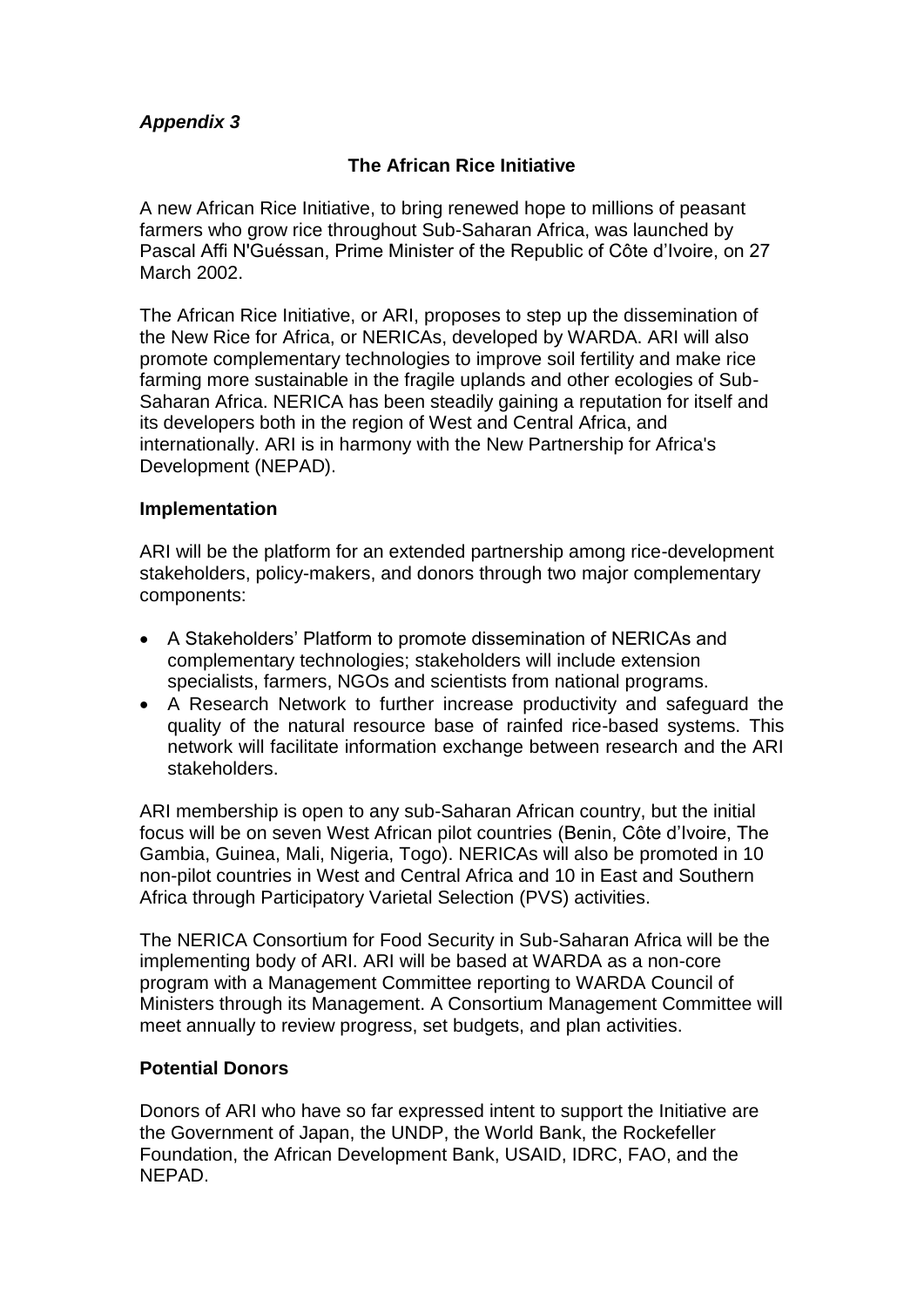## **Agriculture and Health: The SWIHA and SIMA Initiatives**

Until recently, little or no importance has been placed on potential crossroads, and relationships between health and agriculture. Malaria kills over 3,000 people daily, mostly children. Ninety percent (90%) of the world's malaria cases occur in Sub-Saharan Africa. HIV/AIDS, a feared and dreaded disease emerged during the past 20 years and has become the greatest catastrophe ever to hit Africa. In Nigeria, 2.6 million people are infected; 11% of adult population in Côte d'Ivoire; and a predicted loss of 20% of the workforce in Burkina Faso by the year 2005.

# **The Initiatives**

Mindful of the importance of HIV/AIDS for global agriculture and those whose livelihoods depend on it, in 2000 the CGIAR decided to develop the process to study the implications of HIV/AIDS for agricultural research and development. At the same time, it was also decided to improve the understanding of the linkages between malaria and agriculture. WARDA, in association with ISNAR and IFPRI, was asked to lead the process linking HIV/AIDS and agriculture, while the responsibility for malaria and agriculture was assigned to IWMI. These decisions led to the birth of two initiatives:

SWIHA: The Systemwide Initiative on HIV/AIDS and Agriculture, and SIMA: The Systemwide Initiative on Malaria and Agriculture.

SWIHA was developed on four thematic areas:

- Understanding and communicating the bi-directional linkages between HIV/AIDS and rural, urban and peri-urban livelihood systems, agricultural production, natural-resource use, food and nutritional security, and social structures to a wide range of decision-makers;
- Developing and disseminating innovative gender-sensitive policies, technologies and methodologies emanating from experience gained through such research, in order to strengthen agriculture-based livelihood systems and R&D institutions faced with current or future HIV/AIDS impacts;
- Stepping up efforts in information sharing and capacity development for national and international R&D agencies in the context of the HIV/AIDS challenge;
- Ensuring that CGIAR centers have best workplace practices in place for its workforce, and can serve as a role model for national systems.

SIMA's activities broadly fall under four themes:

- Impact of agricultural practices on vector ecology and malaria transmission
- Impact of malaria on agricultural productivity
- Best agricultural practices to control malaria
- Anti-mosquito and anti-malaria products.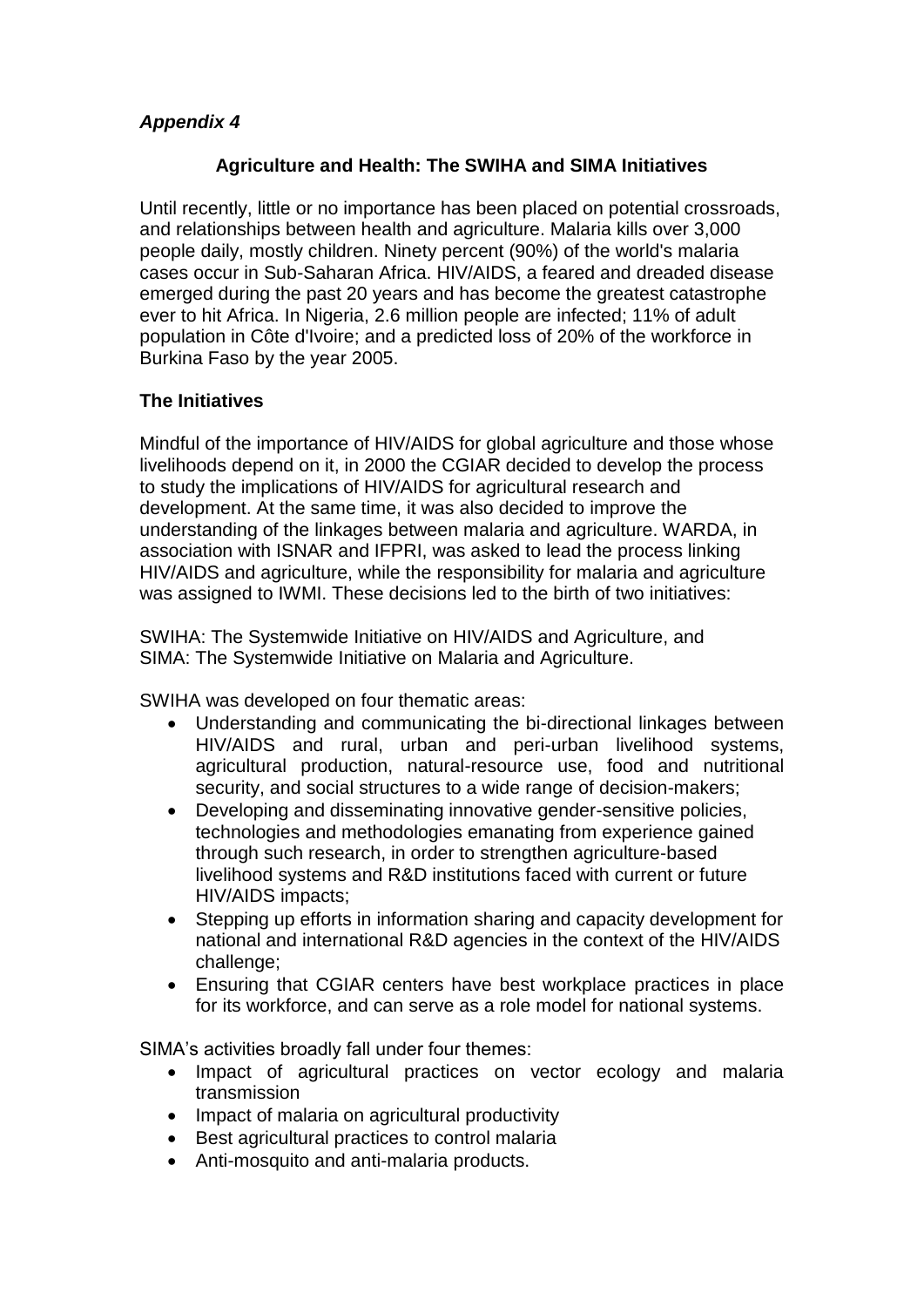# **Outlook**

WARDA will further develop its strategy on HIV/AIDS and agriculture, and the process to mainstream the challenge into core activities. WARDA will continue to develop and strengthen partnership and collaboration with public-health, social and demographic institutions worldwide, to address the challenges, but without losing tract of our comparative vantage point as an agricultural research center.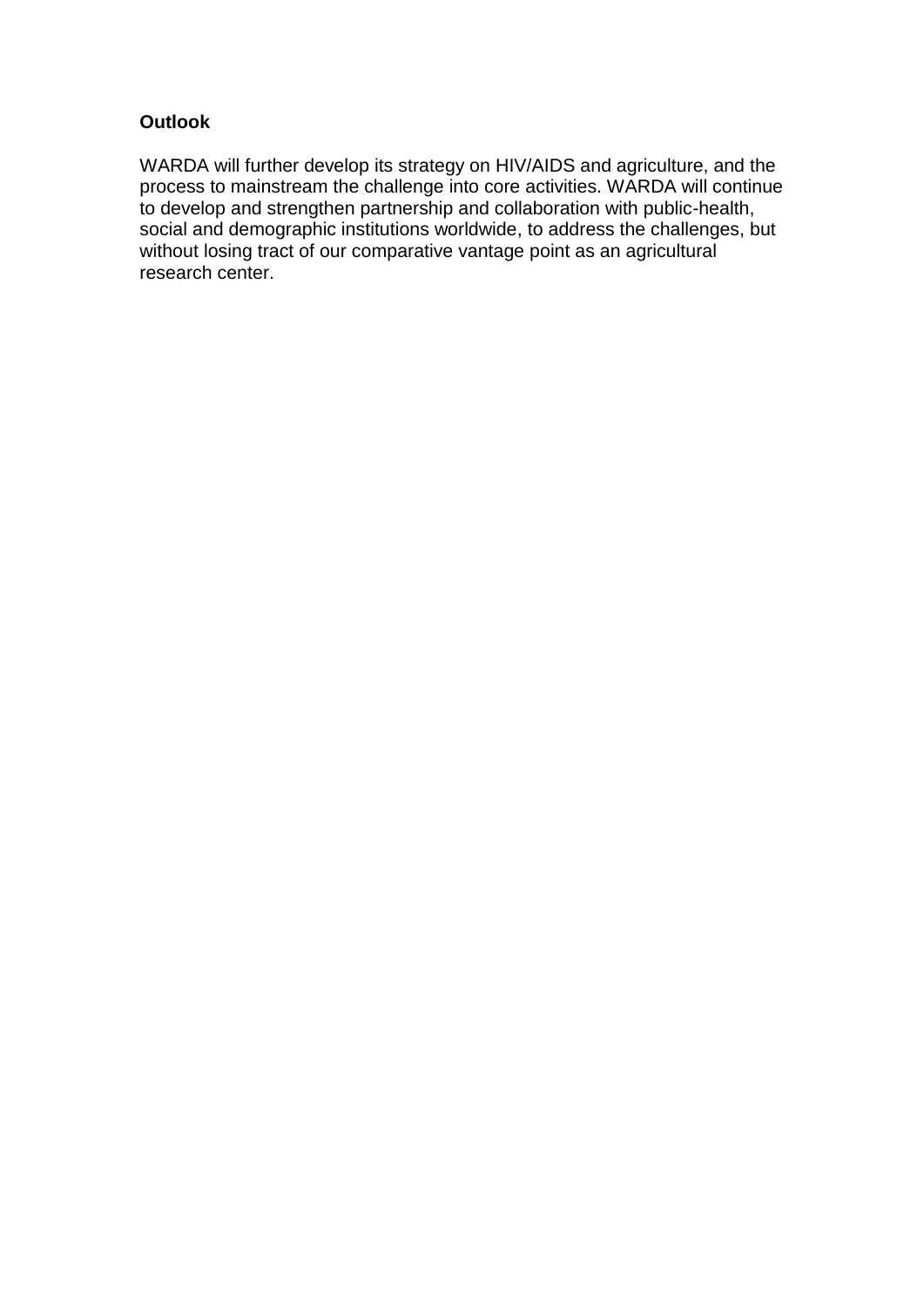### **Strategic Issues**

## **1. Biotechnology at WARDA**

Biotechnology at WARDA aims i) to develop rice varieties for West and Central Africa that combine the high yield potential of *O. sativa* with the stress tolerance of *O. glaberrim*a by using anther culture and molecular markers; ii) to assess the serological and molecular diversity of RYMV in order to evaluate the durability of the natural resistance of interspecific lines; iii) to understand, at the molecular level, the Blast population dynamics (in time, space and on different varieties) and the mechanisms underlying the role of avirulence gene(s) in pathogen evolution.

Anther culture techniques enabled the WARDA wide hybridization program to have the introgression of useful traits from *O*. *glaberrima* into improved *O*. *sativa japonica* genotypes. The molecular marker laboratory determines the informative PCR-based markers (SSR, EST and CAPS) for the two parents that were used in the haploidization process. Mapped molecular markers were also used to characterize alien variation in advanced breeding lines.

Serological variability of RYMV in West Africa received special attention in recent years. RYMV isolates from north, south, west and east Côte d'Ivoire were analyzed with polyclonal antibodies from Côte d'Ivoire in serological differentiation. Diverse serological differences were observed especially from Korhogo isolates. Similar results were obtained in the serological study of West Africa RYMV isolates with polyclonal antibodies from different West African countries. We still need to continue our work to understand the molecular and serological diversity of the RYMV in West Africa. In the near future we also expect to tag genes associated to important agronomic traits such as the ability to compete with weed, drought tolerance, disease and pest resistance. Marker-assisted selection is expected to facilitate improving some important agronomic traits and to develop new improved rice varieties that are well adapted to African conditions.

To build up the capacity of biotechnology, the WARDA Biotechnology Unit needs to be reorganized.into an autonomous biotechnology laboratory with research activities that will generate information in various areas. This structure will provide an opportunity for training student and NARS partners in our member countries. In collaboration with advanced laboratories, we will continue to generate and transfer new tools into our laboratory.

We hope that the Biotechnology Unit would then facilitate the building effect of biotechnological research and act as a bridge between advanced laboratories and biotechnology in sub-Saharan Africa and the main objective is to provide NARS breeders with marker-assisted selection to help them develop new varieties well adapted to their environment.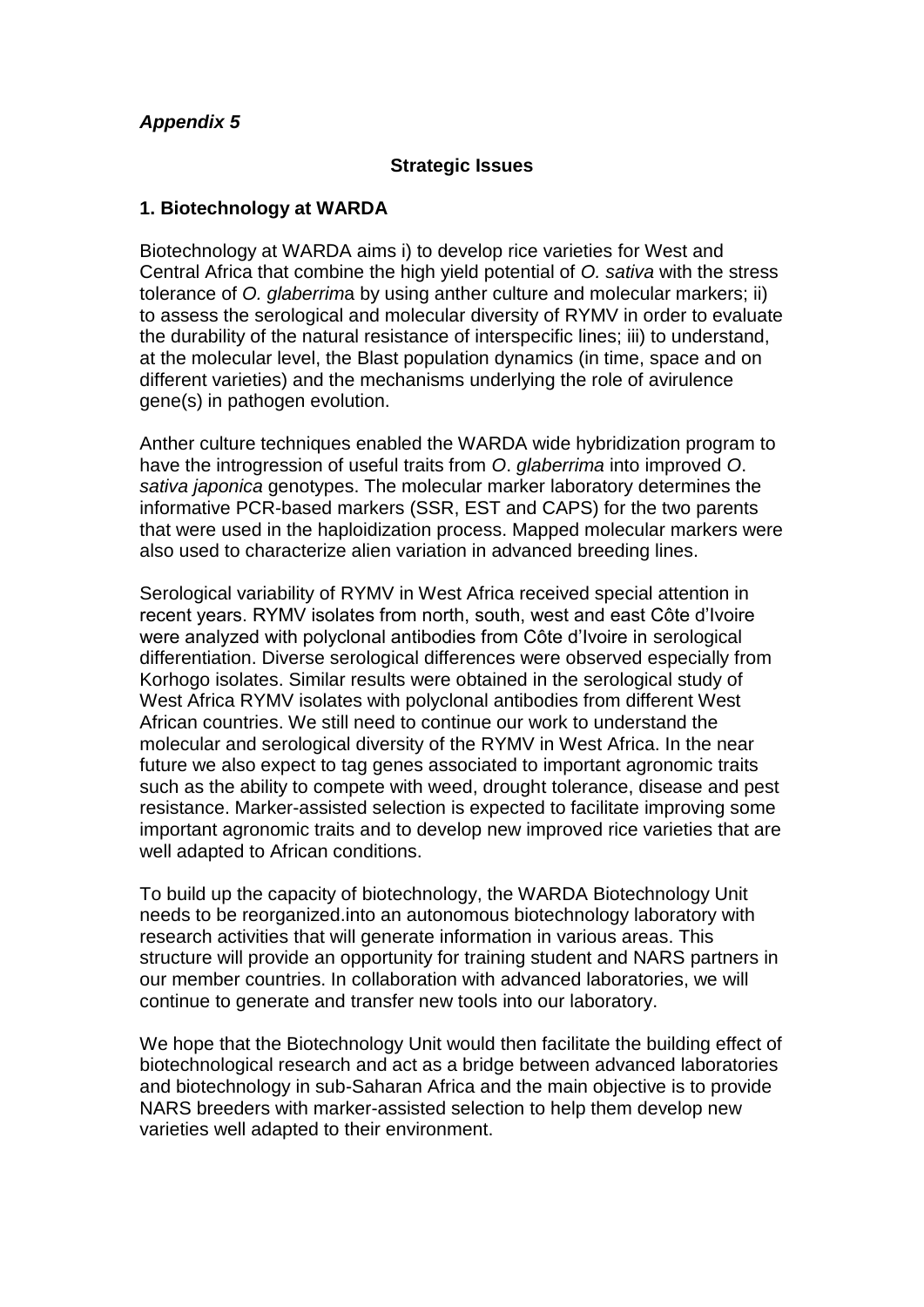# **2. Biosafety at WARDA**

The development of genetically modified organisms (GMO) opened interesting prospects for food production. For instance, the production of transgenic plants resistant to rice yellow mottle virus (RYMV) appeared to be one of a rapid and practical solution for the management of this disease, which causes serious damage in irrigated and lowland ecosystems. It could, allow us to have varieties available to farmers rapidly—varieties that are similar to those they are used to, but which have the advantage of being resistant to RYMV.

The GMO raise highly legitimate concerns and questions on economic, social and environmental aspects. Hence, the International Convention on Biodiversity advocates in its articles a rational management and an adequate distribution of biotechnology advantages, but also the regulation and control of risks associated to the use of live genetically-modified organisms. Thus, the Director General of WARDA has set up an internal committee in charge of developing regulations in order to ensure that the products of the research conducted by the Association are not harmful to health or the environment, and that they meet international biosafety standards.

# **3. WARDA and the Issue of Intellectual Property Rights (IPR)**

WARDA internal practice concerning IPR complies with the principles enacted by CGIAR; it ensures free access to its genetic resources and its research findings and does not claim any protection. Exceptional cases are: biological material used to develop this material, models of agricultural equipments, publications, databases, and software that can be the object of various forms of intellectual property.

WARDA actions with regard to IPR include:

- In 1999, WARDA undertook to formalize its internal policy. Although the document is still in a draft form, it lays down the guiding principles for the Center on IPR
- The systematic use of Material Transfer Agreement in exchanging genetic materials at the level of the genebank to ensure free access to this material
- An audit in 1999 on this issue. Some of the recommendations of this audit are being implemented, such as WARDA copyright on all its publications, including its website and trademark on its name and logo.
- A request for a joint patent with IRD was issued concerning a procedure to identify, by markers loci, an important gene of resistance to rice yellow mottle virus (21 June 2000)
- Trademark on the name and logo of the Association (27 November 2001)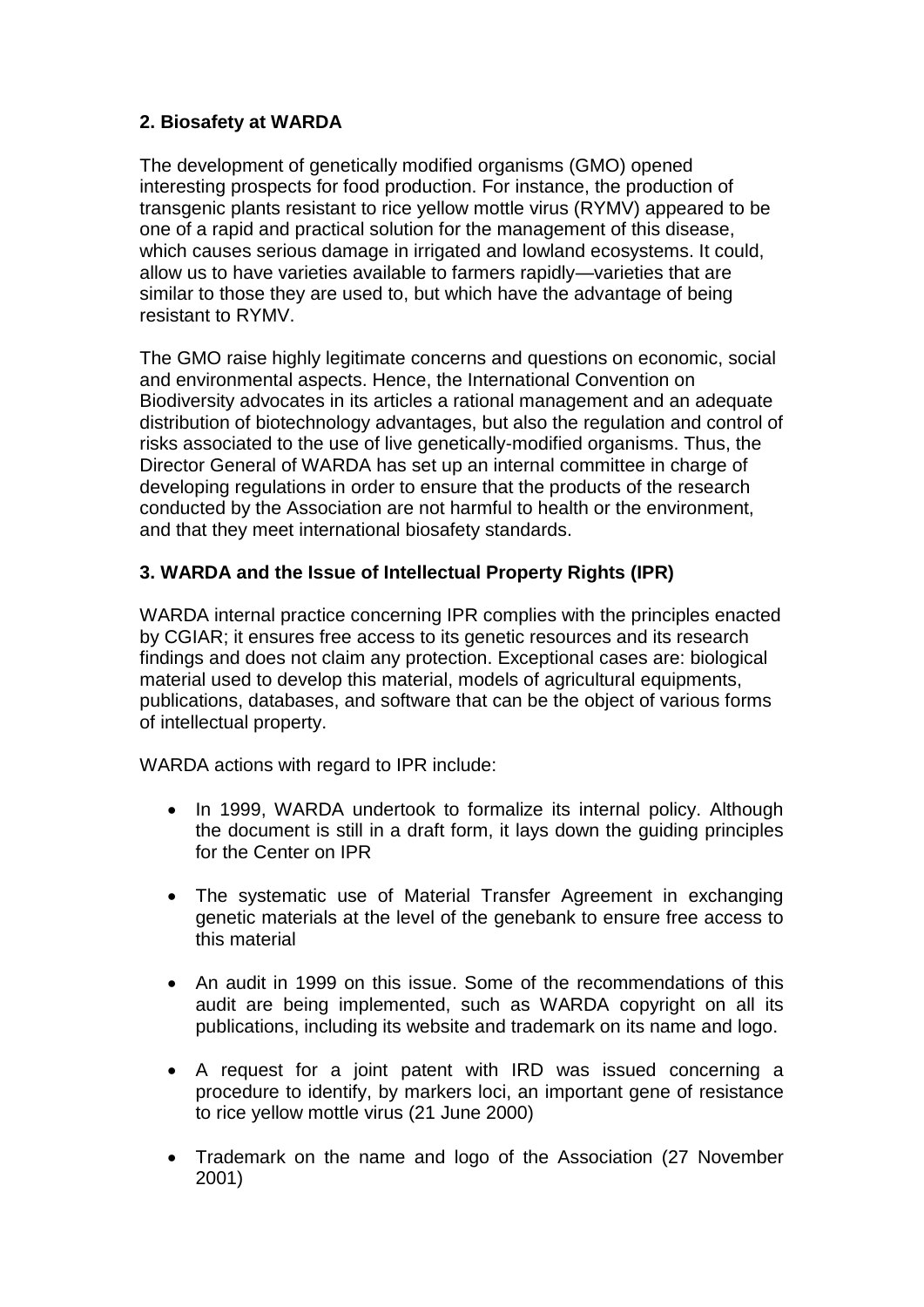- An inventory of innovations (ongoing) to establish WARDA property
- The protection of the name NERICA (ongoing)

The NARS constitute a key element in WARDA activities; it would be important to involve them in IP issues and to share with them acquired experience through special seminars or by the introduction of the issue in the programmes of certain WARDA meetings.

## **4. International Treaty on Plant Genetic Resources**

Plant genetic resources for food and agriculture are crucial in feeding the world's population. They are the raw material that farmers and plant breeders use to improve the quality and productivity of our crops. The future of agriculture depends on international cooperation and on the open exchange of the crops and their genes that farmers all over the world have developed and exchanged over 10,000 years. No country is sufficient in itself. All depend on crops and the genetic diversity within these crops from other countries and regions.

After seven years of negotiations, the FAO Conference adopted the International Treaty on Plant Genetic Resources for Food and Agriculture, in November 2001. This legally-binding Treaty covers all plant genetic resources relevant for food and agriculture. It is in harmony with the Convention on Biological Diversity.

The Treaty is vital in ensuring the continued availability of the plant genetic resources that countries will need to feed their people. We must conserve for future generations the genetic diversity that is essential for food and agriculture.

The Treaty's objectives are the conservation and sustainable use of plant genetic resources for food and agriculture and the fair and equitable sharing of benefits derived from their use, in harmony with the Convention on Biological Diversity, for sustainable agriculture and food security.

Through the Treaty, countries agree to establish an efficient, effective and transparent Multilateral System to facilitate access to plant genetic resources for food and agriculture, and to share the benefits in a fair and equitable way. The Multilateral System applies to over 64 major crops and forages. The Governing Body of the Treaty, which will be composed of the countries that have ratified it, will set out the conditions for access and benefit-sharing in a "Material Transfer Agreement".

The Treaty provides for sharing the benefits of using plant genetic resources for food and agriculture through information-exchange, access to and the transfer of technology, and capacity-building. It also foresees a funding strategy to mobilize funds for activities, plans and programmes the help, above all, small farmers in developing countries. This funding strategy also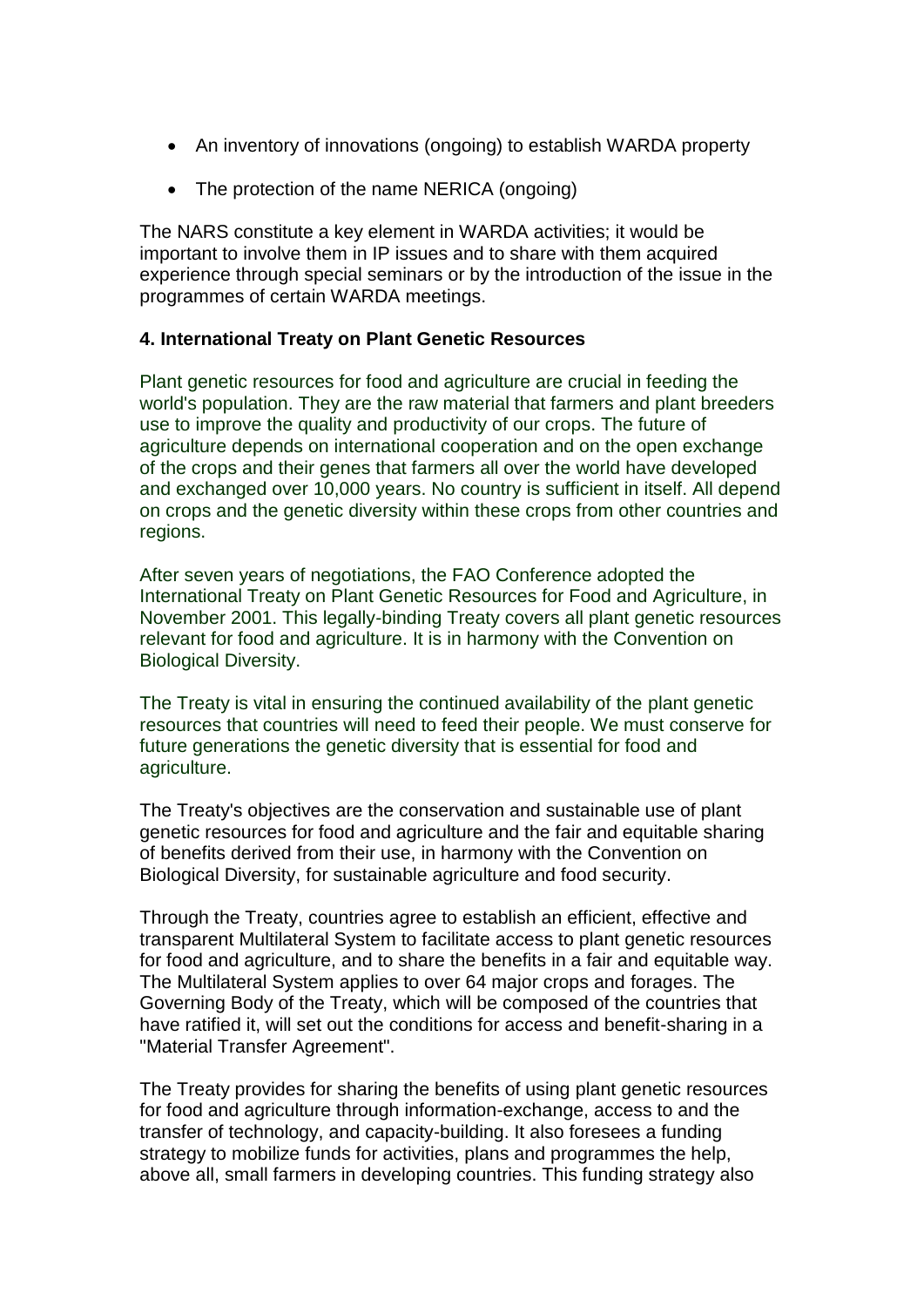includes the share of the monetary benefits paid under the Multilateral System.

The Treaty recognizes the enormous contribution that farmers and their communities have made and continue to make to the conservation and development of plant genetic resources. This is the basis for Farmers' Rights, which include the protection of traditional knowledge, and the right to participate equitably in benefit-sharing and in national decision-making about plant genetic resources. It gives governments the responsibility for implementing these rights.

All benefit from the Treaty in many ways:

- Farmers and their communities, through Farmers' Rights;
- Consumers, because of a greater variety of foods, and of agriculture products, as well as increased food security;
- The scientific community, through access to the plant genetic resources crucial for research and plant breeding;
- International Agricultural Research Centres, whose collections the Treaty puts on a safe and long-term legal footing;
- Both the public and private sectors, which are assured access to a wide range of genetic diversity for agricultural development; and
- The environment, and future generations, because the Treaty will help conserve the genetic diversity necessary to face unpredictable environmental changes, and future human needs.

The Treaty will come into force 90 days after 40 governments have ratified it. Governments that have ratified it will make up its Governing Body. At its first meeting, this Governing Body will address important questions, such as the level, form and manner of monetary payments on commercialization, a standard Material Transfer Agreement for plant genetic resources, mechanisms to promote compliance with the Treaty, and the funding strategy. Countries may therefore consider it important to be among the first to ratify, so as to ensure that their national interests can be taken into account at the Governing Body's first meeting. Each country that ratifies will then develop the legislation and regulations it needs to implement the Treaty.

The CGIAR has placed its collections under the auspices of FAO within the International Network of Ex Situ Collections. The terms of the agreements signed between the FAO and CGIAR Centers, stipulate that the germplasm within the in-trust collections will be made available without restriction to researchers around the world, on the understanding that no intellectual property protection is to be applied to the material. Samples of the 'germplasm in trust' are thus made available by the individual Centers under a standard Material Transfer Agreement (MTA).

# **5. Rice — Political and Economic Implications**

The particular importance given to rice in food-policies across the sub-region leads decision-makers to focus on production increase without giving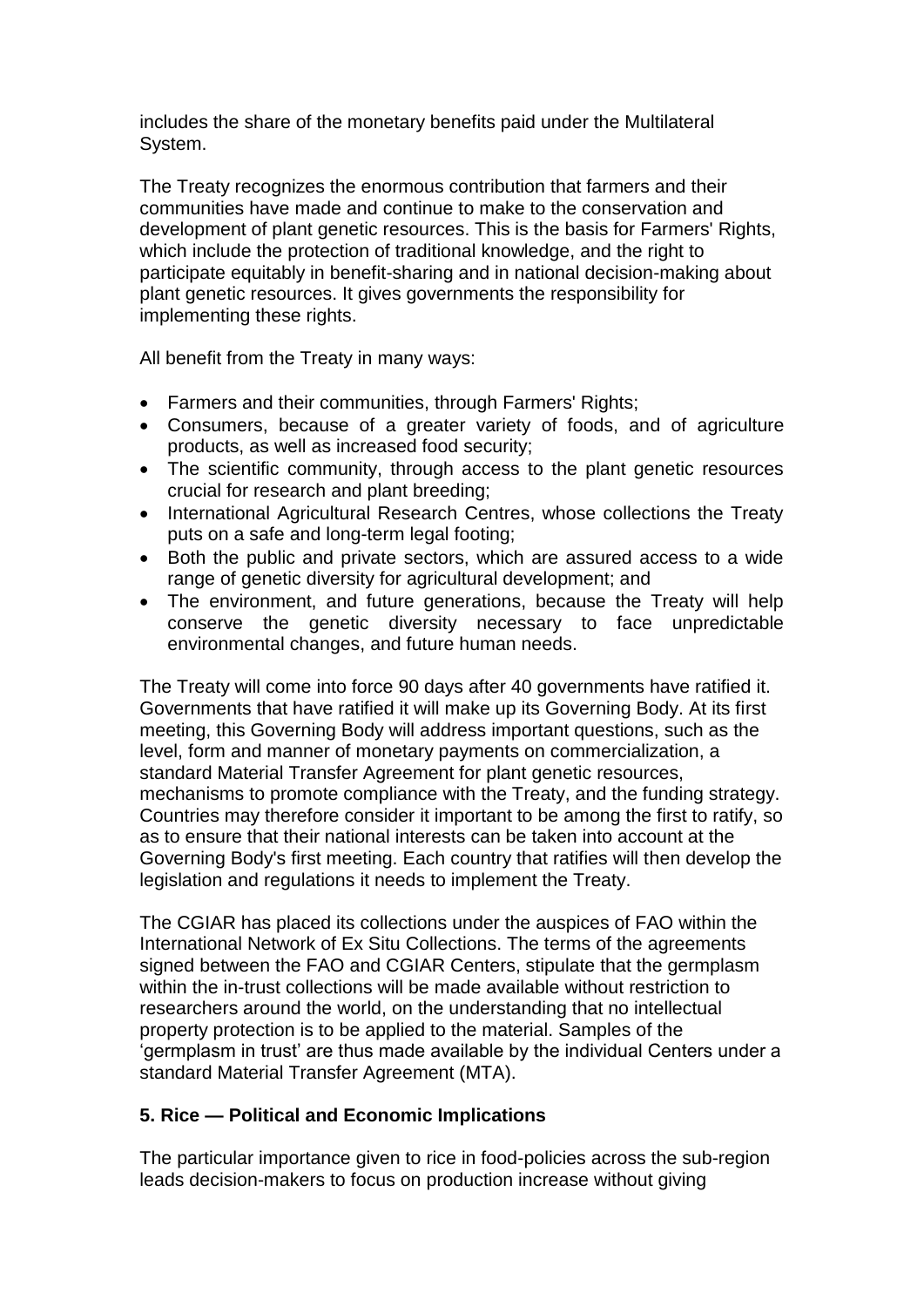appropriate attention to marketing and processing issues. Rice differs from other staples in the West African food systems for two major reasons: the rapid increase in per-capita consumption and the share of imports in total supply.

**5.1 The increasing role of rice in national food security:** In recent decades, rice consumption has increased steadily to reach an average 30 kg per capita per year for the whole region in 2000; rice provides more than 12% of total calorie intake and 25% of total cereal calorie intake. Today, rice is a staple food not only in the traditional rice consumption areas of the south-west of the sub-region, but also in most of the coastal countries and in the cities of landlocked food-deficit countries as well. This change is largely explained by the fact that rice is easy to store and cook, and offers advantages compared to any other staple available in urban, and also rural, food markets.

**5.2 Rice ― a tradable food crop:** The continuous availability of rice on the market resulting from supply of imports is another factor that has strengthened the central position of rice in the West African diet. It is also important to note that imported rice is increasingly consumed in rural areas, where it provides an alternative source of food during shortage periods. Although rice importations could be seen as an instrument to smooth rice supply, their increasing share in total rice supply (around 40–45% of the total rice supply) shows the high dependency of the sub-region on the world rice market. This situation is particularly worrying if one considers the limited share of world rice production traded internationally (less than 5% of total production) and the degradation of West African economies' terms of trade that hinder their import capacity. Therefore, since rice imports represent more than 25% of total food import in value for the whole sub-region, their reduction has been and is still a major objective of sub-regional food policy.

**5.3 Rice marketing and intensification:** West African governments have responded to the rice challenge almost unanimously through the implementation of public-led programs focusing on the development of highinput rice-based systems relying entirely on irrigation. This option was justified by the success of the Green Revolution in Asia and by the view that West African rainfed rice-based systems did not have the potential to produce the amount of rice needed to respond to the increasing urban consumption. However, beyond the success story of the Office du Niger (Mali), many initial investments in land improvement and in supporting the development of irrigated rice production did not meet expectations. This relative failure is due to both a weak mastering of the irrigation scheme complex (in particular the importance of farmers' organizations and ownership were underestimated) and the dramatic change in the macro-economic environment with the end of public support to the rice sector.

**5.4 Determinants of rice competitiveness in an open economy:** On one hand, with the liberalization of the rice market, consumers have the opportunity to purchase different types of imported rice corresponding to different tastes and levels of income; this imported rice also has homogenous and stable quality, which makes consumers more demanding in terms of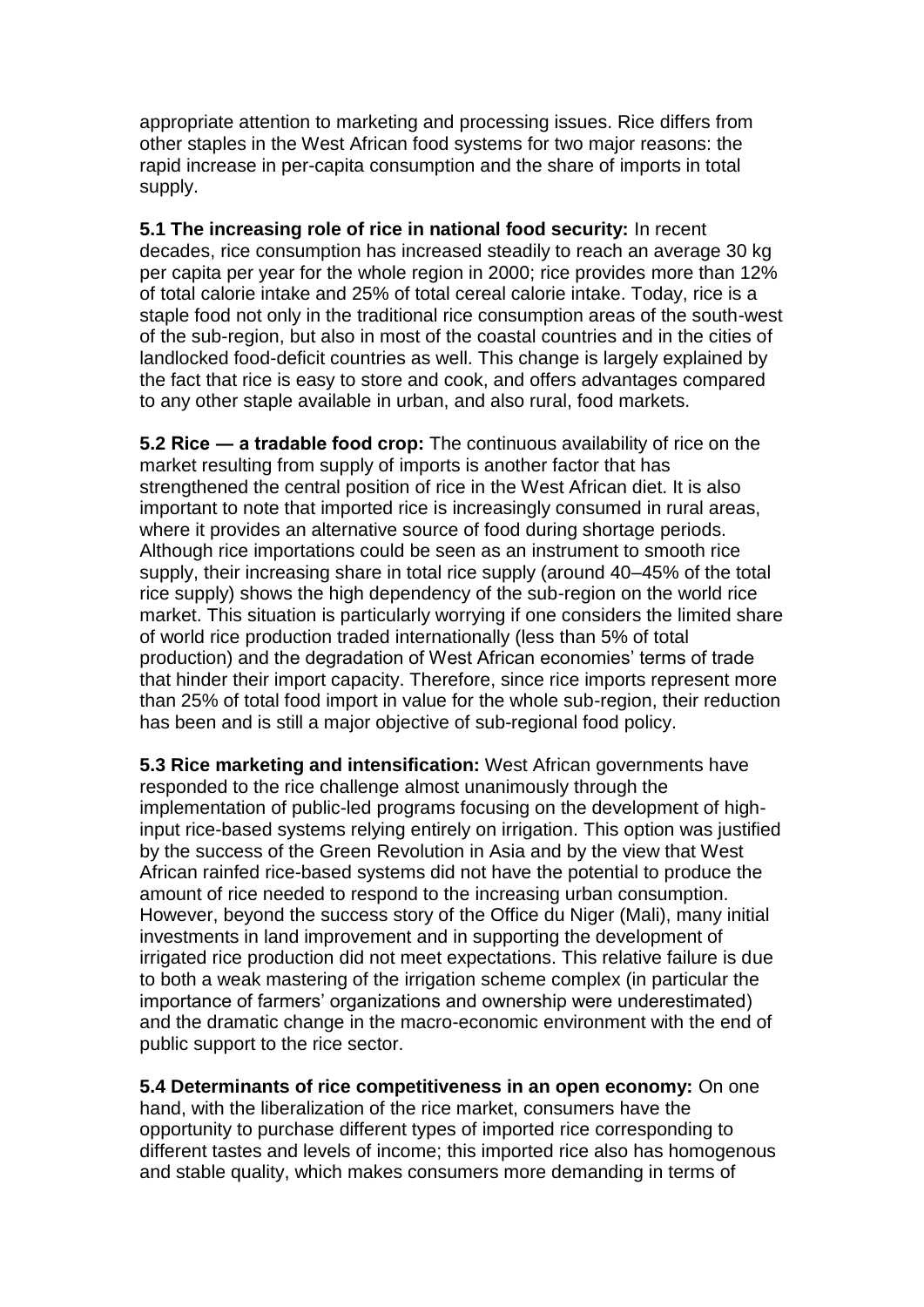quality. On the other hand, the privatization of parastatal firms in charge of rice marketing and processing gave way to the expansion of small-scale processing units, which are more cost-effective but less efficient in supplying rice of adequate and stable quality. Thus, the ability of the local rice sector to compete will also depend on its capacity to deliver products that match consumers' quality requirements.

The catalytic role of rice marketing in system development: The fact that rice is considered as a food crop rather than a cash crop tends to minimize the importance of marketing in the design of rice development strategy. This is particularly true for the rainfed rice-based systems, where rice is held as a subsistence crop although a significant share of the production can be sold.

**5.5 Conclusion:** Whereas farm-level technology development remain the bottom line for increasing the competitiveness of rice-based systems, these efforts will not be effective if they are not combined with a stronger integration of rice-based systems into the rice market. Strengthening market linkages require the implementation of a comprehensive approach from the farmers' fields to processing and retailing stages that will respond to consumers' requirement in terms of quality. At the production level, it encompasses the reinforcement of farmers' organizations to reduce assembling costs in rural areas and the dissemination of crop management practices that maximize the quality and homogeneity of the outputs (seed purity, proper drying, threshing and handling of the paddy). Enhancing market linkages requires expanded assistance to traders and rice-millers in order to improve market and processing efficiency (information, training, credit for investments and marketing operation).

# **6. WARDA Inc. ― Financing Rice Research and Development**

WARDA would like to explore two ways of sustaining the efforts already gone into the development of the NERICAs and any future methodologies or technologies.

 Rice seed and policy have been identified as two major bottlenecks to sustained and improved rice production systems in West and Central Africa. Although the mandate of WARDA provides the framework for the Association to undertake this type of activity, it is limited by its scope and financial capacity. It is proposed that a self-financing subsidiary be created to provide this so much needed service. This subsidiary called "WARDA Inc." will call for strong private sector involvement to put in place (a) a sustainable seed production system and company; (b) a provider of laboratory services; and (c) a consulting body for intellectual property and policy advises with strong lobbying capacity to member states. Market access, distribution of agricultural inputs and rural credit will be addressed to contribute to WARDA mandate of increasing the competitiveness of African producers. A thorough study should be conducted to check the feasibility of this proposal within the framework of WARDA constitution and mandate. The investment for this study to be conducted is estimated at about US\$25,000.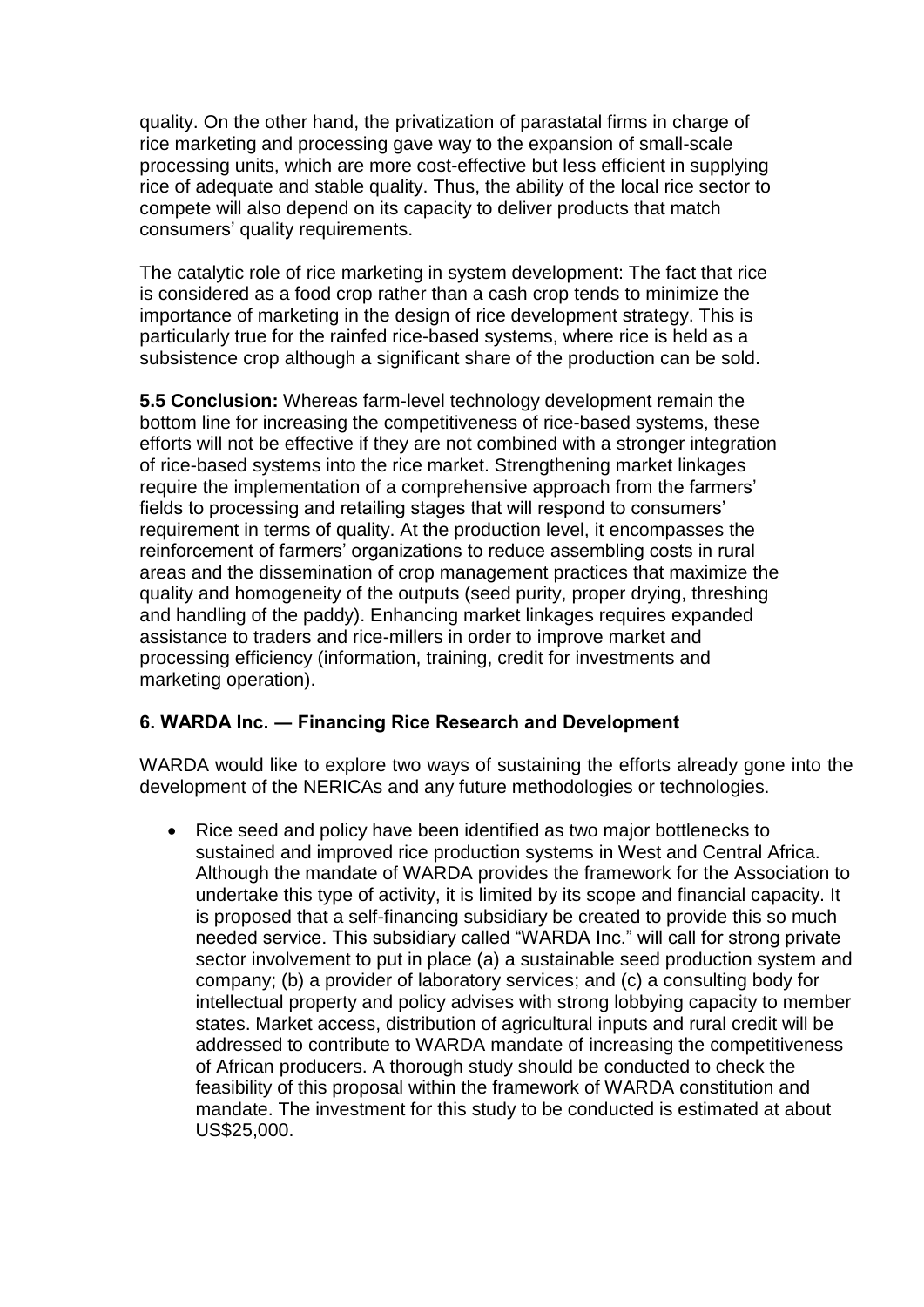Research and development activities require assured long-term funding. The downward trend in funding within the CGIAR and the research community in general is of concern. While the first part of the proposal calling for a strong partnership with the private sector will bring about additional funds that can be fed to research, it is necessary to study an alternative for adequate funding to the association. Launching a campaign for an endowment fund is certainly a candidate for consideration. The creation of an endowment Fund will be WARDA come out of the dwindling-fund pathway. The Fund should target a total of US\$50 million within a 5-year period, but will require that WARDA commits and invests about US\$0.25 million initially for this effort.

# **6.1 Benefits**

WARDA is cognizant of the fact that for the impact of its research and dissemination of NERICAs and other improved and new technologies to be fully felt, conditions such as adequate political support, sustainable agricultural financing, and a conducive policy environment are imperative prerequisites for the development of robust, viable and competitive agricultural sector in sub-Saharan Africa.

A range of benefits will be expected from the above-mentioned ventures:

- Minimization of rice production constraints leading to improved agricultural sector.
- Improved competitiveness of rice farmers in West and Central Africa.
- Creation and promotion of a sustainable agricultural private sector in Africa.
- Considerable value-added to WARDA research and development activities.
- Additional source of funding for WARDA and its national partners thereby reducing the dependence on already dwindling financing opportunities
- Sustainable source of funding for WARDS's core activities.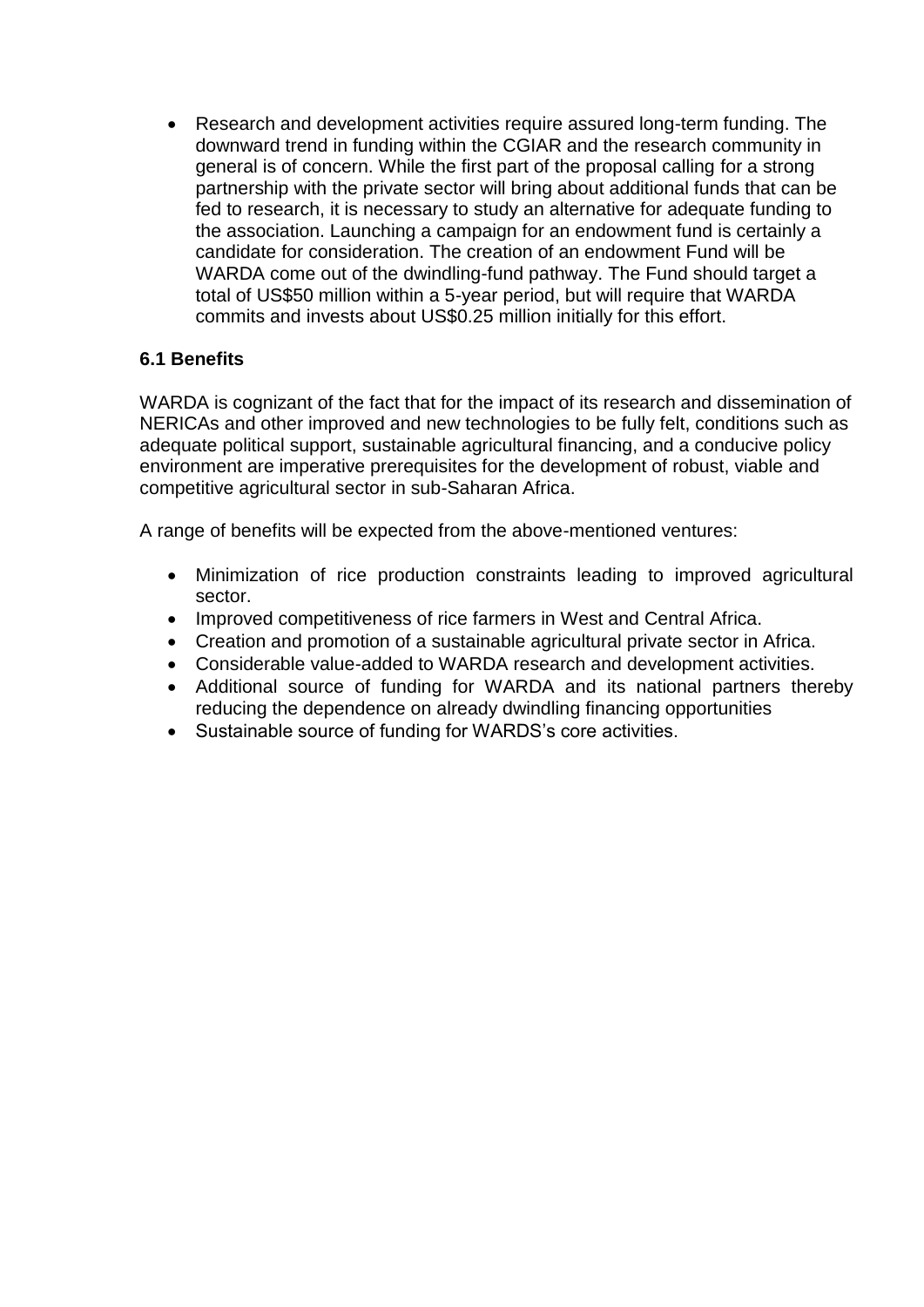# **CGIAR Change Process: Regional Integration and the Way Forward**

# **1.1 Background**

A series of meetings with NARS partners in 1999 (Meeting of Minds) resulted in the development of a " strategy for the CGIAR for sub-Saharan Africa". Although a well-articulated document that outlines priority areas of research and addresses the issues in the SPAAR/FARA Vision for African Agricultural Research, it remained as a framework for collaboration rather than a strategic Action Plan.

Subsequently, there have been calls for regional planning and priority setting, consistency in methodologies, program coherence, and integration of CGIAR activities in the various regions in order to achieve operational efficiency and programmatic effectiveness. At ICW 2000, the meeting endorsed regional approaches; a decision was taken to develop a database on CG activities; and African NARS leaders recommended the establishment of integrated regional centers.

In sub-Saharan Africa (SSA), the CDC-SSA subcommittee was charged with the responsibility for coordinating, planning and implementation of the Strategy in concert with NARS, SROs and FARA. Towards that goal, two interrelated activities were initiated at the end of 2000: (a) inventory and analysis of CGIAR activities and (b) consolidation/integration of CGIAR activities in SSA. Implementation of these activities is being undertaken at the sub-regional level: South and Eastern Africa (SEA) and West and Central Africa (WCA). These activities also involve meetings and brainstorming sessions at the centers, among centers, and with the NARS at the subregional (SROs) and regional (FARA) levels.

# **1.2 Consolidation and Integration**

In WCA, discussions between IITA and WARDA pre-date a system-wide effort at institutional and programmatic consolidation of activities. As a result, while initially the three centers (ICRISAT, IITA and WARDA) located in WCA have been the key players, the process now involves all centers with programs in the sub-region.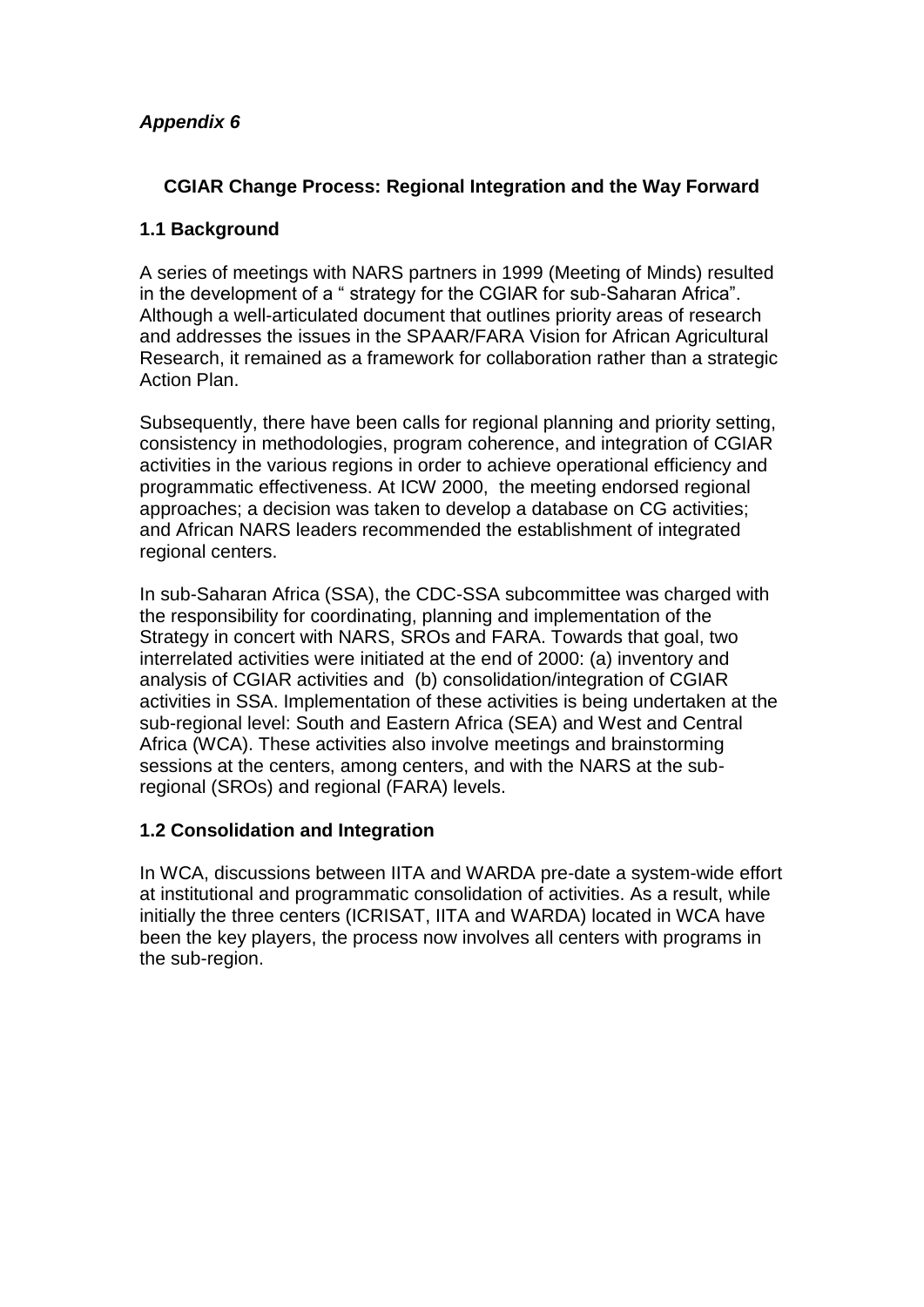#### **CGIAR Challenge Programs: Next Steps**

Ever since the Strong Report on the Third System Review was submitted in October 1998, the CGIAR has explored and experimented several options to "re-invent" itself, or as it is often described, "to elevate the game". These include: (a) the creation of an Executive Council and one Annual General Meeting (AGM) a year, replacing MTMs and ICWs (b) programmatic approach to research planning; regional approach to priority setting and formulation and implementation of Challenge Programs (CPs) (c) transformation of TAC into a Science Council and (d) establishment of a Systems Office.

WARDA has played an active role in advancing the process of regional priority setting, coordination and integration of programs and activities in West and Central Africa as well as in SSA as a region, the latter being facilitated by the DG's position as Chair of the CDC-SSA Sub-Committee. While it appears that mergers of Centers may not occur in the immediate future, the new trend by which donors will fund the Centers through the sub-regional organizations (SROs – CORAF, ASARECA and SACAR), is indicative of a move in the direction of creating "consortia" of Centers in SSA. The EU and USAID already "channel" resources to Centers through ASARECA and CORAF to ensure that projects are in line with the strategies of the SROs and be approved by the latter before consideration by the donor. Other donors, AfDB and IFAD are likely to follow suit.

Challenge Programs (CP) are to be organized, coordinated research efforts focused on identified development issues in areas where the Centers are supposed to be making or have the comparative advantage of making a real difference. After initial uncertainties on a transparent and objective start-up process, three pre-proposals for CPs have been approved for full proposal development stage namely, Genetic Resources, Bio-fortified Foods, and Water for Food, the first two still being considered for possible integration into one CP. A second round of CPs will be considered in June including one on SSA and another on HIV/AIDS and Agriculture in which the WARDA DG plays an active role.

The World Bank has decided to hold back 30% of its matching funds to the CGIAR in 2002 as start-up money for the CPs, and the Centers also risk losing close to 50% of Japanese support due to the economic downturn of that country. The CPs will be very competitive and apart from several goals, are expected to phase out Centers that are unable to fit into the new way of doing business. They are also likely to replace some existing system-wide initiatives and ecoregional programs although efforts are being made to ensure the survival and sustainability of viable and productive ones.

WARDA is not one of the lead/initiating/convening Centers of the three approved CPs although we have expressed interest in all three. In order to benefit from the large resources that will be attributed to CPs, we must be proactive participants and or leaders in themes or sub-themes of the CPs. A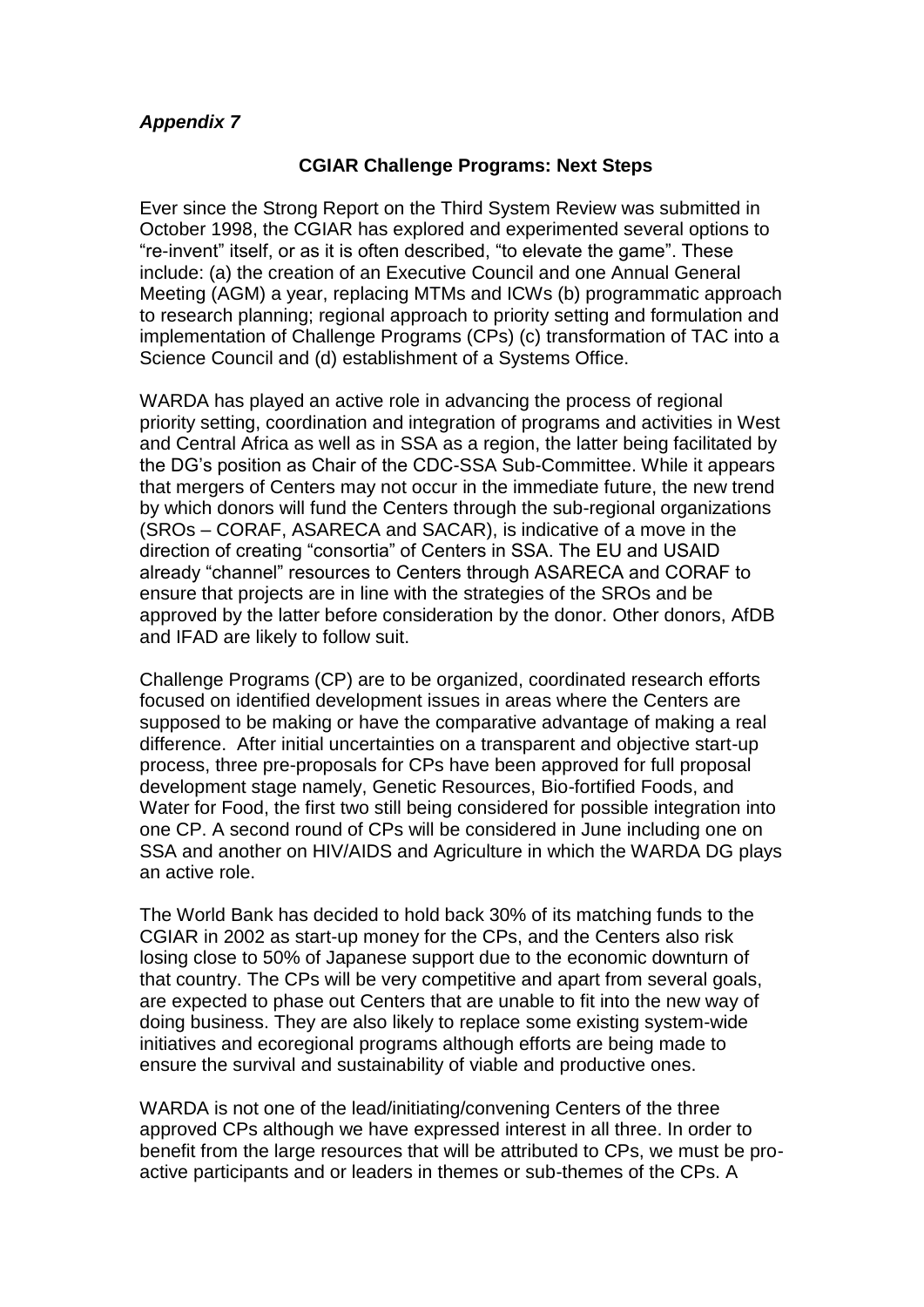good case can be made for inland valley development and water management within the Water and Food CP. And so can we through the NERICAS in the CP for Bio-fortified Foods. NEC members need to be fully informed of these developments as active NARS involvement is viewed as an essential element in the conduct of CPs.

The Challenge Program for Africa still needs to be developed. Deadline for submission is end July. The CGIAR Centers are looking up to the SROs and FARA to take leadership in the development of this CP and have designated an overall coordinator (Ralph von Kauffman of ILRI) and representatives from each interested Center to work closely with Ralph and the NARS organizations.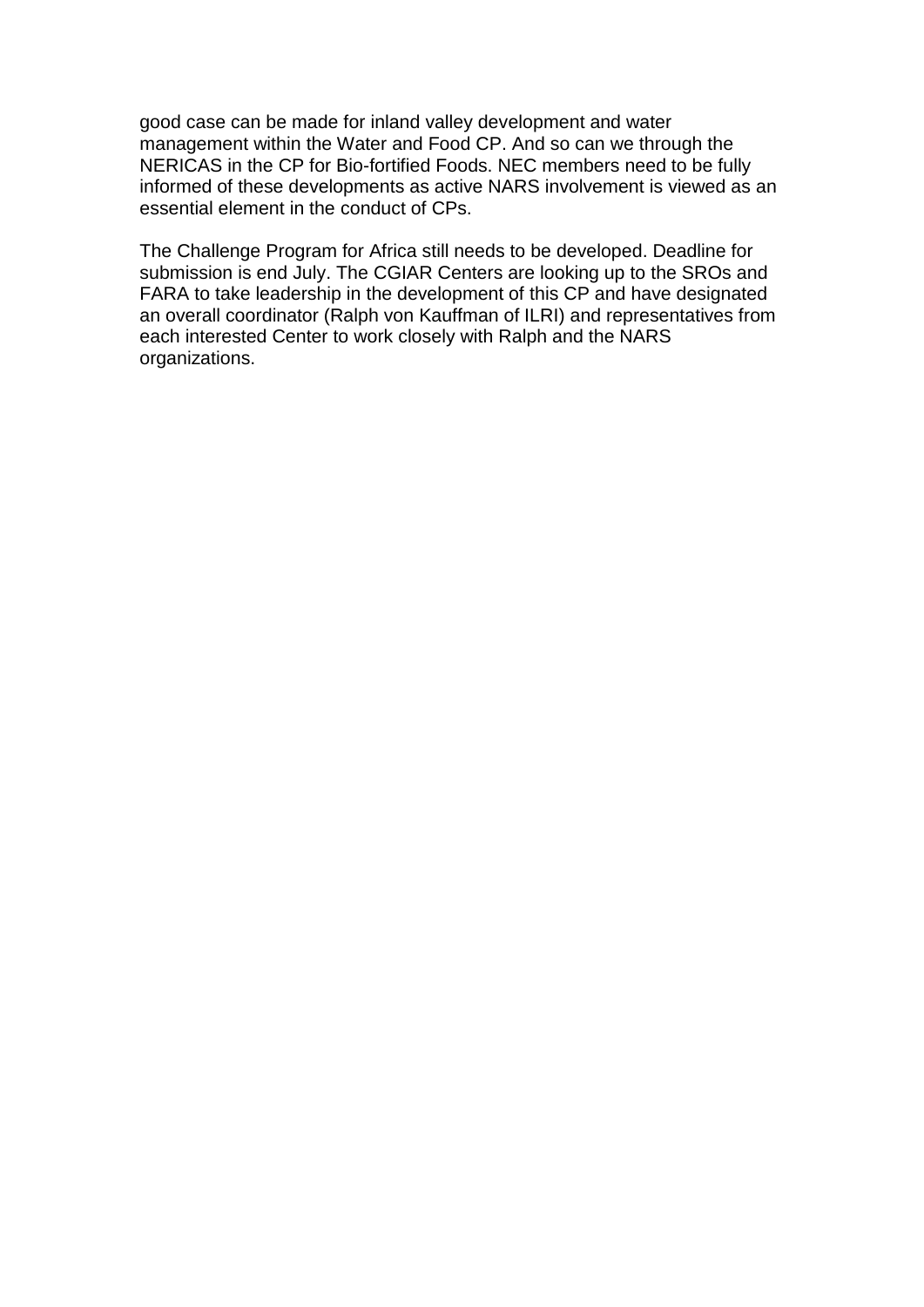# **Agenda and Program of Work**

## **Tuesday, 11 June 2002**

### **Plenary Session**

- 08h00-08h30 Arrival and Registration 08h30-08h40 Welcome Address by Kanayo F. Nwanze, DG WARDA 08h40-09h00 Opening Address by Prof. N'guessan Yao Thomas, Representative of the Minister of Higher Education and Scientific Research, Côte d'Ivoire 09h00-09h10 Adoption of the Agenda and Work Schedule, and Election of Chairs and Rapporteurs **Morning Session Corporate Overview** 09h10-09h30 The 23<sup>rd</sup> Council of Ministers: Main Conclusions and Recommendations 09h30-9h50 Director General's Report (2000-2002)
- **09h50-10h30 Discussion**
- 10h30-11h00 Coffee Break

#### **WARDA Research and Development Programs**

- 11h00-11h30 Overview of WARDA research programs and progress since the last meeting (Günther Hahne, Director of Research)
- 11h30-12h30 **Program Reports**
	- Rainfed Systems (M P Jones, Rainfed Rice Program Leader)
	- Irrigated Systems (K Miézan, Irrigated Rice Program Leader)
	- Rice Policy and Development (T Defoer, Acting Program 3 Leader)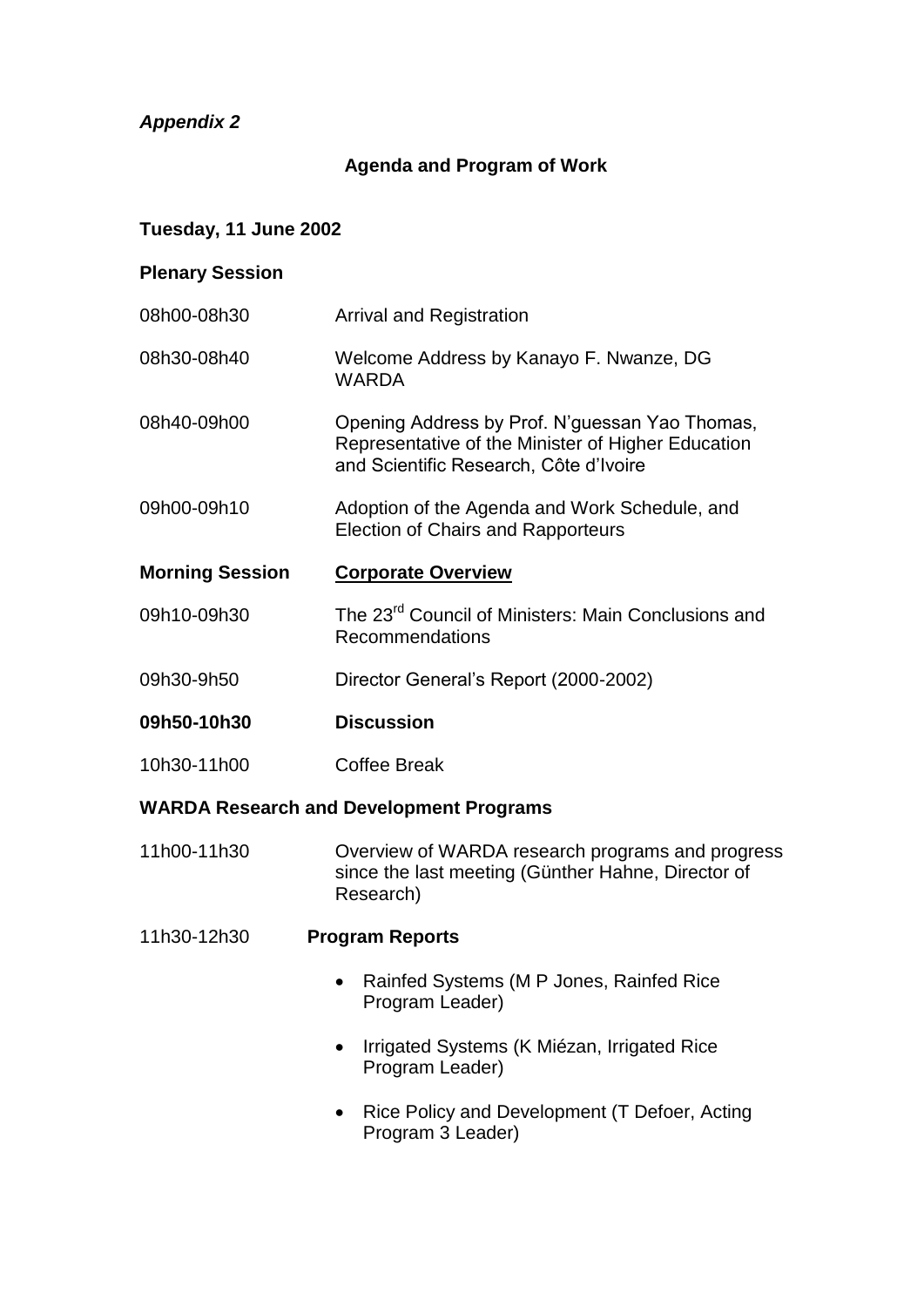| 12h30-13h00              | <b>Discussion</b>                                                                            |
|--------------------------|----------------------------------------------------------------------------------------------|
| 13h00-14h00              | Lunch                                                                                        |
| <b>Afternoon Session</b> |                                                                                              |
| 14h00-15h30              | <b>WARDA-NARS Collaborative Projects: Round</b><br>Table Discussion;                         |
|                          | IVC, ROCARIZ, INGER, PADS, PATD, PVS,<br><b>CBSS Coordination, Sustainability, Reporting</b> |
| 15h30-16h00              | African Rice Initiative (M P Jones)                                                          |
| 16h00-16h30              | Coffee Break                                                                                 |
| 16h30-17h00              | Agriculture and Health: The SWIHA/SIMA<br>Initiatives (F Abamu)                              |
| 17h00-17h30              | <b>General Discussion</b>                                                                    |
| 17h30                    | Depart for Bouaké                                                                            |

# **Wednesday, 12 June 2002**

| <b>Morning Session</b>   | <b>Strategic Issues</b>                                                                                                                   |
|--------------------------|-------------------------------------------------------------------------------------------------------------------------------------------|
| 8h30-9h30                | Biotechnology, Biosafety and IPR Issues (G<br>Hahne, Y Séré and M N N'Djondjop, S Dao)                                                    |
| 9h30-10h00               | International Treaty on Plant Genetic Resources<br>and its Implications (G Guei, INGER Coordinator))                                      |
| 10h30-10h30              | <b>Discussion</b>                                                                                                                         |
| 10h30-11h00              | <b>Coffee Break</b>                                                                                                                       |
| 11h00-11h45              | Rice: Food and Cash Crop – Political and<br>Economic Implications (F Lançon and A Diagne                                                  |
| 11h45-12h30              | WARDA Inc – Serving the Seed Sector and<br>Financing Rice Research and Development in<br>West and Central Africa (P J Kouka and T Defoer) |
| 12h30-13h00              | <b>General Discussion</b>                                                                                                                 |
| 13h00-14h00              | Lunch                                                                                                                                     |
| <b>Afternoon Session</b> | <b>Business Meeting</b>                                                                                                                   |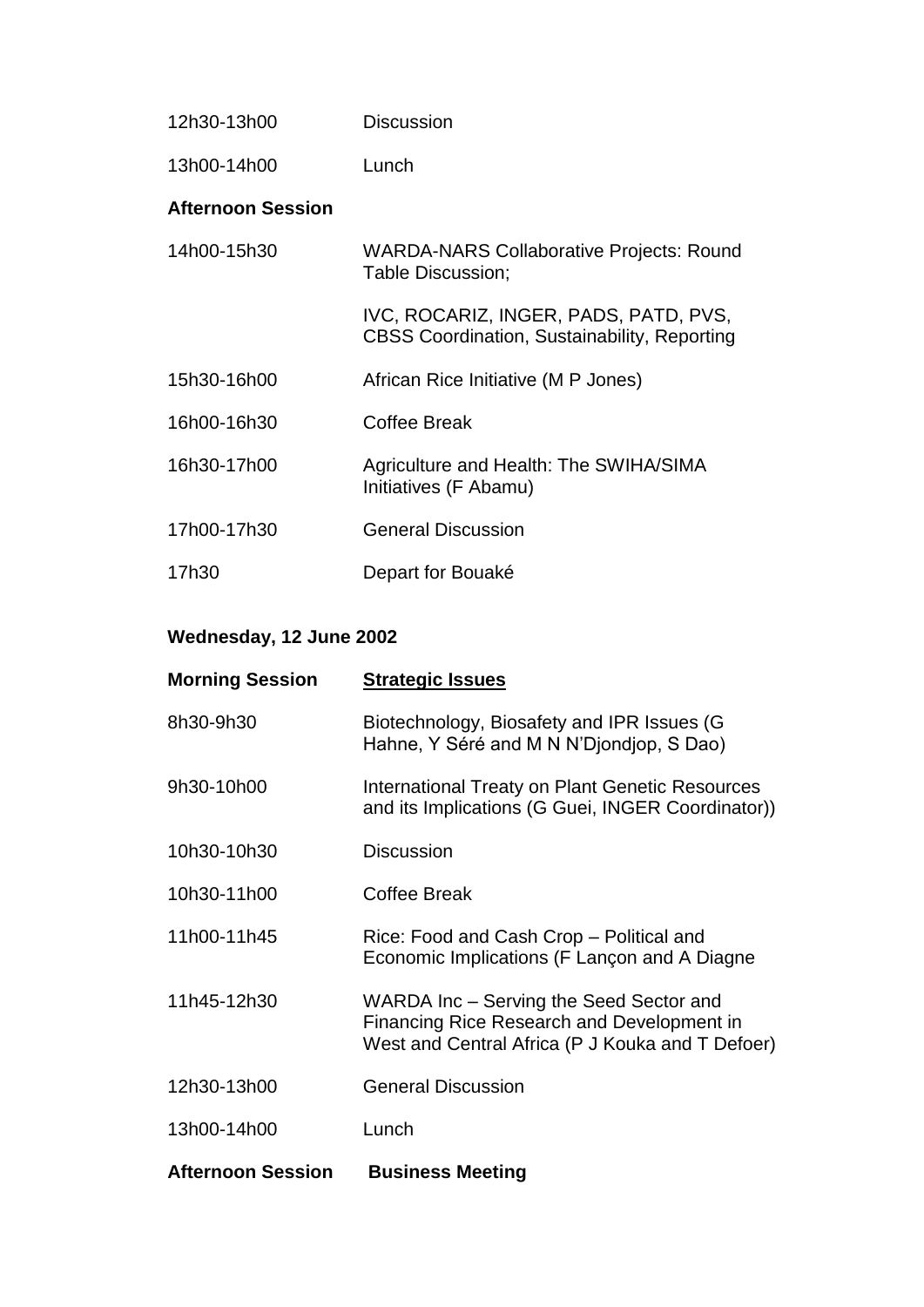| 14h00-14h30 | CGIAR Change Process, Regional Integration and<br>Way Forward (Ndiaga M'baye and Kanayo F<br>Nwanze)         |
|-------------|--------------------------------------------------------------------------------------------------------------|
| 14h30-15h00 | CGIAR Challenge Programs: Next Steps: Regional<br>or sub-regional Approach (Ndiaga M'baye & K. F.<br>Nwanze) |
| 15h00-15h30 | WARDA Strategic Plan 2001-2010 (G Hahne)                                                                     |
| 15h30-16h00 | <b>Discussion</b>                                                                                            |
| 16h00-16h30 | Coffee Break                                                                                                 |
| 16h30-17h30 | Final Report of the Independent International Audit<br>on the World Bank Investigation (M Dubé)              |
| 17h30       | Depart for Bouaké                                                                                            |
| 19h30       | Official Cocktail/Dinner                                                                                     |

# **Thursday, 13 June 2002**

# **Concluding Session**

| 08h30-10h30 | <b>Synthesis and Report Writing</b><br>Tour of WARDA Main Research Center and<br><b>Headquarters</b> |
|-------------|------------------------------------------------------------------------------------------------------|
| 10h30-11h00 | Coffee Break                                                                                         |
| 11h00-11h30 | <b>Presentation of Final Report</b>                                                                  |
| 11h30-12h15 | <b>Discussion</b>                                                                                    |
| 12h15-12h30 | <b>Closing Remarks</b>                                                                               |
| 12h30-13h30 | Lunch                                                                                                |
| 14h00       | Depart for Bouaké and Abidjan                                                                        |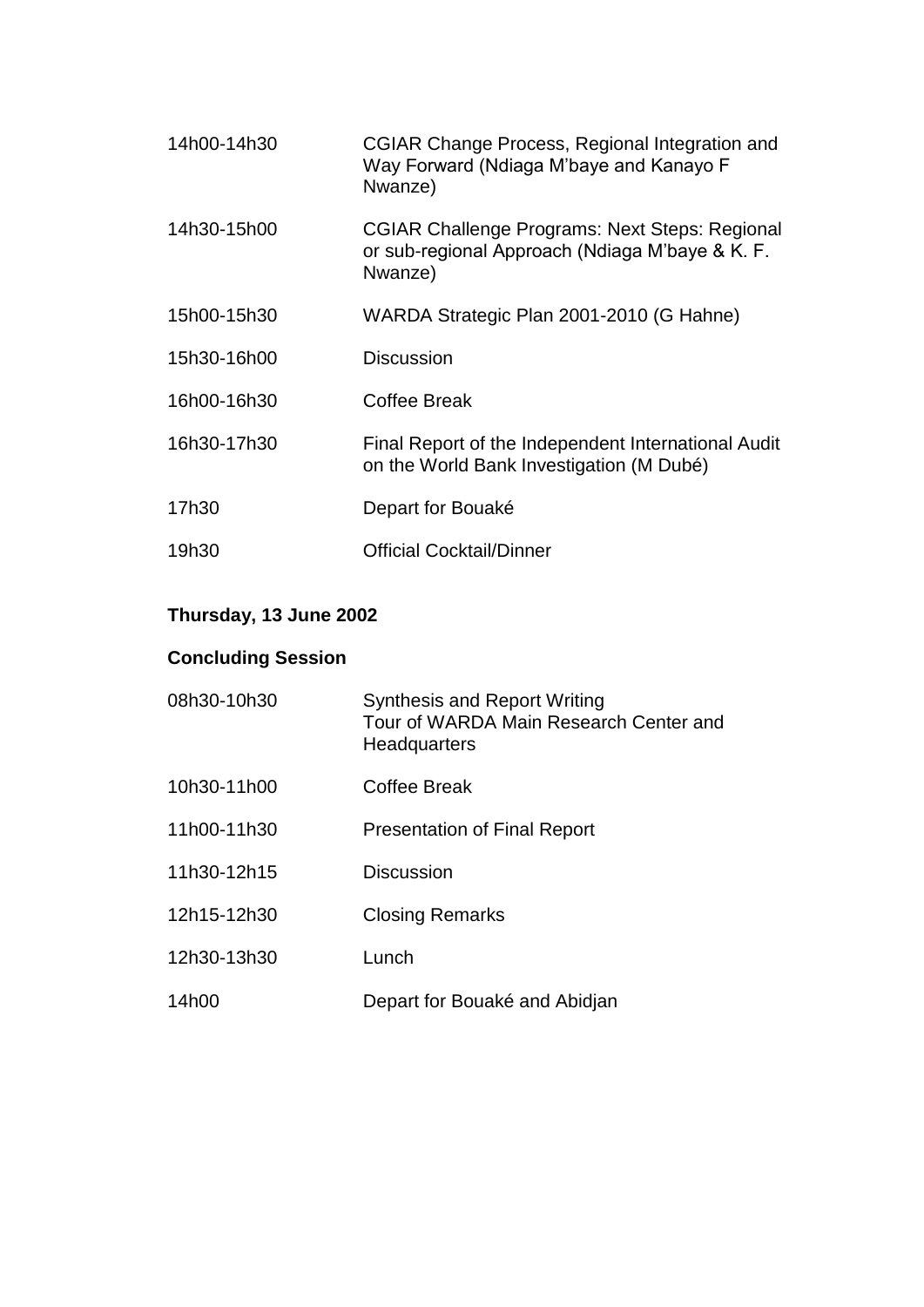#### **List of Participants**

#### **Cissé Amadou**

Directeur Général Adjoint Institut d'Economie Rurale (IER) BP 258 Bamako (Mali) Phone: (223) 23-19-05/22-26-06 Fax: (223) 22-37-75 E-mail : [amadou.cisse@ier.ml](mailto:amadou.cisse@ier.ml)

#### **Jean Detongon**

Directeur Général Institut National de Recherche Agronomique Du Bénin (INRAB) 01 BP 884 **Cotonou** Bénin Tel.: (229) 30.02.64 Fax : (229) 30.07.36 E.mail [: inrabdg4@bow.intnet.bj](mailto:inrabdg4@bow.intnet.bj)

#### **Koffi SIE**

Directeur Général Centre National de Recherche Agronomique (CNRA) Côte d'Ivoire 01 BP 1740 Abidjan 01 Tél.: (225) 23-45-33-02/23-45-33-00 Fax : (225) 23.45.33.05 E.mail[: cnra@africaonline.co.ci](mailto:cnra@africaonline.co.ci) [siekoffi@aviso.ci](mailto:siekoffi@aviso.ci)

#### **Paco Sereme**

**Directeur** Institut de l'Environnement et des Recherches Agricoles INERA 04 BP 8645 **Ouagadougou** Burkina Faso Tél. (226) 34-02-70/62-12-03 Fax : (226) 34-02-71 E.mail [: p.sereme@fasonet.bf](mailto:p.sereme@fasonet.bf) [Inera.direction@fasonet.bf](mailto:Inera.direction@fasonet.bf) [Paco.sereme@coraf.org](mailto:Paco.sereme@coraf.org)

#### **Papa Abdoulaye SECK**

Directeur Général Institut Sénégalais de Recherche Agronomique ISRA B.P. 3120 Dakar Sénégal Tél. : (221) 832-24-20 Fax : (221) 832-24-27 E.mail [: paseck@isra.sin](mailto:paseck@isra.sin) [dgisra@isra.sn](mailto:dgisra@isra.sn)

#### **Namba Yallah**

Directeur Général Institut Tchadien de Recherche Agronomique pour le Développement (ITRAD) BP 5400 N'djamena **T**chad Tél. (235) 52.01.01/52-00-73/53-41-63 Fax (235) 52-71-45 E.mail [: intrad@intnet.td](mailto:intrad@intnet.td)

#### **Sékou Cissé**

Directeur Général Institut de Recherche Agronomique de Guinée (IRAG) BP 1523 **Conakry** Guinée Tél. (2240 001-26-91-31 Fax (224) 45-42-46 E.mail [: irag@miritechn.com](mailto:irag@miritechn.com)

#### **Messouda Mint BAHAM**

Directeur Général Adjoint Centre National de Recherche Agronomique et de Développement Agricole (CNRADA) BP 22 Kaédi, Mauritanie Tel. : (222) 533 53 78 Fax : (222) 533 53 77 E.mail [: cnrada@mauritel.mr](mailto:cnrada@mauritel.mr) [Messouda\\_baham@yahoo.fr](mailto:Messouda_baham@yahoo.fr)

**Guéro Yadji** Directeur Général Institut National de Recherche Agronomique Du Niger (INRAN) Bp 429 **Niamey** 

#### **Loureço Abreu**

Directeur Scientifique Instittuto Nacional de Pesquisa Agraria INPA B.P 505 Bissau, Gunée Bissau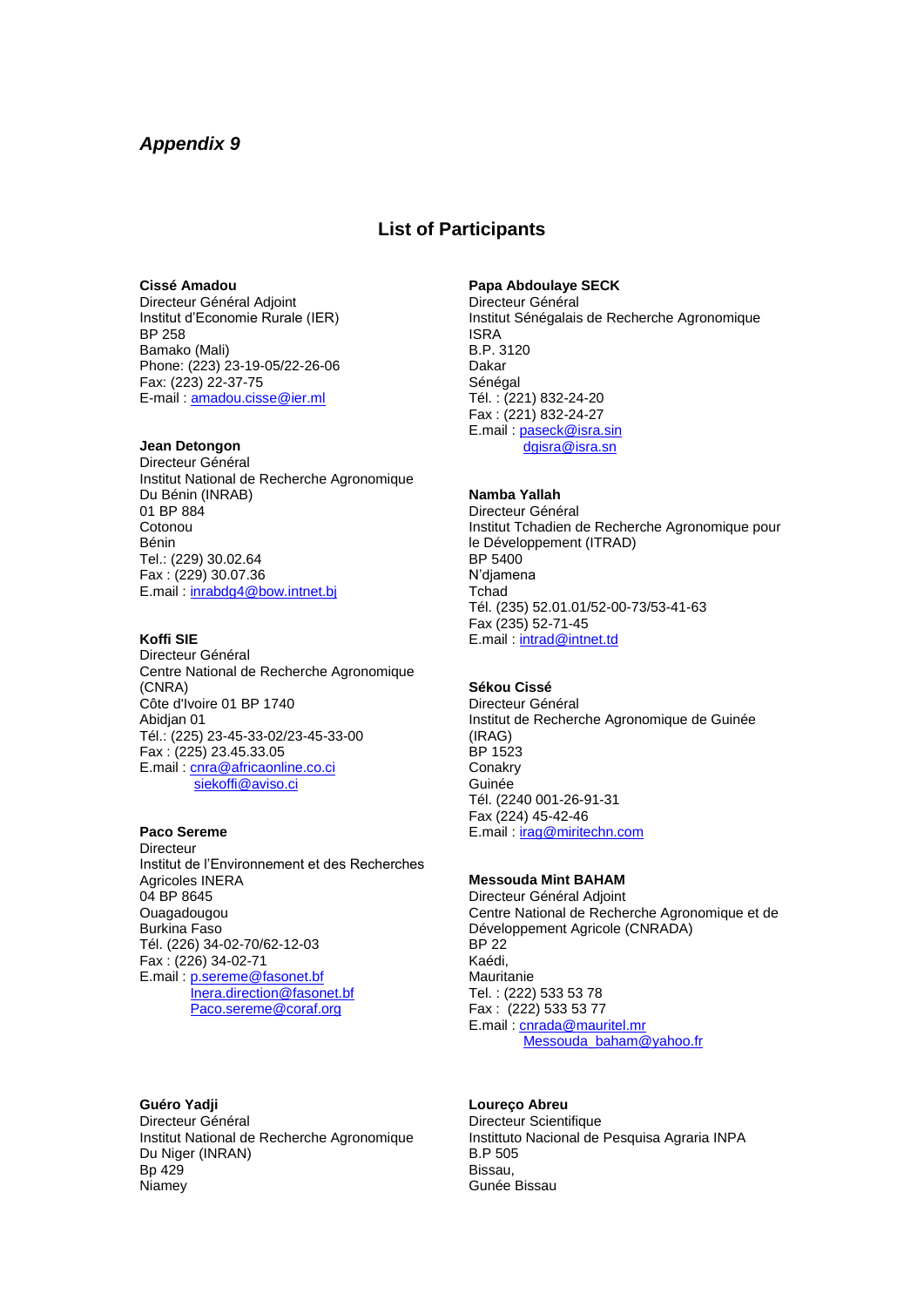Niger Tél. : (227) 72-34-34 Fax : (227) 72-21-44 E.mail [: inran@intnet.ne](mailto:inran@intnet.ne)

#### **Atsu Comlan Agboli**

Directeur Général Institut Togolais de Recherche Agricole ITRA BP 1163 Lomé Togo Tel. : (228) 225 41-18 / 225-30-96/225-15-59 Fax : (228) 225-15-59 Email : [itra@cafe.tg](mailto:itra@cafe.tg)

#### **Samuel Bruce-Oliver**

Director General National Agriculture Research Institute (NARI) P.M.B. 526 Serrekunda Republic of Gambia Phone: +220 484925 / 484931 Fax : + 220 484921 E.mail: [sbo@qanet.gm](mailto:sbo@qanet.gm) [nari@qanet.gm](mailto:nari@qanet.gm) [exe.secretary@qanet.gm](mailto:exe.secretary@qanet.gm)

#### **Rogers A.D. Jones**

Chief Executive National Agriculture Research Coordinating Council (NARCC) PMB 1313 Tower Hill – Freetown Sierra Leone Tel (232) 76-611-714 / 22-22-47-08/22-27-94 Fax (232) 22-22-44-39 E-mail : cenarcc@sierratel.sl

#### **N'guessan Yao Thomas**

Directeur de la Recherche Ministère de l'Enseignement Supérieur et de la Recherche Scientifique BPV 151 Abidjan Côte d'Ivoire Tel/Fax 20.21.36.20 E.mail [: drmesrs@afnet.net](mailto:drmesrs@afnet.net)

Tél. : (245) 25-27-63/25-27-74 Fax : (245) 25-27-74 E.mail [: INPA15@hotmail.com](mailto:INPA15@hotmail.com)

#### **Takow Julius Abgor**

Chef de Station Institut deRecherche Agricole pour le Développement (IRAD) IRAD-Barombi Kang BP 62 Kumba Cameroun Tél : (237) 777-16-17 / 779-48-36 Fx : (237) 335-42-19 / 223-35-38 E.mail [: takorirad@yahoo.cm](mailto:takorirad@yahoo.cm) [takowja@yahoo.fr](mailto:takowja@yahoo.fr)

#### **Emmanuel Owusu-Bennoah**

Deputy Director General Council for Scientific and Industrial Research (CSIR) P.O. Box M.32 Accra Ghana Phone : + 233-21-76-01-66 Fax + 233-21-77-98-09 E.mail: [owuben@mofa.gov.gh](mailto:owuben@mofa.gov.gh)

#### **Sizi Z. Subah**

Central Agricultural Research Institute-Agricconsultant CARI PMB 3939 Suakoko, Bong County Liberia Tel. (231) 33-07-56 / 22.74.73 Fax: (231) 22-61-04 / 5 (c/o FAO) E.mail [: sizisubah@yahoo.com](mailto:sizisubah@yahoo.com)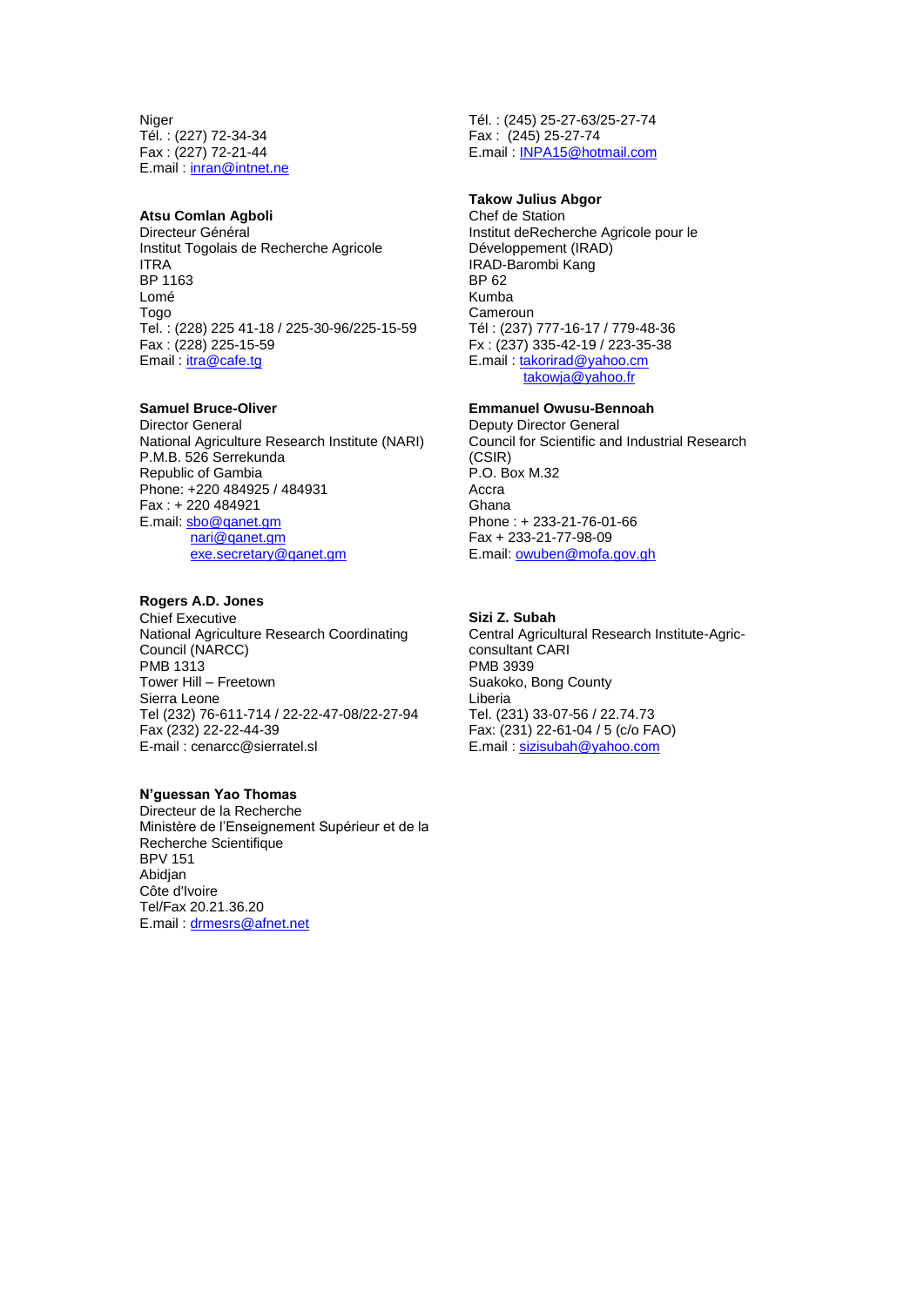#### **WARDA PARTICIPANTS**

**Diomande Mamadou** Board member ADRAO/WARDA 17 BP 1370 Abidian 17 Tél. 05.73.72.71 Fax 20-21-22-14 E-mail : [diom\\_madou@yahoo.fr](mailto:diom_madou@yahoo.fr)

**Kanayo F. Nwanze** Director General

**Gunther Hahne** Director of Research

**Michel Dubé** Director of Administration and Finance

**Pierre-Justin Kouka** Director Assistant, Corporate Services

**Monty P. Jones** Deputy Director of Research and Programme 1 **Leader** 

**Toon Defoer** Acting Programme3 Leader

**Philip Idinoba** IVC Research Assistant

**Sidi Sanyang** ROCARIZ Coordinator

**Aline Lisette-Vidal** Head of TILS

**Bamba Gue** WARDA Board Member (elect) President AISA 06 BP 1021 Abidjan 06 Tel. (225) 23-45-75-02/05 74 25 05 Fax : 23 45 67 71 Email : [aisa@ci.refer.org](mailto:aisa@ci.refer.org)

**Frank Abamu** Agronomist/Crop modeller

**Yacouba Séré** Pathologist

**Marie-Noelle Ndjiondjop** Molecular Biologist

**Solange Dao** Intellectual Property Specialist (consultant)

**Robert Guéi** INGER Task Force Coordinator

**Frédéric Lançon** Policy Economist

**A. Somado Eklou** INGER Research Assistant

**Dugue Marie Josephe** IVC Coordinator